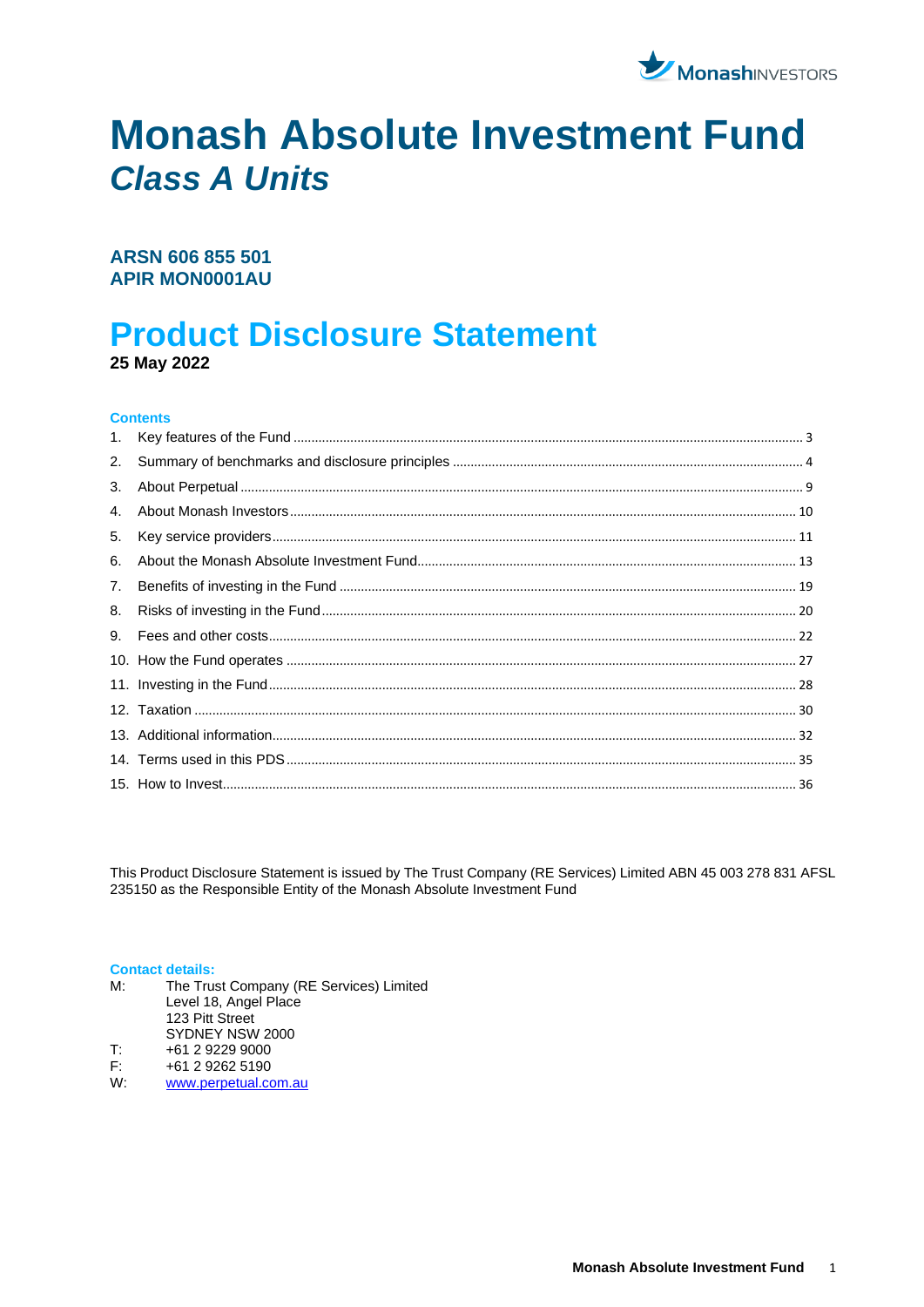#### **IMPORTANT NOTICES AND DISCLAIMER**

This Product Disclosure Statement (**PDS**) is intended solely for the use of the person to whom it has been delivered for the purpose of evaluation of a possible investment by the recipient in the units described in it, and is not to be reproduced or distributed to any other person (other than professional advisers of the prospective investors so receiving it). This PDS can only be used by investors receiving it (electronically or otherwise) in Australia. Applications from outside Australia will not be accepted. This offer is open to retail and wholesale clients as those terms are defined in the *Corporations Act 2001 (Cth)* (**Corporations Act**).

The information in this PDS is general information only and is not a recommendation to invest. It does not take into account your individual objectives, tax and financial situation or particular needs or circumstances. Prospective investors should read and understand this PDS in its entirety, should consider whether investing in the Fund is appropriate having regard to their individual objectives, tax and financial situation or particular needs or circumstances, rely upon their own enquiries and take their own financial and taxation advice in deciding whether to invest. You should also carefully consider the Target Market Determination (**TMD**) for the Fund before making an investment decision. The TMD includes a description of who the Fund is appropriate for. A copy of the TMD is available at: www.monashinvestors.com

This PDS should be read in conjunction with the TMD and the Constitution of the Monash Absolute Investment Fund ARSN 606 855 501 (**Fund**).

The investment manager for the Fund is Monash Investors Pty Ltd ABN 67 153 180 333 AFSL 417201 (**Monash Investors**). The Trust Company (RE Services) Limited (ABN 45 003 278 831, AFSL 235150) (**Perpetual** or **Responsible Entity**) is the Responsible Entity of the Fund. Except as, and to the extent, required by law, the Responsible Entity, Monash Investors and their respective employees, agents and officers do not guarantee the success or investment performance of the Fund, repayment of capital, payment of any income or return on investment. It is your obligation to seek any advice and observe any legal restrictions on investment in the Fund which may apply to you.

No person is authorised to give any information or to make any representations in connection with the Fund that are not contained in this PDS. Any information or representation not so contained may not be relied upon as having been authorised in connection with this investment.

An investment in the Fund is subject to investment risk, which may include possible delays in repayment and loss of capital. For more information on the risks associated with an investment in the Fund, please see section 8 (*Risks of investing in the Fund*).

Information in this PDS is subject to change from time to time. Information that is not materially adverse may be updated without issuing a new or supplementary PDS. Such updated information may be obtained from the Fund's website at www.monashinvestors.com. A paper copy of any updated information will be provided on request free of charge.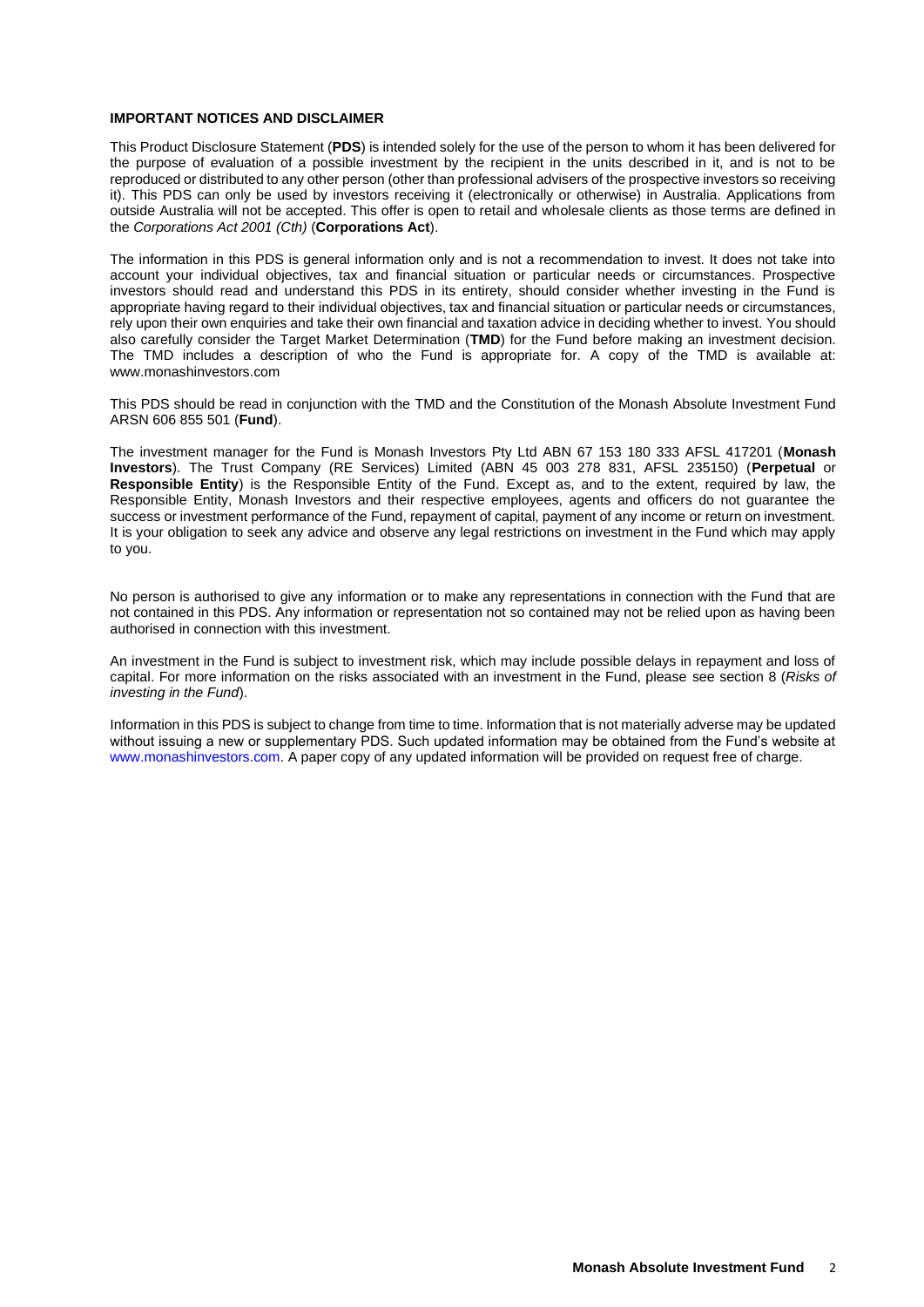

# <span id="page-2-0"></span>**1. Key features of the Fund**

This section summarises some of the key features of the Fund. This summary is not intended to be exhaustive. You should refer to the relevant cross-referenced sections below and read all of this PDS before making any investment decision.

| <b>Key Fund information</b>             |                                                                                                                                                                                                                                                                                                                                                                                                                                                                                                                                                                        | <b>Section</b> |
|-----------------------------------------|------------------------------------------------------------------------------------------------------------------------------------------------------------------------------------------------------------------------------------------------------------------------------------------------------------------------------------------------------------------------------------------------------------------------------------------------------------------------------------------------------------------------------------------------------------------------|----------------|
| Name of the Fund                        | Monash Absolute Investment Fund                                                                                                                                                                                                                                                                                                                                                                                                                                                                                                                                        |                |
| <b>ARSN</b>                             | 606 855 501                                                                                                                                                                                                                                                                                                                                                                                                                                                                                                                                                            |                |
| Unit class                              | Class A Unit                                                                                                                                                                                                                                                                                                                                                                                                                                                                                                                                                           |                |
| <b>Responsible Entity</b>               | The Trust Company (RE Services) Limited ABN 45 003 278 831<br>AFSL 235150                                                                                                                                                                                                                                                                                                                                                                                                                                                                                              | 5              |
| Investment<br><b>Manager</b>            | Monash Investors Pty Ltd ABN 67 153 180 333<br>AFSL 417201                                                                                                                                                                                                                                                                                                                                                                                                                                                                                                             | 4              |
| <b>About the Fund</b>                   | The Fund is a Long Biased long/short Australian equity fund that invests in a<br>diversified portfolio of Australian equities (long and short) with international<br>listed equities expected to average no more than 5% over seven years. The<br>Fund may also invest in Australian Unlisted Equities, exchange traded<br>derivatives and OTC derivatives, cash and cash equivalent investments.                                                                                                                                                                      | $\overline{7}$ |
|                                         | The investment strategy is Benchmark Unaware and there is no<br>predetermined asset allocation. Rather, the Fund only invests when suitable<br>opportunities are identified by the Investment Manager. As such, asset<br>exposures may vary significantly over time and without notice. The Fund<br>seeks to only invest in compelling opportunities to produce the targeted<br>returns. To identify these investment ideas, Monash Investors primarily<br>employs fundamental, bottom-up company research and the judgement of<br>its experienced portfolio managers. |                |
| <b>Investment</b><br>Objective          | The Fund aims to deliver double digit returns while limiting loss of capital<br>over a full Market Cycle. The value of the Fund may fall as well as rise. There<br>is no guarantee that this objective will be achieved and this objective is only<br>an indication of the intended target return the Fund is seeking.                                                                                                                                                                                                                                                 |                |
| <b>Investment time</b><br>horizon       | The Fund is suitable for investors with an investment horizon of five years or<br>more.                                                                                                                                                                                                                                                                                                                                                                                                                                                                                |                |
| <b>Minimum initial</b><br>investment    | \$20,000                                                                                                                                                                                                                                                                                                                                                                                                                                                                                                                                                               |                |
| <b>Minimum additional</b><br>investment | \$5,000                                                                                                                                                                                                                                                                                                                                                                                                                                                                                                                                                                |                |
| <b>Minimum</b><br>withdrawal            | \$5,000                                                                                                                                                                                                                                                                                                                                                                                                                                                                                                                                                                |                |
| <b>Management fee</b>                   | The Investment Manager is entitled to a management fee of 1.2813% p.a. of<br>the Fund's net asset value (NAV) calculated daily and paid monthly, out of<br>which the Responsible Entity's fee is also paid.                                                                                                                                                                                                                                                                                                                                                            | 9              |
| <b>Performance fee</b>                  | 20.5% of the amount (if any) by which the Fund's investment performance<br>(after fees) exceeds the RBA Cash Rate + 5% and (if applicable) is paid<br>quarterly to Monash Investors.                                                                                                                                                                                                                                                                                                                                                                                   | 9              |
| <b>Transaction Costs</b>                | A buy spread of 0.30% is charged by the Fund when entering the Fund<br>(buying units) and a sell spread of 0.30% is charged when exiting the Fund<br>(selling units) to cover the transaction costs incurred by the Fund.                                                                                                                                                                                                                                                                                                                                              | 9              |
| <b>Distributions</b>                    | The Responsible Entity intends to target a cash distribution of at least 1.50%<br>of NAV each quarter. Distributions are automatically reinvested unless you<br>instruct the Administrator otherwise in the application form.                                                                                                                                                                                                                                                                                                                                          | 10             |
| Withdrawals                             | Withdrawals will generally be paid within 10 Business Days.                                                                                                                                                                                                                                                                                                                                                                                                                                                                                                            | 8 & 11         |
| <b>Risks</b>                            | All investments are subject to risk. The significant risks associated with the<br>Fund are described in this PDS.                                                                                                                                                                                                                                                                                                                                                                                                                                                      | 8              |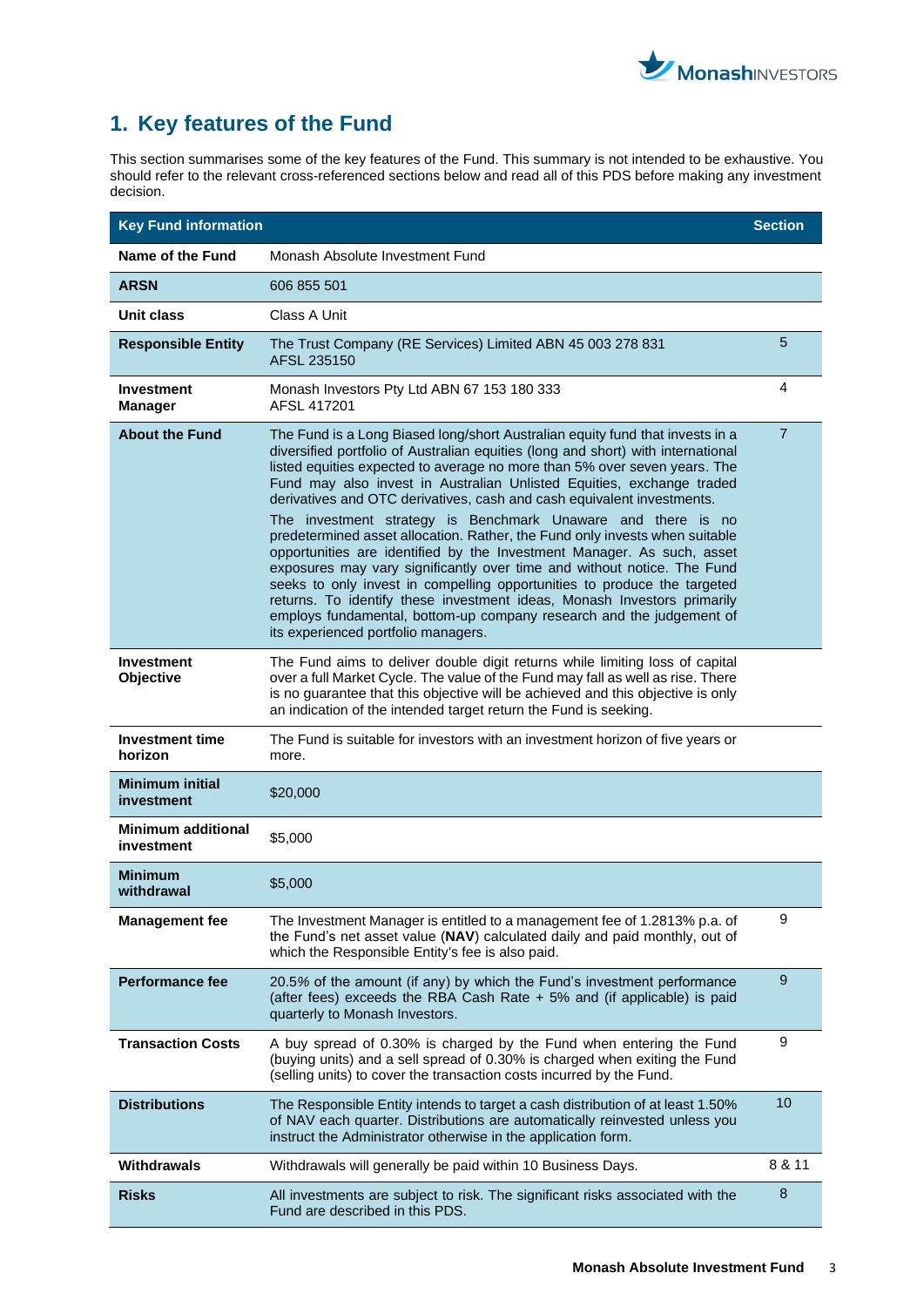# <span id="page-3-0"></span>**2. Summary of benchmarks and disclosure principles**

This section addresses ASIC's benchmarks and disclosure principles for hedge funds and provides references to other sections of this PDS where you can find further information. This information addresses key issues that ASIC requires to be disclosed to enable prospective investors to make an informed investment decision.

# **Benchmarks**

| <b>Benchmark</b>           | <b>Summary</b>                                                                                                                                                                                                                                                                                                                                                                                                                | <b>Further information</b> |
|----------------------------|-------------------------------------------------------------------------------------------------------------------------------------------------------------------------------------------------------------------------------------------------------------------------------------------------------------------------------------------------------------------------------------------------------------------------------|----------------------------|
| <b>Valuation of assets</b> | This benchmark addresses whether valuations of the Fund's<br>non-exchange traded assets are provided by an independent<br>administrator or independent service provider.<br>The Fund meets this benchmark.                                                                                                                                                                                                                    | Section 10                 |
|                            | Mainstream is the appointed Administrator of the Fund.<br>Mainstream is not related to Perpetual or Monash Investors.<br>The valuation of all Fund assets is conducted by Mainstream on<br>each Business Day for the preceding Business Day.                                                                                                                                                                                  |                            |
|                            | For those exchange traded assets held in the Fund, Mainstream<br>will obtain the closing market prices from the relevant exchange<br>for use in the valuation.                                                                                                                                                                                                                                                                |                            |
|                            | For those non-exchange traded assets where the market values<br>are not available (or where Perpetual reasonably believes that<br>the market values do not represent a fair value), then another<br>valuation method may be used provided that it is consistent with<br>ordinary commercial practices for valuing assets of the relevant<br>kind and produces a value that is reasonably current at the time<br>of valuation. |                            |
| <b>Periodic reporting</b>  | This benchmark addresses whether the Responsible Entity will<br>provide periodic disclosure of certain key information on an<br>annual and monthly basis.                                                                                                                                                                                                                                                                     | Section 13                 |
|                            | The Fund meets this benchmark.                                                                                                                                                                                                                                                                                                                                                                                                |                            |
|                            | Perpetual provides periodic reports on certain key information<br>relating to the Fund on a monthly and annual basis, as set out<br>below section 13.                                                                                                                                                                                                                                                                         |                            |

# **Disclosure principles**

The following table summarises the information required by ASIC's disclosure principles for hedge funds. Detailed explanation of this information is contained within the relevant section in this PDS and should be read and understood before making an investment decision.

| <b>Disclosure principle</b> | <b>Summary</b>                                                                                                                                                                                                                                                                                                                                                                                                                                                                                                                                                                               | <b>Reference</b>                                                                               |
|-----------------------------|----------------------------------------------------------------------------------------------------------------------------------------------------------------------------------------------------------------------------------------------------------------------------------------------------------------------------------------------------------------------------------------------------------------------------------------------------------------------------------------------------------------------------------------------------------------------------------------------|------------------------------------------------------------------------------------------------|
| <b>Investment strategy</b>  | The Investment Manager seeks to implement the Fund's<br>investment strategy by investing in predominantly Australian<br>listed equities (Long Biased/short), with international listed<br>equities expected to average no more than 5% over seven<br>years. The Fund may also invest in Australian Unlisted<br>Equities, exchange traded and OTC derivatives, cash and<br>cash equivalent investments.<br>The investment strategy is Benchmark Unaware and there is<br>no predetermined asset allocation; rather, the Fund only<br>invests when suitable opportunities are identified by the | Further information<br>regarding the<br>'Investment strategy'<br>can be found in<br>section 6. |
|                             | Investment Manager. As such, assets exposures may vary<br>significantly over time and without notice.                                                                                                                                                                                                                                                                                                                                                                                                                                                                                        |                                                                                                |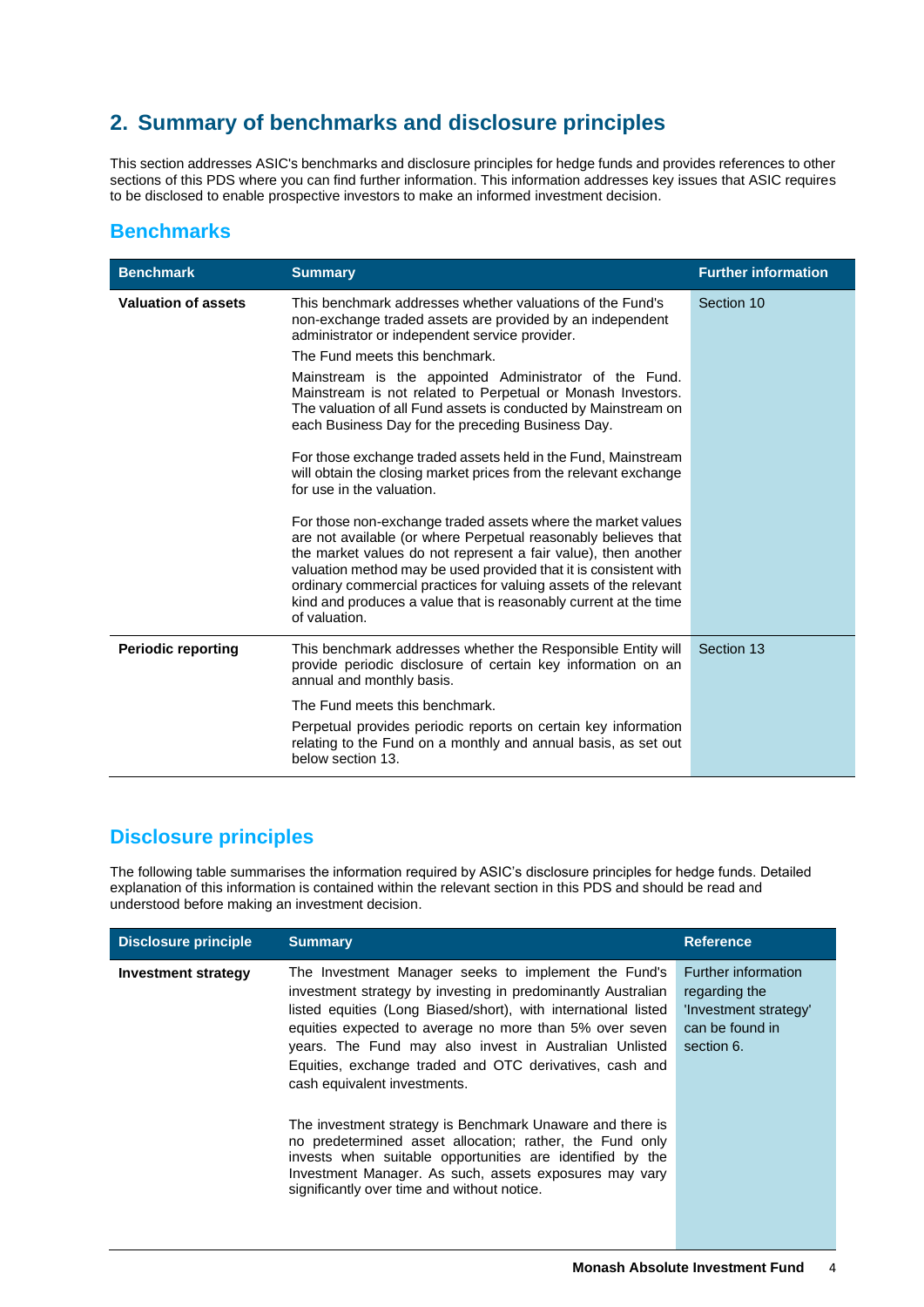

| <b>Disclosure principle</b>               | <b>Summary</b>                                                                                                                                                                                                                                                                                                                                                                                                           | <b>Reference</b>                                                                                                                                                              |
|-------------------------------------------|--------------------------------------------------------------------------------------------------------------------------------------------------------------------------------------------------------------------------------------------------------------------------------------------------------------------------------------------------------------------------------------------------------------------------|-------------------------------------------------------------------------------------------------------------------------------------------------------------------------------|
| <b>Investment Strategy</b><br>(Continued) | The Fund seeks to only invest in compelling opportunities to<br>produce the targeted returns. To identify these investment<br>ideas, Monash Investors primarily employs fundamental,<br>bottom-up company research and the judgement and skill of<br>its experienced portfolio managers.                                                                                                                                 |                                                                                                                                                                               |
|                                           | A key strategy of the Investment Manager is to use short-<br>selling which is a process designed to deliver enhanced<br>relative and risk-adjusted returns by increasing the gross<br>market exposure of the Fund.                                                                                                                                                                                                       | Further information<br>regarding 'Short<br>selling' 'Leverage' and<br>'Derivatives' can be<br>found in section 6                                                              |
|                                           | From time to time, the Fund may also borrow cash using an<br>overdraft facility or use derivatives to amplify its exposure to<br>an asset or asset class.                                                                                                                                                                                                                                                                |                                                                                                                                                                               |
|                                           | The Fund's ability to produce investment returns will depend<br>on the availability of assets that meet the Fund's investment<br>guidelines, the Australian equity market conditions and the<br>effect of the risks identified in section 8.                                                                                                                                                                             |                                                                                                                                                                               |
|                                           | All assets of the Fund (with the exception of international listed<br>equities) will be located in Australia and denominated in<br>Australian dollars. The Fund's international assets will be<br>located in, and denominated in the currency of, their local<br>jurisdiction.                                                                                                                                           |                                                                                                                                                                               |
|                                           | The Fund may invest within the asset class and net exposure<br>ranges set out in 'Investment ranges' in section 6. As well as<br>providing reasonable constraints, these investment guidelines<br>also serve to manage a number of risks associated with the<br>Fund including leverage, short selling<br>as well as<br>security/investment specific and market risks. These risks are<br>further outlined in section 8. | Further information<br>regarding the Fund's<br>'Investment ranges'<br>see section 6 and<br>'Risks of investing in<br>the Fund' see section<br>8.                              |
|                                           | Monash Investors has implemented a risk management<br>framework including risk management software and strict<br>trading rules, and daily monitoring to manage the Fund's<br>exposures within the asset class and market exposure limits<br>of the Fund, as set out under the table of 'Investment range' in<br>section 6.                                                                                               | Further information<br>regarding 'Risk<br>management' can be<br>found in section 8.                                                                                           |
|                                           | Perpetual may from time to time change the Fund's<br>investment strategy, benchmark, and asset allocation ranges<br>and limits, and in some cases may do this without prior notice<br>to investors.                                                                                                                                                                                                                      | For further information<br>regarding changes to<br>the investment<br>strategy see 'Fund<br>Structure' in section 6.                                                           |
| <b>Investment Manager</b>                 | The Investment Manager for the Fund is Monash Investors Pty<br>Ltd ABN 67 153 180 333 AFSL 417201.                                                                                                                                                                                                                                                                                                                       | Further information<br>regarding the<br><b>Investment Manager</b><br>can be found in 'About<br>Monash Investors' in<br>section 4 & 'Key<br>Service Providers' in<br>section 5 |
| <b>Fund structure</b>                     | The Fund is a managed investment scheme registered in<br>Australia. The Fund has different classes of units. This PDS<br>relates to Class A Units only.<br>See 'Fund Structure' in section 6 for the fund structure<br>diagram.                                                                                                                                                                                          | Further information<br>regarding the Fund<br>Structure can be found<br>in section 6.<br>Further information on<br>the Responsible Entity                                      |
|                                           | Perpetual is the Responsible Entity of, and issuer of units in,<br>Perpetual is responsible for the day to day<br>the Fund.<br>operations of the Fund and has appointed Australian based<br>key service providers who are involved in the Fund's ongoing<br>operation. The identities of these key service providers and<br>the scope of their services are outlined in section 5.                                       | and Investment<br>Manager can be found<br>in 'About Perpetual' in<br>section 3 and in 'About<br>Monash Investors' in<br>section 4                                             |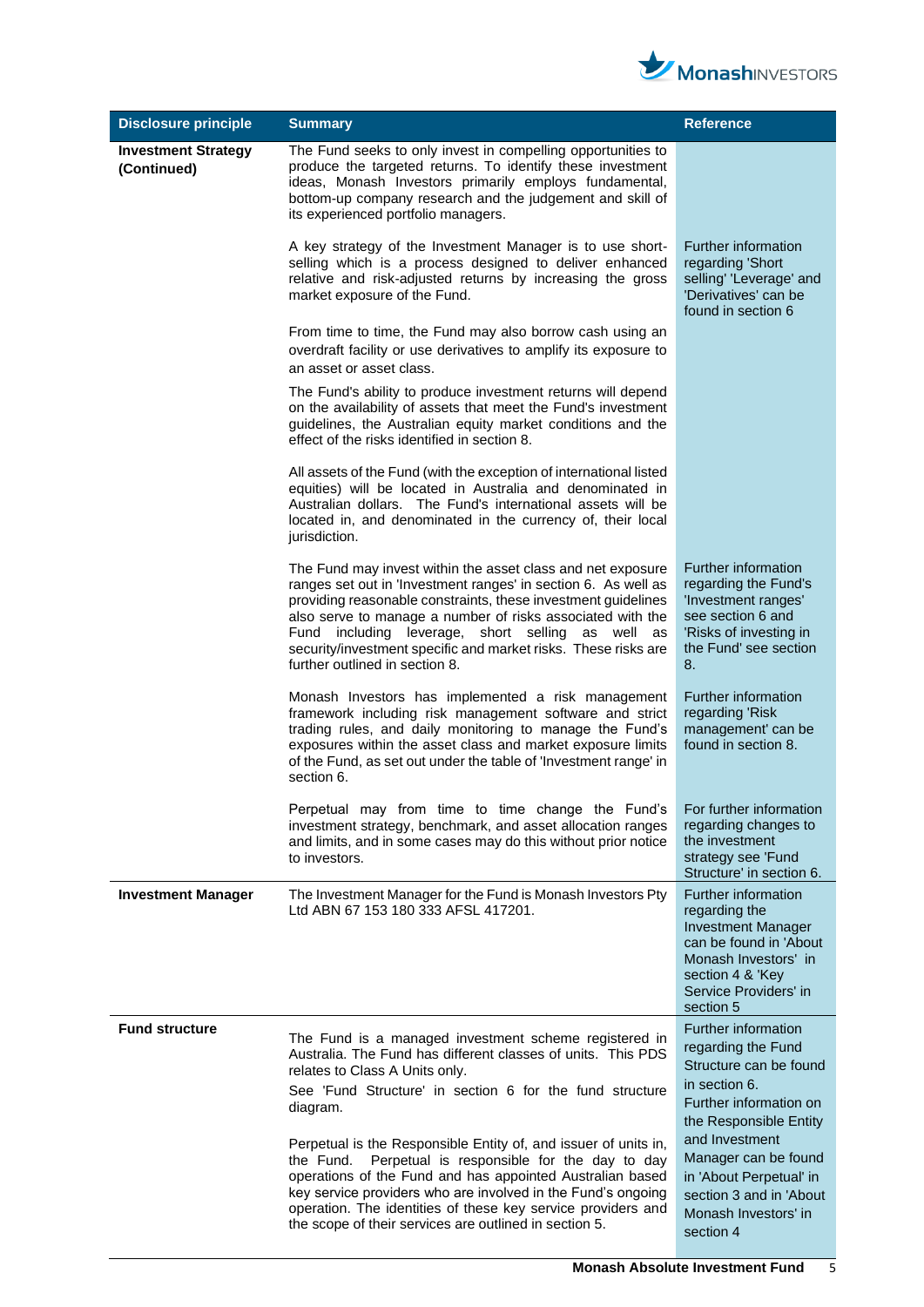| <b>Disclosure principle</b>                         | <b>Summary</b>                                                                                                                                                                                                                                                                                                                                                                                                                                                                                                                                                       | <b>Reference</b>                                                                                                           |
|-----------------------------------------------------|----------------------------------------------------------------------------------------------------------------------------------------------------------------------------------------------------------------------------------------------------------------------------------------------------------------------------------------------------------------------------------------------------------------------------------------------------------------------------------------------------------------------------------------------------------------------|----------------------------------------------------------------------------------------------------------------------------|
| <b>Fund Structure</b><br>(Continued)                | The Responsible Entity will use various methods to monitor<br>the performance of the service providers including, the review<br>of regular compliance and audit reports, regular observation<br>of service provider performance, and engaging with service<br>providers through regular meetings.                                                                                                                                                                                                                                                                    | Further information on<br>the 'Key service<br>providers' can be<br>found in section 5                                      |
|                                                     | The risks of the Fund structure are outlined in section 8 and<br>include risk of termination of the Fund, manager risk, currency<br>risk and counterparty risk.                                                                                                                                                                                                                                                                                                                                                                                                      | Further information on<br>Fund risks can be<br>found in section 8                                                          |
| <b>Valuation, location</b><br>and custody of assets | The Fund's assets are valued each Business Day for the<br>preceding Business Day using the closing market price for an<br>exchange traded asset or another valuation method where<br>the asset is non-exchange traded provided that the method is<br>consistent with ordinary commercial practices for valuing<br>assets of the relevant kind and produces a value that is<br>reasonably current at the time of valuation.<br>Mainstream is the Fund's Administrator and is responsible                                                                              | Further information on<br>the Fund's 'Unit Pricing<br>/ Valuation Process'<br>can be found in section<br>10                |
|                                                     | for providing valuation, investment administration, accounting<br>and registry services.                                                                                                                                                                                                                                                                                                                                                                                                                                                                             |                                                                                                                            |
|                                                     | The Fund will invest in predominantly Australian listed<br>equities (long and short). The Fund may also invest in<br>international listed equities, Australian Unlisted Equities,<br>exchange traded and OTC derivatives, cash and cash<br>equivalent investments.<br>The allocation ranges for the investment in these assets can                                                                                                                                                                                                                                   | Further information on<br>the Fund's assets can<br>be found in 'Investment<br>strategy' in section 6                       |
|                                                     | be found in the 'Investment range' table in section 6.<br>The Responsible Entity has appointed Morgan Stanley & Co<br>International plc as Prime Broker/Custodian. In addition to<br>custodial services, as Prime Broker it may provide margin<br>financing, clearing, settlement, stock borrowing and foreign<br>exchange facilities services to the Fund.                                                                                                                                                                                                          | Further information on<br>the<br>Prime/Broker/Custodian<br>and Unlisted Equities<br>Custodian can be found<br>in section 5 |
|                                                     | The Responsible Entity has appointed Perpetual Corporate<br>Trust Limited as the Unlisted Equities Custodian for the Fund.                                                                                                                                                                                                                                                                                                                                                                                                                                           |                                                                                                                            |
|                                                     | See section 5 for more information on the Prime<br>Broker/Custodian and the Unlisted Equities Custodian.                                                                                                                                                                                                                                                                                                                                                                                                                                                             |                                                                                                                            |
| Liquidity                                           | The Fund accepts applications and redemptions withdrawals<br>on a daily basis.                                                                                                                                                                                                                                                                                                                                                                                                                                                                                       | For further information<br>on 'Liquidity risk' see                                                                         |
|                                                     | Investors will be able to withdraw their investment in the Fund<br>from the Responsible Entity whilst the Fund is "liquid" for the<br>purposes of the Corporations Act or pursuant to a withdrawal<br>offer by the Responsible Entity (if it chooses to make one).                                                                                                                                                                                                                                                                                                   | section 8                                                                                                                  |
|                                                     | The Responsible Entity reasonably expects that under normal<br>market conditions 80% of the Fund's assets will be capable<br>of being realised within a reasonable time (and at any rate,<br>no later than 21 days) at the value ascribed to those assets<br>in calculating the Fund's NAV. For the purposes of the<br>Corporations Act, the Fund will be liquid if 80% or more of the<br>value of the property of the Fund are liquid assets. Marketable<br>securities and cash are deemed to be liquid assets.<br>Accordingly, ordinarily the Fund will be liquid. |                                                                                                                            |
|                                                     | Please refer to section 8 of this PDS for information on the<br>risks associated with liquidity.                                                                                                                                                                                                                                                                                                                                                                                                                                                                     |                                                                                                                            |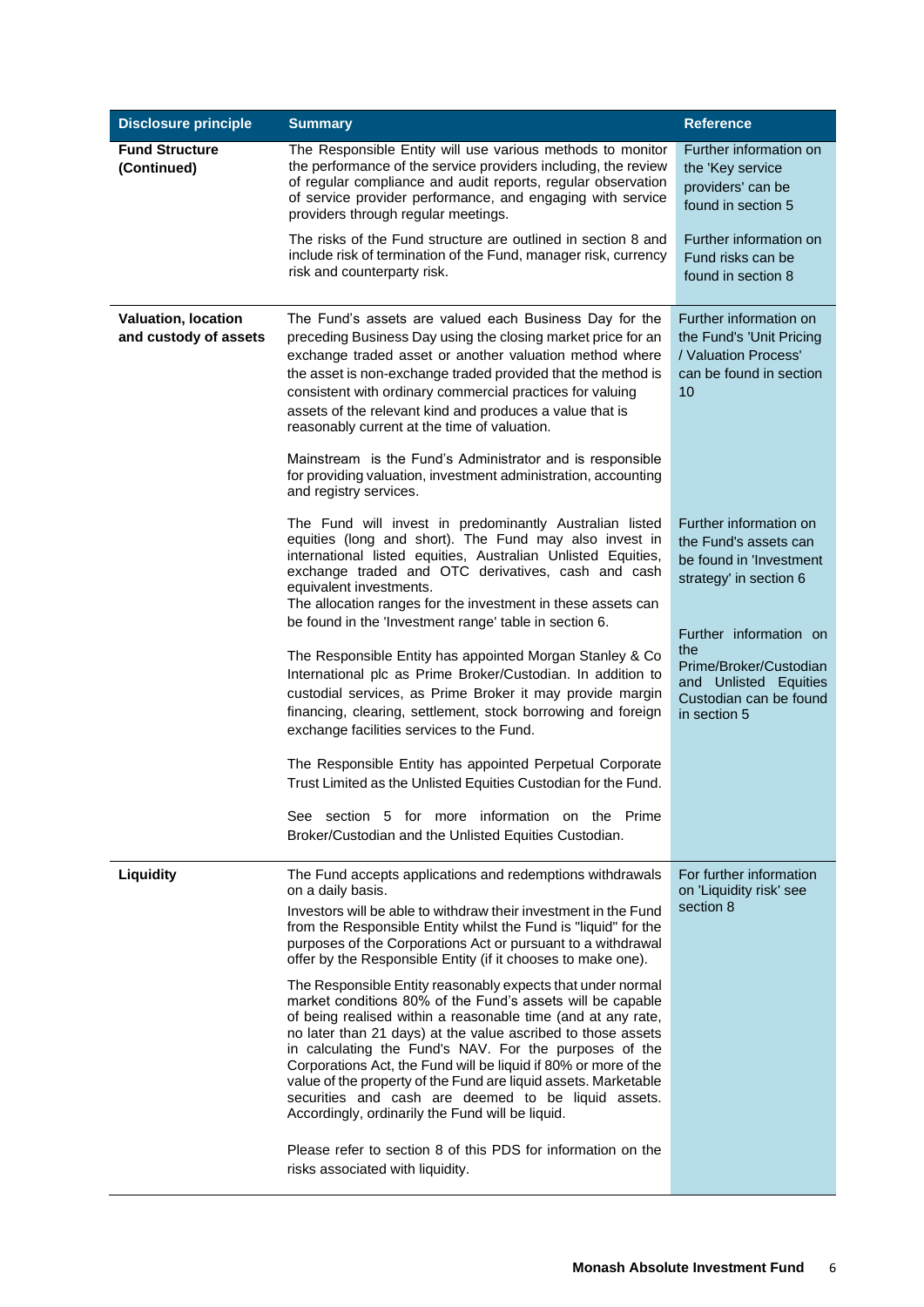

| <b>Disclosure principle</b> | <b>Summary</b>                                                                                                                                                                                                                                                                                                                                                                                                                                                                                                                                                                                                                              | <b>Reference</b>                                                                                                      |
|-----------------------------|---------------------------------------------------------------------------------------------------------------------------------------------------------------------------------------------------------------------------------------------------------------------------------------------------------------------------------------------------------------------------------------------------------------------------------------------------------------------------------------------------------------------------------------------------------------------------------------------------------------------------------------------|-----------------------------------------------------------------------------------------------------------------------|
| Leverage                    | The Fund can employ leverage through monies borrowed<br>under an overdraft facility with the Prime Broker or use of<br>derivatives to amplify investment exposure.                                                                                                                                                                                                                                                                                                                                                                                                                                                                          | Further information on<br>leverage can be found<br>in 'Leverage' in section<br>6                                      |
|                             | The Fund may also be leveraged through the use of short-<br>selling, which increases the Fund's gross market exposure to<br>the security sold short. Whilst the use of leverage may<br>increase the potential return on an investment in the Fund, it<br>also increases the level of risk and may result in losses.<br>Please refer to sections 6 & 8 of this PDS for more<br>information.                                                                                                                                                                                                                                                  |                                                                                                                       |
|                             | Where leverage is employed, it will only be done within the<br>investment ranges set out in Section 6. The maximum<br>allowed long position is 200% and the maximum short<br>position in the Fund is 100% (for every \$1.00 of the Fund's<br>NAV, at most \$2.00 is invested long and at most \$1.00 is<br>invested short). The total maximum gross exposure is<br>therefore 300% of the Fund's NAV (a gross exposure of \$3.00<br>for every \$1.00 invested in the Fund). However, the expected<br>average gross exposure range is 80%-120% of the Fund (a<br>gross exposure of \$0.80 - \$1.20 for every \$1.00 invested in<br>the Fund). |                                                                                                                       |
|                             | The maximum net exposure of the Fund is limited to 150% (a<br>net exposure of \$1.50 for every \$1.00 invested in the Fund)<br>and that the expected average net exposure range is 60% -<br>100% (a net exposure of \$0.60 - \$1.00 for every \$1.00<br>invested in the Fund). For an example of the impact of<br>leverage on investment returns and losses assuming the<br>maximum anticipated level of leverage is set out in section 6.                                                                                                                                                                                                  | Further information on<br>the Prime<br>Broker/Custodian can<br>be found in 'Key<br>Service Providers' in<br>section 5 |
|                             | The obligations of the Fund to the Prime Broker/Custodian in<br>respect of any transactions will be secured by transferring to<br>the Prime Broker/Custodian by way of security title to certain<br>investments, cash or other assets of the Fund (together<br>referred to as <b>Collateral</b> ).                                                                                                                                                                                                                                                                                                                                          |                                                                                                                       |
| <b>Derivatives</b>          | Both exchange traded derivatives and derivatives traded over<br>the counter may be used by the Fund from time to time to<br>manage risk or gain investment exposure if the Investment<br>Manager believes this to be in the best interests of investors<br>in the Fund.                                                                                                                                                                                                                                                                                                                                                                     | Further information on<br>'Derivatives' can be<br>found in section 6                                                  |
|                             | Monash Investor's criteria for selecting counterparties include<br>that they must have, as a minimum, a long term investment<br>grade credit rating from a major credit ratings agency. The<br>Investment Manager has a framework in place to assess its<br>derivative counterparties and monitor exposures.                                                                                                                                                                                                                                                                                                                                | Further information on<br>the risks of derivatives<br>can be found in<br>'Derivatives risk' in<br>section 8.          |
|                             | The types of derivatives that may be used are set out in<br>'Derivatives' in section 6. There are risks associated with the<br>use of derivatives including the requirement to post Collateral.<br>The counterparty may deal with the Collateral for its own<br>purposes as though the assets of the Fund were its own<br>assets, subject to an obligation to return equivalent securities<br>or cash value. In the event of an insolvency of the<br>counterparty, the Fund may not be able to recover some or all<br>of the Collateral posted.                                                                                             |                                                                                                                       |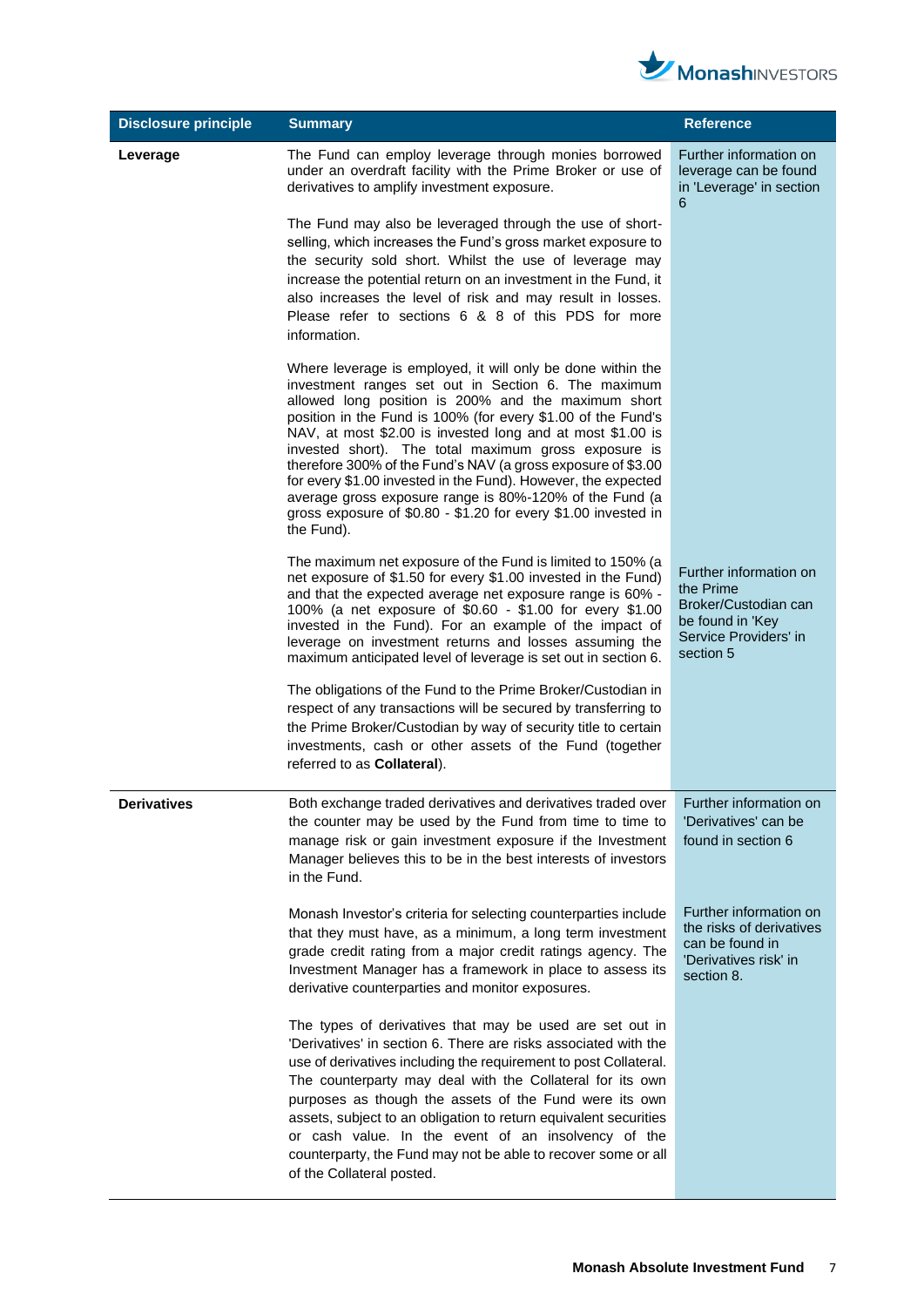| <b>Disclosure principle</b> | <b>Summary</b>                                                                                                                                                                                                                                                                                                                                                                                                                                                                                                                                                                                                                                                                                                                                                                                                        | <b>Reference</b>                                                                                                                                                                                       |
|-----------------------------|-----------------------------------------------------------------------------------------------------------------------------------------------------------------------------------------------------------------------------------------------------------------------------------------------------------------------------------------------------------------------------------------------------------------------------------------------------------------------------------------------------------------------------------------------------------------------------------------------------------------------------------------------------------------------------------------------------------------------------------------------------------------------------------------------------------------------|--------------------------------------------------------------------------------------------------------------------------------------------------------------------------------------------------------|
| <b>Short Selling</b>        | The Fund employs short selling techniques to hedge<br>exposures or to enhance potential returns. This is achieved by<br>borrowing securities from the Prime Broker/Custodian and<br>selling those securities. If the securities fall in value, the Fund<br>will purchase securities of the same type and return those<br>securities to the Prime Broker/Custodian to generate a profit.<br>However, if the securities increase in value, this will generate<br>a loss for the Fund.<br>For an example of short selling see section 'A short selling<br>example' in section 6. There are specific risks associated with<br>short-selling. Refer to section 8 of this PDS for more<br>information on short selling risks and how the Investment<br>Manager will seek to manage those risks.                             | Further information on<br>'Shorting selling' can<br>be found in section 6<br>Further information on<br>the risks of short<br>selling can be found in<br>section 'Short Selling<br>Risks' in section 8. |
| Withdrawals                 | Withdrawal requests are processed daily. A properly executed<br>withdrawal request received by 12 noon on a Business Day by<br>the Administrator will receive the unit price effective that<br>Business Day. If the request is received after 12 noon, it will<br>be treated as a request for withdrawal received on the next<br>Business Day. Perpetual may in its discretion allow withdrawal<br>at other times if it is considered to be in the best interests of<br>remaining unitholders.                                                                                                                                                                                                                                                                                                                        | Further information on<br>'Withdrawals' can be<br>found in section 11                                                                                                                                  |
|                             | The minimum withdrawal is \$5,000 (or such lesser amount as<br>Perpetual may determine in its absolute discretion).<br>Withdrawals will generally be paid within a reasonable time<br>(and at any rate, no later than 21 days) after the Administrator<br>receives a properly completed original withdrawal request.<br>Perpetual may, under the Constitution, suspend or delay<br>withdrawals in certain circumstances if it believes that it is in<br>the best interest of unitholders as a whole. For more<br>information see 'Liquidity risk' in section 8 and ' Restrictions<br>on withdrawals' in section 11.<br>Investors will be notified of any material change to the<br>withdrawal rights in writing. In addition, Monash Investors will<br>post a notice on their website should a material change occur. | Further information on<br>'Liquidity risk' can be<br>found in section 8                                                                                                                                |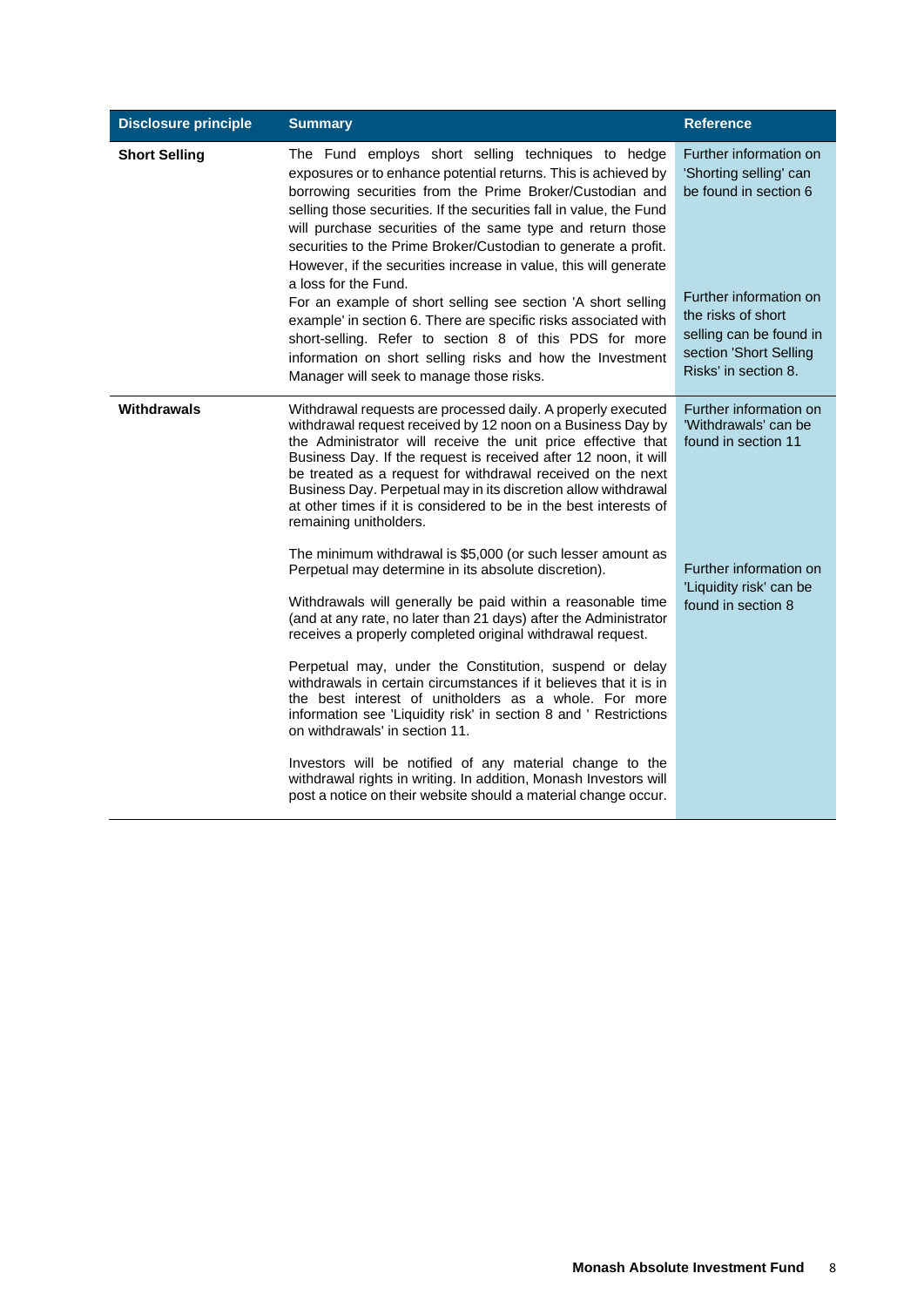

# <span id="page-8-0"></span>**3. About Perpetual**

The Trust Company (RE Services) Limited (**Perpetual** or **Responsible Entity**) is the responsible entity of the Fund.

The Responsible Entity is a wholly owned subsidiary of Perpetual Limited (ABN 86 000 431 827) and a part of the Perpetual Group, which has been in operation for over 135 years. Perpetual Limited is an Australian public company that has been listed on the Australian Securities Exchange for over 55 years.

The Responsible Entity holds an Australian Financial Services Licence (number 235 150) issued by ASIC, which authorises it to operate the Fund.

The Responsible Entity is bound by the Constitution and the Corporations Act. The Responsible Entity has lodged a compliance plan with ASIC which sets out the key measures which the Responsible Entity will apply to comply with the Constitution and the Corporations Act. The Responsible Entity has established a Compliance Committee with a majority of external members. The compliance plan is overseen by the Compliance Committee and is audited annually with the audit report being lodged with ASIC.

The Responsible Entity has the power to delegate certain aspects of its duties.

The Responsible Entity has appointed Monash Investors as the Investment Manager of the Fund.

The Investment Management Agreement commenced on 1 July 2015 and continues until terminated by the parties.

The Responsible Entity may terminate the investment management agreement with immediate effect on written notice to the Investment Manager, if:

- the Fund terminates in accordance with the Fund Constitution or the Corporations Act; or
- a special resolution is passed by investors in the Fund at a meeting properly convened directing the Responsible Entity to terminate the appointment of the Investment Manager in respect of the Fund.

The Investment Manager is entitled to terminate the investment management agreement on written notice to the Responsible Entity to take effect six months after the date of the notice (or a lesser period, if the Responsible Entity agrees).

In addition to the rights set out above, the Responsible Entity or the Investment Manager may terminate the investment management agreement, with immediate effect on written notice if:

- the Responsible Entity ceases to be the responsible entity of the Fund;
- a receiver, receiver and manager, administrative receiver or similar person is appointed with respect to the assets and undertaking of either the Investment Manager or the Responsible Entity, as applicable;
- either party goes into liquidation (other than for the purpose of a reconstruction or amalgamation on terms previously approved in writing by either the Investment Manager or the Responsible Entity, as applicable);
- either party is placed under official management or an administrator is appointed to its affairs;
- either party ceases to carry on business in relation to its activities as either an investment manager or responsible entity, as applicable;
- either party materially breaches or fails to observe or perform any duty, obligation, representation, warranty or undertaking required of it under the investment management agreement that, in the opinion of either the Investment Manager or the Responsible Entity (as applicable), adversely affects the rights of Investors, and fails to rectify the breach or failure to rectify the breach to the reasonable satisfaction of either the Investment Manager or the Responsible Entity (as applicable) within a reasonable period specified by the relevant party in a notice to do so; or
- either the Responsible Entity or the Investment Manager (as applicable) considers it reasonably necessary to do so in order to ensure compliance with its duties and obligations under the relevant law and in any circumstances by the relevant law, trust law or any other law or by any court of competent jurisdiction.

Investment in the Fund is not a deposit with, or liability of, the Responsible Entity or any other company of the Perpetual group. It is subject to investment risk, including possible delays in repayment and loss of income and principal invested. None of the Responsible Entity, Mainstream, Monash Investors or their related entities, shareholders, directors or officers guarantees the performance of the Fund, the return of an investor's capital or any specific rate of return.

More information can be found at [www.perpetual.com.au.](http://www.perpetual.com.au/)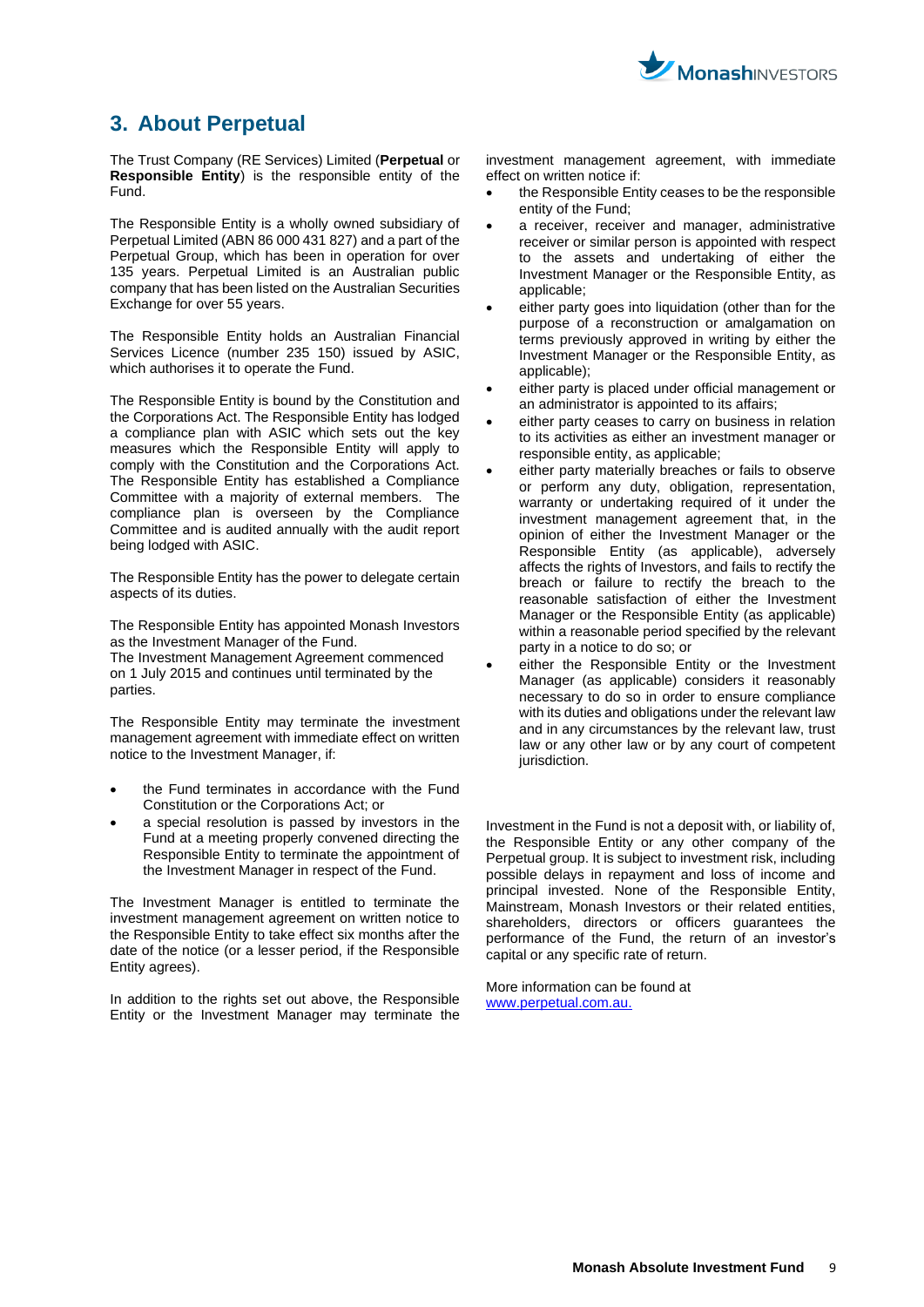# <span id="page-9-0"></span>**4. About Monash Investors**

Monash Investors is an investment management company founded, and majority owned, by Simon Shields and Shane Fitzgerald.

Together, they have almost 60 years' collective experience in investing in financial markets and they are responsible for making investment decisions for Monash Investors. They also hold units in the Monash Absolute Investment Fund, further aligning the manager/ interests with other investors.

Monash Investors holds an Australian Financial Services Licence (number 417201).

More information about Monash Investors can be found including any changes to key personnel at [www.monashinvestors.com.](http://www.monashinvestors.com/)

# **Simon Shields Portfolio manager**

Simon is one of Australia's leading fund managers with over 33 years' of industry experience including in roles as Head of Australian Equities at UBS Global Asset Management (Australia) Limited and Head of Australian Equities at Colonial First State Limited. Simon has been a member of and/or led multi-award winning equities teams across a range of investment styles.

Simon holds a Bachelor of Commerce with Honours, Bachelor of Law, Masters of Business Administration and is a Chartered Financial Analyst.

Simon commenced his career as an analyst with Westpac Investment Management Limited (now part of BT Investment Management Limited), before moving into a portfolio management role. In 1995, he moved to Rothschild Australia Asset Management Limited as a Portfolio Manager, responsible for value-style Australian equities. In March 1998, he joined CFS as a Senior Portfolio Manager, responsible for growth style Australian and New Zealand equities, before becoming the Head of Australian Equities in January 2004. In July 2007, he moved to UBS as Managing Director and Head of Australian Equities and in 2011 he also took responsibility for the ING Investment Management Limited Australian equities team following its acquisition by UBS.

Simon is a director and co-founder of Monash Investors. His role includes research, analysis, dealing and investment management of the Fund. Approximately 90% of Simon's time is spent on investment activities for the Fund.

# **Shane Fitzgerald Portfolio manager**

Shane has over 30 years' financial services experience including working at JP Morgan Securities (Australia) Limited and UBS Global Asset Management (Australia) Limited. He holds a Bachelor of Commerce with Honours in Economics.

Shane commenced his career at JP Morgan as an analyst, before moving into a senior research analyst role and eventually becoming the Head of Insurance and Diversified Financial Research, as well as an Executive Director.

In 2008, he joined UBS as a director and investment analyst.

Shane is a director and co-founder of Monash Investors. His role includes research, analysis, dealing and investment management of the Fund. Approximately 90% of Shane's time is spent on investment activities for the Fund.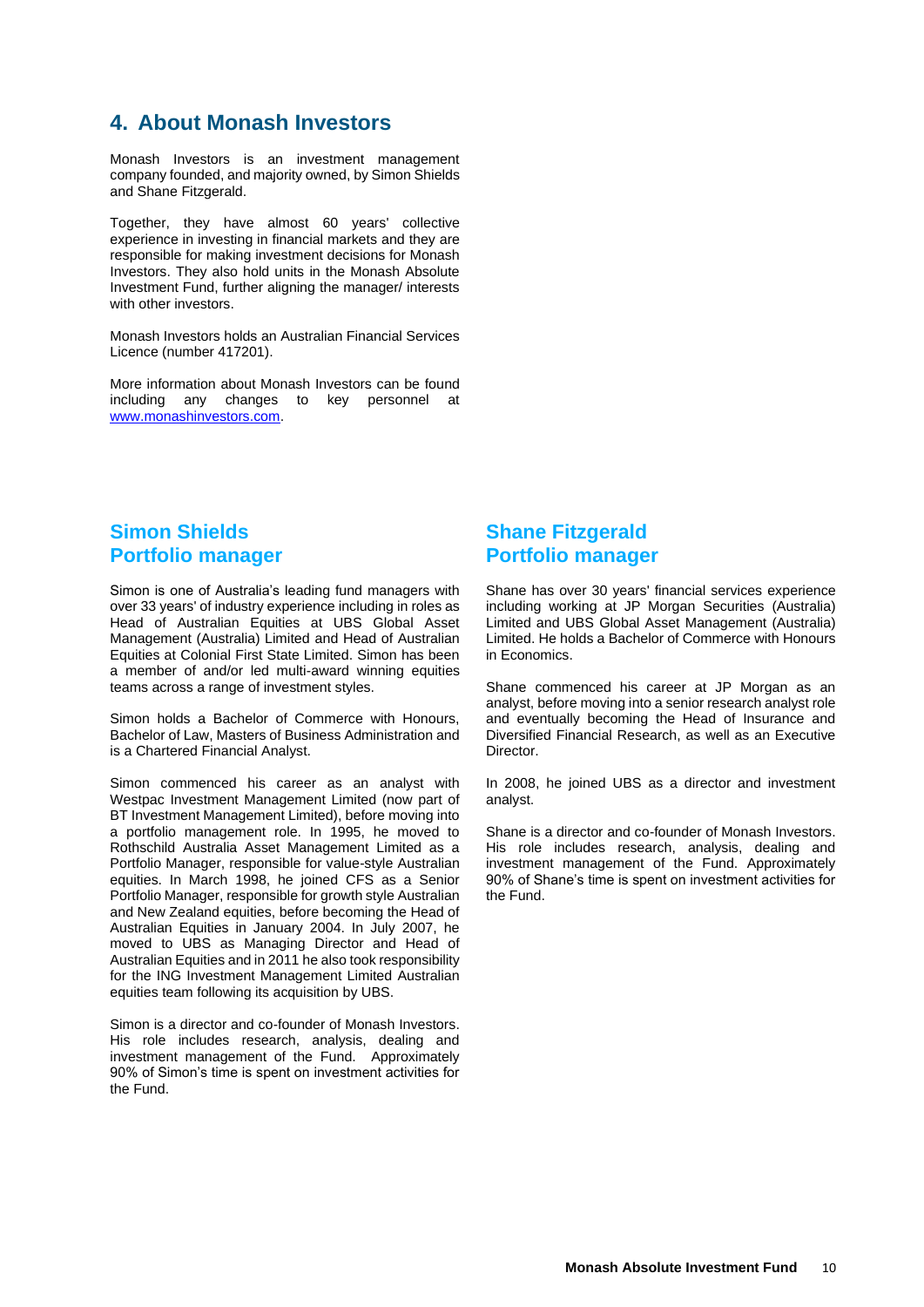

# <span id="page-10-0"></span>**5. Key service providers**

There are a number of parties, in addition to the Responsible Entity, involved in the operation and administration of the Fund or who otherwise provide services in connection with the Fund.

Key service providers are shown in the table below.

| Key service provider<br>(role)                                                             | <b>Description</b>                                                                                                                                                                                                                                                                                                                                                                                                                                                                                                                                                                                                                                                                                                                                                                                                                                                                                                                                                                                                                                                                                                                                                                                                                                                                                                                                                                                                                                                                                                                                                                                                                                                                                            | <b>Jurisdiction</b>  |
|--------------------------------------------------------------------------------------------|---------------------------------------------------------------------------------------------------------------------------------------------------------------------------------------------------------------------------------------------------------------------------------------------------------------------------------------------------------------------------------------------------------------------------------------------------------------------------------------------------------------------------------------------------------------------------------------------------------------------------------------------------------------------------------------------------------------------------------------------------------------------------------------------------------------------------------------------------------------------------------------------------------------------------------------------------------------------------------------------------------------------------------------------------------------------------------------------------------------------------------------------------------------------------------------------------------------------------------------------------------------------------------------------------------------------------------------------------------------------------------------------------------------------------------------------------------------------------------------------------------------------------------------------------------------------------------------------------------------------------------------------------------------------------------------------------------------|----------------------|
| <b>Monash Investors Pty</b><br><b>Limited (Investment</b><br>Manager)                      | The Investment Manager is responsible for making investment<br>decisions for the Fund.                                                                                                                                                                                                                                                                                                                                                                                                                                                                                                                                                                                                                                                                                                                                                                                                                                                                                                                                                                                                                                                                                                                                                                                                                                                                                                                                                                                                                                                                                                                                                                                                                        | Australia            |
| <b>Mainstream Fund</b><br><b>Services Pty Ltd</b><br>(Administrator)                       | Mainstream provides administration services such as registry,<br>valuation, and fund accounting for the Fund.                                                                                                                                                                                                                                                                                                                                                                                                                                                                                                                                                                                                                                                                                                                                                                                                                                                                                                                                                                                                                                                                                                                                                                                                                                                                                                                                                                                                                                                                                                                                                                                                 | Australia            |
| Morgan Stanley & Co.<br>International plc (Prime<br><b>Broker/Custodian)</b>               | Morgan Stanley & Co. International plc. (the Prime Broker/<br>Custodian), a member of the Morgan Stanley Group of companies<br>(the Morgan Stanley Companies), based in London, will provide<br>prime brokerage services to the Fund under the terms of the<br>International Prime Brokerage Agreement (Prime Broker<br>Agreement) entered into between the Fund and the Prime Broker<br>for itself and as agent for certain other Morgan Stanley Companies.<br>These services may include the provision to the Fund of margin<br>financing, clearing, settlement, stock borrowing and foreign<br>exchange facilities. The Fund may also utilise the Prime Broker,<br>other Morgan Stanley Companies and other brokers and dealers for<br>the purposes of executing transactions for the Fund. The Prime<br>Broker is authorised by the Prudential Regulatory Authority (PRA)<br>and regulated by the Financial Conduct Authority (FCA) and the<br>PRA.<br>The Prime Broker will also provide custody services for the Fund's<br>investments, including by taking custody of title documentation and<br>holding securities in its name as the Responsible Entity's custodian<br>(as part of its prime brokerage function in accordance with the terms<br>of the Prime Broker Agreement). The Prime Broker may appoint<br>sub-custodians, including other Morgan Stanley Companies.<br>The Prime Broker is a service provider to the Fund and is not<br>responsible for the preparation of this PDS or the activities of the<br>Fund and therefore accepts no responsibility for any information<br>contained in this PDS. The Prime Broker will not participate in the<br>investment decision-making process. | England and<br>Wales |
| <b>Perpetual Corporate</b><br><b>Trust Limited (Unlisted</b><br><b>Equities Custodian)</b> | The Unlisted Equities Custodian is responsible for holding the<br>Fund's Unlisted Equities, and among other things, arranging for<br>settlement of sales and purchases of the Unlisted Equities.                                                                                                                                                                                                                                                                                                                                                                                                                                                                                                                                                                                                                                                                                                                                                                                                                                                                                                                                                                                                                                                                                                                                                                                                                                                                                                                                                                                                                                                                                                              | Australia            |
| <b>Ernst &amp; Young Sydney</b><br>(Fund Auditor)                                          | Ernst & Young has been appointed as the independent auditor of<br>the Fund's financial statements.                                                                                                                                                                                                                                                                                                                                                                                                                                                                                                                                                                                                                                                                                                                                                                                                                                                                                                                                                                                                                                                                                                                                                                                                                                                                                                                                                                                                                                                                                                                                                                                                            | Australia            |
| <b>PricewaterhouseCoopers</b><br>(Compliance Plan<br><b>Auditor)</b>                       | PricewaterhouseCoopers has been appointed as the independent<br>auditor of the Fund's Compliance Plan.                                                                                                                                                                                                                                                                                                                                                                                                                                                                                                                                                                                                                                                                                                                                                                                                                                                                                                                                                                                                                                                                                                                                                                                                                                                                                                                                                                                                                                                                                                                                                                                                        | Australia            |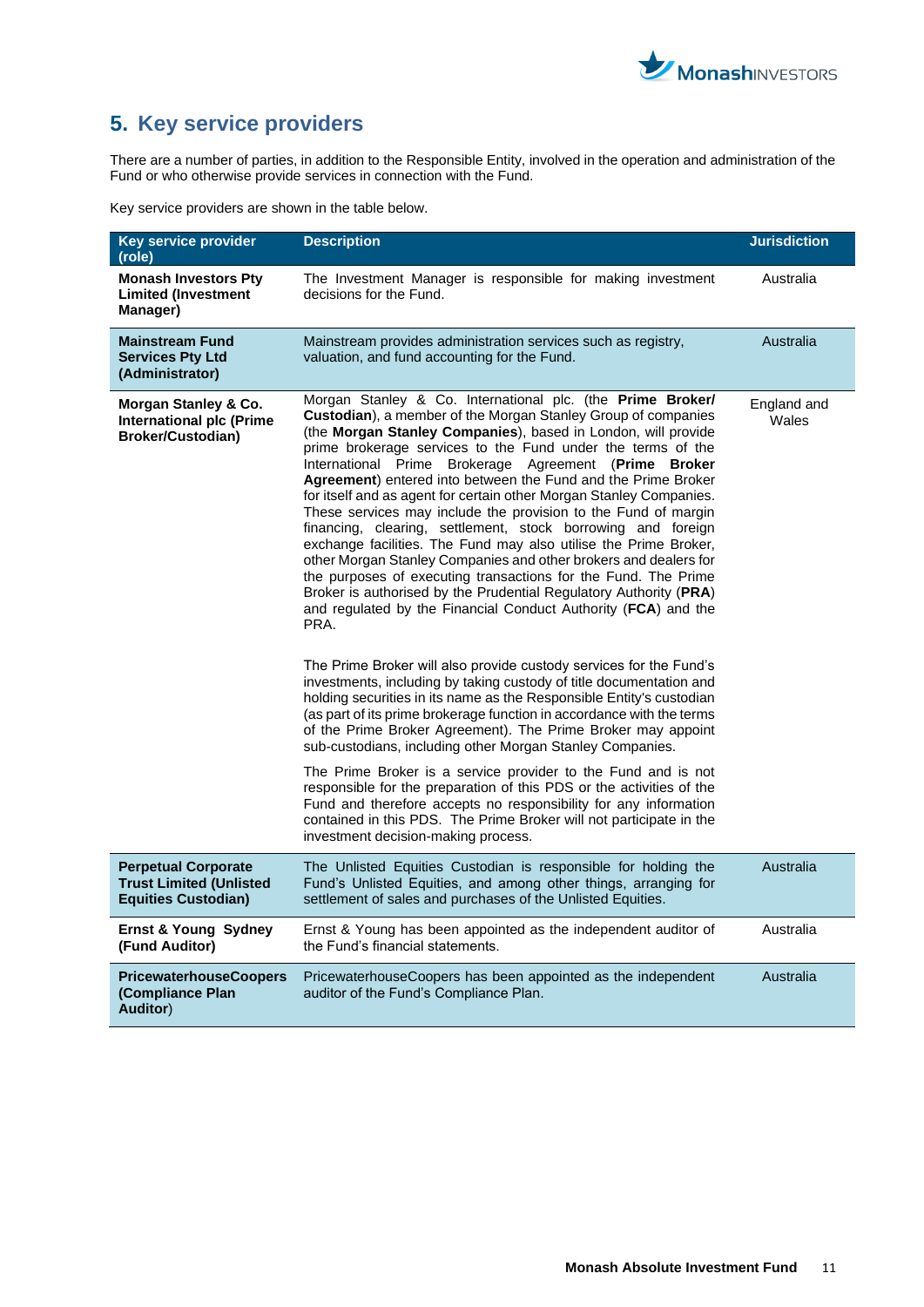# **The Unlisted Equities Custodian**

Perpetual Corporate Trust Limited has been appointed as the Unlisted Equities Custodian for the Fund.

The Unlisted Equities Custodian's role is limited to holding and maintaining assets of the Fund on behalf, and as agent, of Perpetual as the Responsible Entity of the Fund. Any liability or responsibility which the Unlisted Equities Custodian has or may have under the custody arrangements are to Perpetual as the Responsible Entity only. Where there are any assets of the Fund which the Responsible Entity elects not to deposit with the Unlisted Equities Custodian, the Unlisted Equities Custodian shall have no liability whatsoever in respect of such assets. The Unlisted Equities Custodian does not have a supervisory role in relation to operation and/or management of the Fund and is not responsible for protecting the interests of unitholders.

# **The Administrator**

Mainstream has been appointed as the Administrator of the Fund . The Administrator is responsible for the general administration that includes keeping the register of unitholders, arranging for the issue and redemption of units and calculation of asset valuations and fees.

In accordance with the relevant agreements between Mainstream and Perpetual, Mainstream has no supervisory role in relation to the operation of the Fund and has no liability or responsibility to unitholders for any acts or omissions. Mainstream, in its role as Administrator, was not involved in preparing this PDS, and neither Mainstream nor any of its associated entities takes any responsibility for the contents of this PDS. Furthermore, neither Mainstream nor any of its associated entities makes any guarantee related to the success or performance of the Fund, the repayment of capital from the Fund, any particular rate of capital or income return from the Fund or any increase in the value of the Fund.

### **Prime broker**

The Prime Broker facilitates securities borrowing and lending processes, while providing centralised securities clearing and custody services to the Fund.

The fees of the Prime Broker for securities lending and associated services are payable by the Fund. The Prime Broker has no decision making discretion relating to the investment of the assets of the Fund and makes no representation in respect of the Fund or the investment of the assets.

The Prime Broker and its related entities are service providers to the Fund and are not responsible for the preparation of this PDS or the activities of the Fund and therefore accept no responsibility for any information contained in this document.

# **Monitoring of key service providers**

The Responsible Entity has entered into service level agreements with the service providers and will, with the assistance of Monash Investors, regularly monitor the performance of the service providers against the service standards set out in the relevant agreements.

### **Changes to key service providers**

Perpetual has processes and procedures for selecting, monitoring and reviewing the performance of the key service providers of the Fund. These key service providers are subject to change at any time, and in some cases without prior notice to investors. We will inform investors of any material change to key service providers in the next regular communication or as otherwise required by law.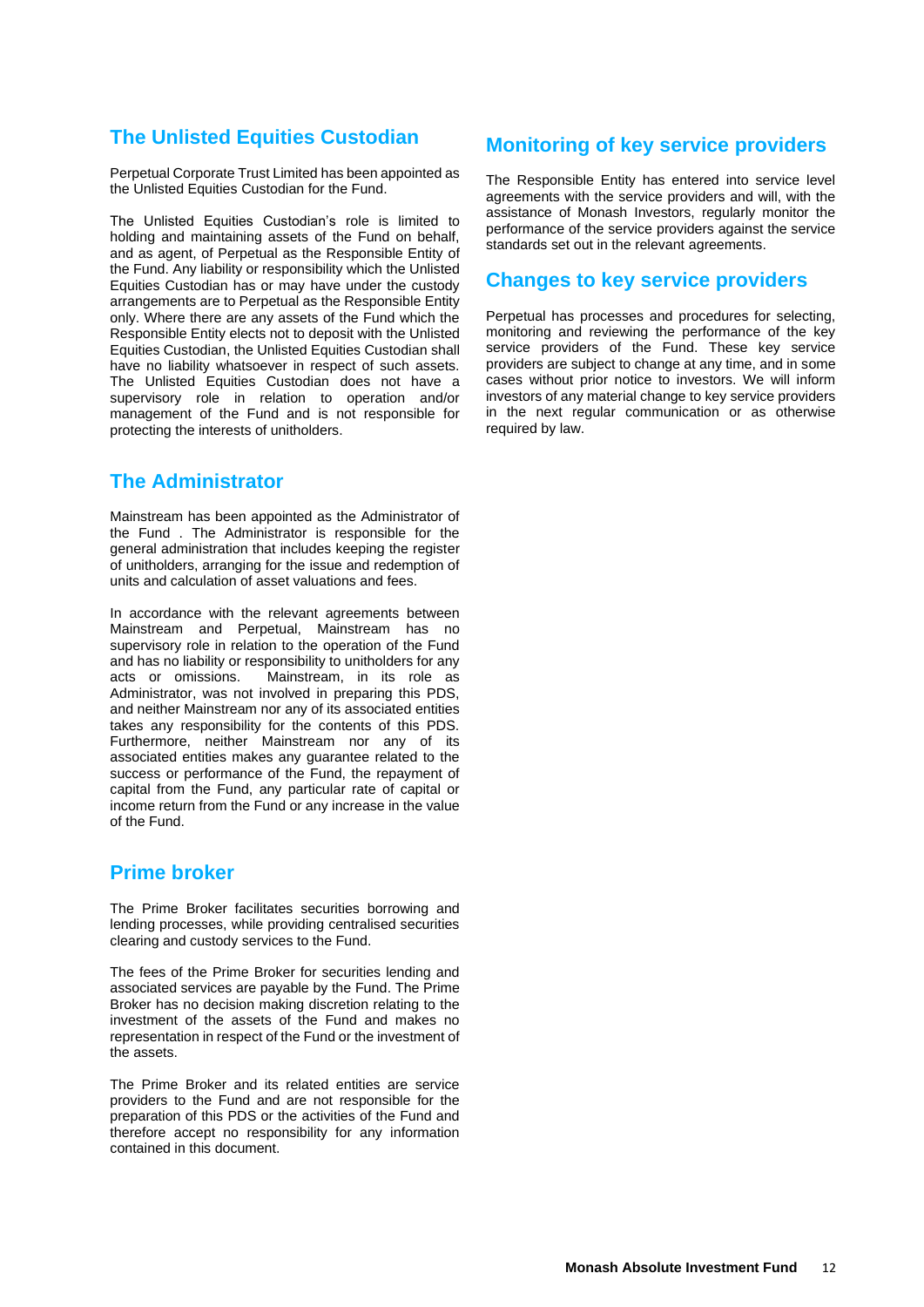

# <span id="page-12-0"></span>**6. About the Monash Absolute Investment Fund**

The Fund is an Australian registered managed investment scheme and unit trust, where each investor's money is pooled with other investors' funds. Each unit represents an equal share in the net assets of the Fund, however no investor is entitled to a specific asset or part of an asset of the Fund. The rights of investors are set out in the Constitution.

### **Investment return objective**

The Fund is a Long Biased long/short Australian equity fund. The Fund aims to deliver double digit returns while limiting loss of capital over a full Market Cycle. It does this by finding equity opportunities "long" or "short" with a strong expected pay-off. To the extent the Investment Manager cannot find enough suitable investments, the Fund will hold cash deposits or cash equivalents. There is no guarantee that its investment objective will be achieved and this objective is only an indication of the intended target return the Fund is seeking.

Investing in the Fund exposes you to certain risks. You should weigh up the potential benefits against the risks of investing (see section 8 titled Risks of investing in the Fund for further information).

### **Performance benchmark**

The investment strategy is Benchmark Unaware and there is no predetermined asset allocation; rather, the Fund only invests when suitable opportunities are identified by the Investment Manager. As such, assets exposures may vary significantly over time and without notice.

No market linked performance benchmark has been set, however the RBA Cash Rate + 5% has been set as a performance fee Hurdle.

# **Minimum suggested time frame for holding investment**

5 years or more.

### **Fund structure**

The Fund is an Australian registered managed investment scheme, established under a constitution. The Fund's Constitution (in addition to the Corporations Act and general law) sets out Perpetual's powers, duties and obligations, as well as the rights of unitholders. Together with the Corporations Act, the Constitution also sets out the framework under which the Fund operates. The Constitution (including any amendments) has been lodged with ASIC.

Perpetual has the right to close or terminate the Fund in accordance with the Corporations Act (for example with investor approval) and change the Fund's investment strategy, benchmark, and asset allocation ranges and limits, and in some cases we may do this without prior notice to investors.

We will inform investors of any material changes to the Fund in their next regular communication or as otherwise required by law, which in some circumstances, may require prior notice to investors. Material changes notices are also available on Monash Investors' website www.monashinvestors.com

Your rights and obligations as a unitholder in the Fund are also governed by the Constitution for the Fund, the Corporations Act and the general law relating to trusts. This includes the right to attend unitholder meetings, to make withdrawal requests, receive and reinvest distributions, participate in termination proceeds and lodge complaints.

The Constitution contains provisions designed to limit your liability to the amount invested in the Fund. However, you should be aware that the effectiveness of such a limitation is yet to be conclusively determined by the courts.

A copy of the Fund Constitution is available free of charge by contacting Perpetual or your IDPS scheme operator.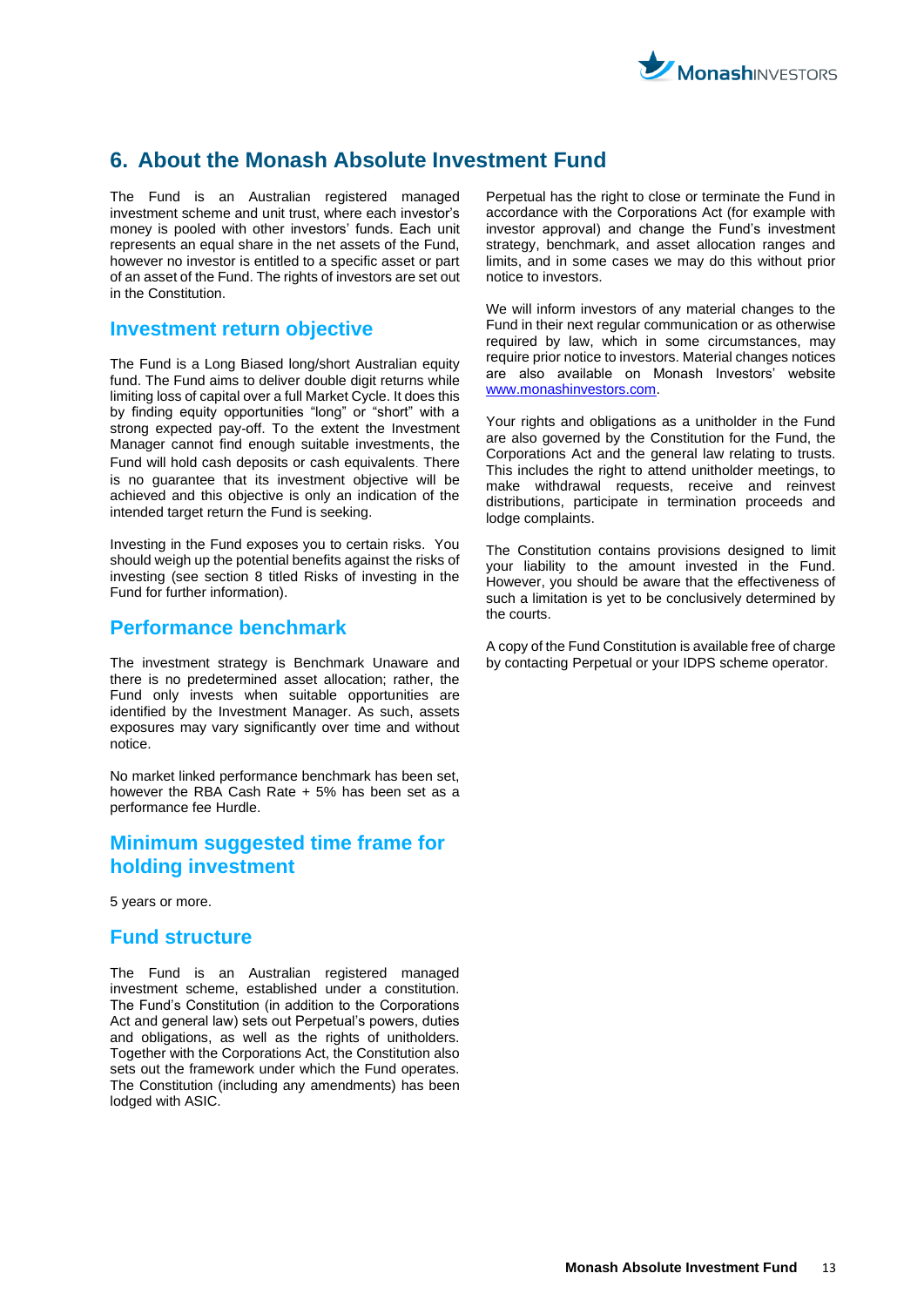# **Simplified Fund Structure Diagram**



### **Investment strategy**

The Investment Manager seeks to implement the Fund's investment strategy by investing in predominantly Australian listed equities (long and short), with international listed equities expected to average no more than 5% over seven years. The Fund may also invest in Australian Unlisted Equities, exchange traded and OTC derivatives, cash and cash equivalent investments.

The Fund seeks to only invest in compelling opportunities. To identify these investment ideas, Monash Investors primarily employs fundamental, bottom-up company research and the judgement and skill of its experienced portfolio managers.

Monash Investors believes that a diversified portfolio of compelling investments is likely to provide a strong annual return over the investment cycle.

All assets of the Fund (with the exception of international listed equities) will be located in Australia. The Fund's Australian domiciled assets will be denominated in Australian dollars. The Fund's international assets will be denominated in the currency of their local jurisdiction. There may be currency exposure and potential for adverse movements in exchange rates to reduce the Australian dollar value of those international assets.

The Fund's ability to produce the targeted returns depends on Monash Investors identifying compelling opportunities.

Monash Investors are focused on identifying securities that have the following attributes:

- 1) an asymmetric payoff: where the projected profit is expected to exceed the anticipated risk; and
- 2) a combination of the following characteristics:
	- high level of earnings and cash flow per share growth;
	- are underestimated or misunderstood in some way by the market;
	- represent strong value; and
	- have a near term event or announcement which is expected to trigger a price movement.

Depending on the size of the expected payoff and whether there is a near term catalyst, Monash Investors classify securities as either outlook driven or event driven investments.

#### **Outlook driven investments**

Outlook driven long investments are securities that exhibit a strong business outlook with large valuation upsides and moderate to low risks. Outlook driven shorts may also be identified. These are typically operationally or financially leveraged businesses that face challenging competitive forces.

#### **Event driven investments**

Event driven investments are opportunities where Monash Investors expect a moderate near term payoff due to a catalyst event. Event driven investments can be bought long, sold short or traded in pairs.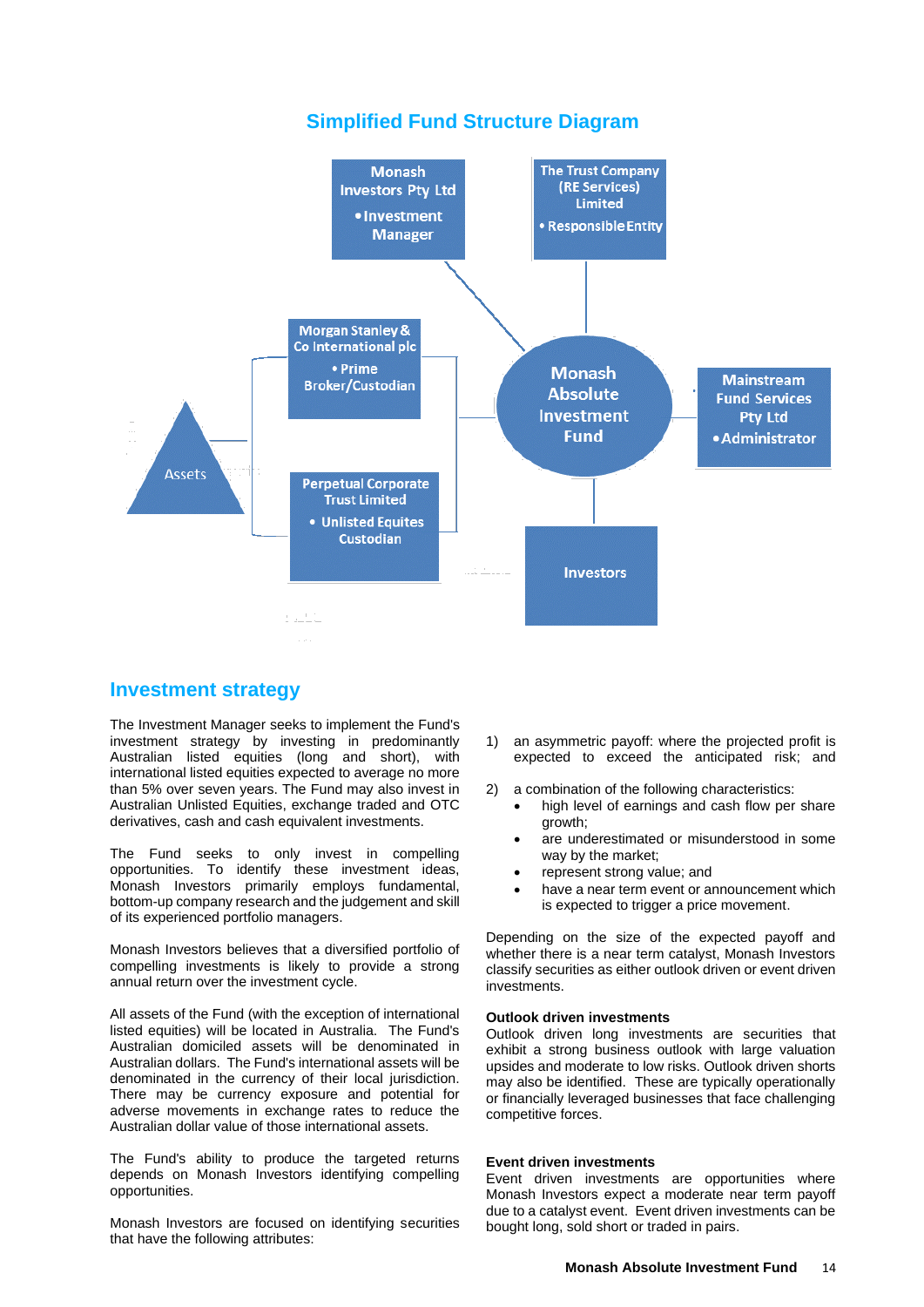

#### **Capital Preservation**

The Fund is exposed to market risk. The Fund's strategy to avoid loss of capital relies on:

- setting price targets and soft stop loss levels;
- diversifying within the portfolio for securities, sectors and investment themes; and
- the ability to reduce exposure through cash, options, futures and/or shorting securities.

#### **Key dependencies and assumptions underpinning the investment strategy**

The Fund's ability to produce investment returns will depend on the availability of assets that meet the Fund's investment guidelines, the Australian equity market conditions and the effect of the risks identified in section 8.

#### **Short selling**

The Investment Manager employs short selling as part of the Fund's investment strategy to enhance potential investment returns and to hedge exposures.

Short selling is where a fund borrows securities with the promise to return equivalent securities at a specified time in the future. The borrowed securities will then be sold on the open market. If the security falls in value, the fund will purchase the security and return those securities to the lender, thus generating a profit. However, if the security increases in value, this will generate a loss.

#### **What is long/short investing?**

When short selling is used in combination with a traditional, long-only portfolio, this process is known as 'long/short investing'. It is a process designed to deliver enhanced relative and risk-adjusted returns through the combination of 'long' and 'short' exposures.

When compared to traditional 'long-only' funds, long/ short exposures create additional opportunities by allowing the manager to express negative views on a particular security by selling borrowed securities that the manager believes will underperform the market. The manager will then use the proceeds of the short sale to increase their exposure to securities that they view favourably.

In essence, long only investments have one source of return: buying securities that are expected to rise in value. Long/short strategies have two sources of prospective return. A fund that employs a long/short investment strategy can generate returns by owning securities that the manager expects will rise in value (long). At the same time the fund can sell (short) securities that are expected to underperform.

#### **Why use long/short investing?**

- Expressing negative views through short-selling may reward investors
- High conviction positive views may be rewarded through increased exposure
- Has the potential to add value in both rising and falling markets

The Fund typically always has some short positions. Monash Investors expects that these will average between 0% and 20% of the total NAV of the Fund over an investment cycle (see the table of investment ranges on next page).

#### **Risks associated with short selling**

Short selling may expose the Fund to certain risks. Monash Investors seeks to manage these risks by employing certain principals to preserve capital. See "Short selling risk" in the section titled 'Risks of investing in the Fund' for an explanation of the risks associated with short selling and how they are managed.

#### **A short selling example**

#### **How does long/short investing work?**

- 1. Buy a share portfolio with 100% of the capital (long positions).
- 2. Borrow shares worth 25% of the capital and sell those shares in market through short selling.

#### **What is the final exposure?**

- 1. The gross exposure (long plus short exposure) to shares is 125% of the original capital.
- 2. The net exposure (long minus short exposure) to shares is 75% of the original capital.

The above example is for illustrative purposes only. Actual exposures are managed in accordance to the ranges as described in "Investment limits" below.

#### **What are the implications of short selling in this example?**

The reduction in net exposure to 75% reduces the exposure of the portfolio to general market risk. But the increase in the gross exposure to 125% increases the exposure of the portfolio to security specific risks. This may have no effect, a positive effect or a negative effect. We show three scenarios.

Scenario 1 shows a positive market of 10% and the long securities and the short securities both rise by 10%. This illustrates that the reduction in net exposure reduces the portfolio return as compared to the market return.

In Scenario 2, the market return is unchanged at 10% but the long securities rise in price by 15% and the short securities rise in price by 8%. This shows that good security selection can add significantly to the performance of the Fund.

In Scenario 3, the market return is 10%, the long securities return only 2% and the short securities rise in price by 12%. This shows that poor security selection can detract significantly to the performance of the Fund.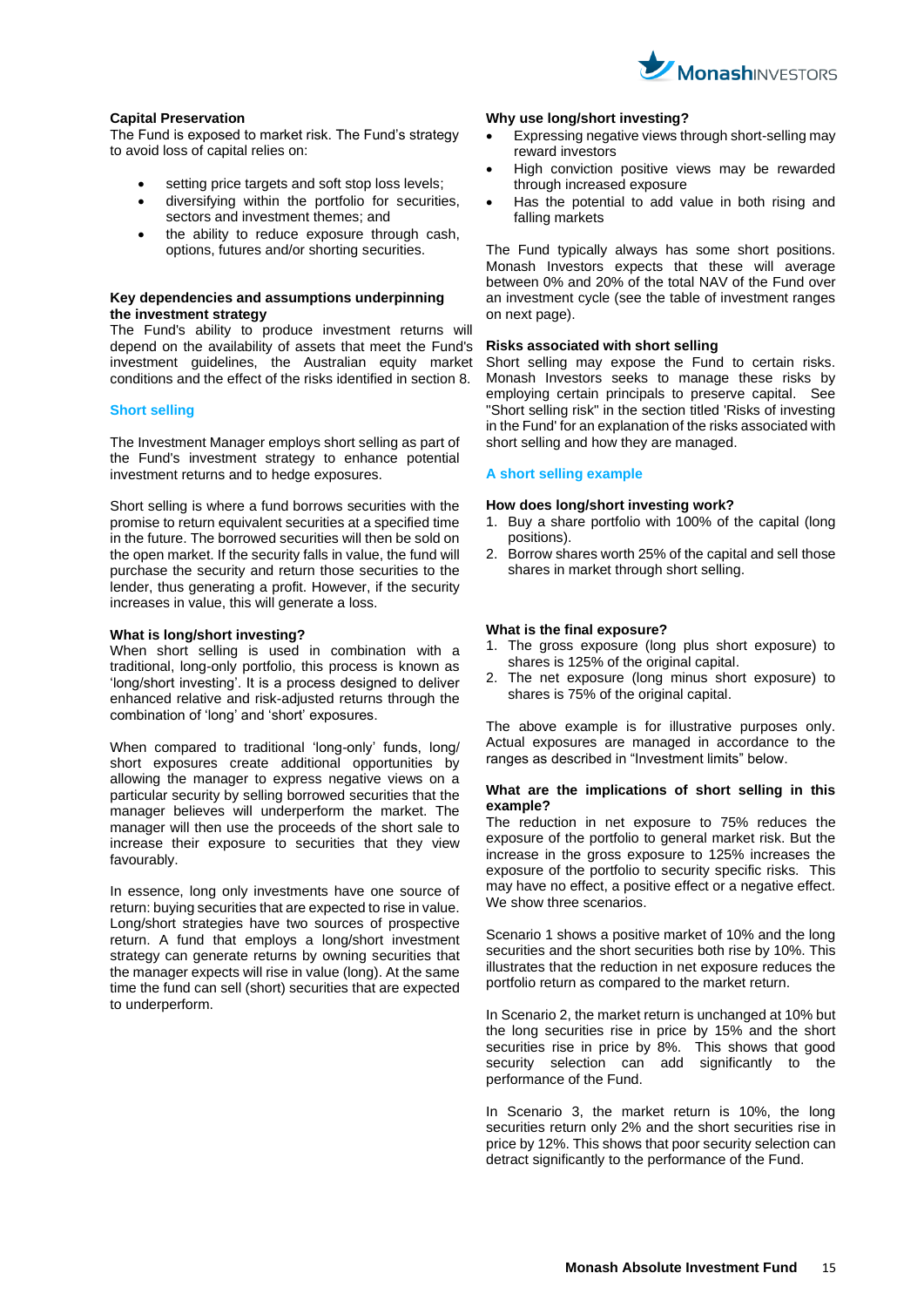| Scenario 1 - Same Returns                                                                                               | <b>Exposure</b>                | <b>Return</b><br><b>Contribution %</b> | \$ Return                                 |
|-------------------------------------------------------------------------------------------------------------------------|--------------------------------|----------------------------------------|-------------------------------------------|
| Market return<br>Long Positions<br><b>Short Positions</b><br>Gross Exposure<br>Net Exposure                             | \$100<br>\$25<br>\$125<br>\$75 | 10.0%<br>10.0%<br>$-2.5%$              | \$10.00<br>\$10.00<br>$-$2.50$            |
| <b>Total Performance</b>                                                                                                |                                | 7.5%                                   | \$7.50                                    |
| Scenario 2 - Different Returns, Good Stock Selection                                                                    |                                |                                        |                                           |
| Market return<br>Long Positions<br><b>Short Positions</b><br>Gross Exposure<br>Net Exposure<br><b>Total Performance</b> | \$100<br>\$25<br>\$125<br>\$75 | 10.0%<br>15.0%<br>$-2.0%$<br>13.0%     | \$10.00<br>\$15.00<br>$-$2.00$<br>\$13.00 |
| Scenario 3 - Different Returns, Poor Stock Selection                                                                    |                                |                                        |                                           |
| Market return<br>Long Positions<br><b>Short Positions</b><br>Gross Exposure<br>Net Exposure                             | \$100<br>\$25<br>\$125<br>\$75 | 10.0%<br>2.0%<br>$-3.0%$               | \$10.00<br>\$2.00<br>$-$3.00$             |
| <b>Total Performance</b>                                                                                                |                                | $-1.0%$                                | -\$1                                      |

*Note that these returns are theoretical only and do not imply the level of returns investors should expect. They also do not account for transaction costs, management fees, expenses and taxes.*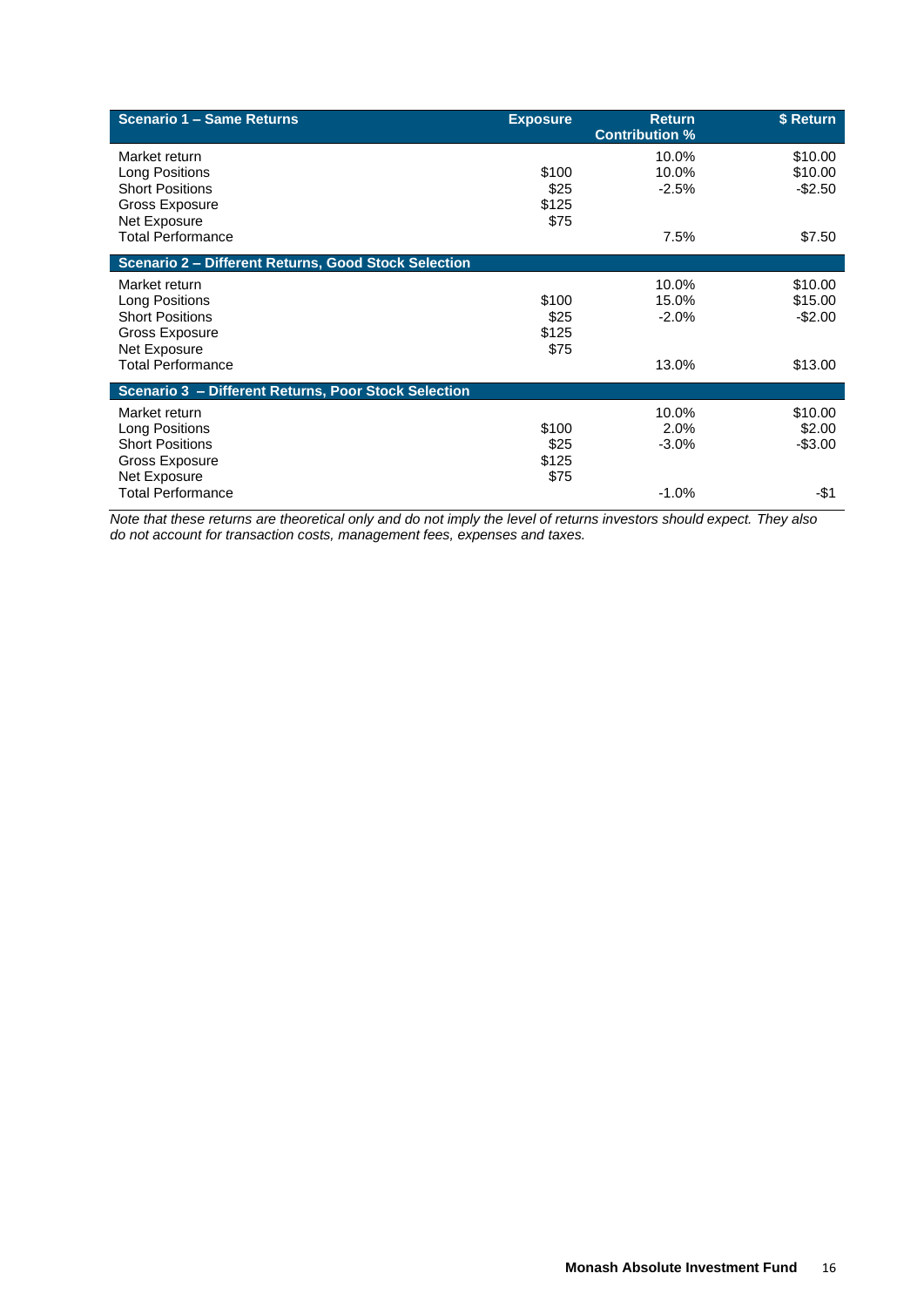

#### **Investment ranges**

The Fund may invest within the asset class and net exposure ranges as set out below. As well as providing reasonable constraints, these investment ranges also serve to manage a number of risks including leverage, short selling as well as security/investment specific and market risks. You can obtain information on the actual asset allocation, updated as at the end of each month by visiting [www.monashinvestors.com](http://www.monashinvestors.com/) or by contacting Monash Investors.

| <b>Asset class exposures (Net)</b>                    | As a % of NAV <sup>1</sup>                     | Average over an<br>investment cycle |
|-------------------------------------------------------|------------------------------------------------|-------------------------------------|
| Cash & Cash equivalent investments                    | 0 to 100                                       | 0 to $40$                           |
| Australian listed equities                            | -100 to 200                                    | 60 to 90                            |
| International listed equities                         | 0 to 20                                        | $0$ to 5                            |
| <b>Australian Unlisted Equities</b>                   | 0 to 20                                        | 2.5 to 7.5                          |
| Exchange traded derivatives                           | $-20$ to $40$                                  | $0$ to 5                            |
| <b>OTC</b> derivatives                                | $-20$ to $40$                                  | $0$ to 5                            |
| <b>Market exposures</b>                               | As a % of NAV                                  | Average over an<br>investment cycle |
| Net exposure range                                    | $+150/-50$                                     | 60 to 100                           |
| Gross exposure range <sup>2</sup>                     | $+300/-50$                                     | 80 to 120                           |
| Total long exposure                                   | $+200/0$                                       | 70 to 100                           |
| Total short exposure                                  | $-100/0$                                       | $-20$ to $0$                        |
| Single security absolute weight $3$                   | $+15/10$                                       | $+7$ to $-3.5$                      |
| Sector exposure                                       | $+25/ -15$                                     | $+15$ to $-5$                       |
| <b>Holdings</b>                                       | <b>No. of Positions</b>                        |                                     |
| Number of long positions<br>Number of short positions | No minimum or maximum<br>No minimum or maximum |                                     |
| <b>Risk</b>                                           | % per annum                                    | % per annum                         |
| Expected volatility <sup>4</sup>                      | 5 to 15                                        | 7 to 10                             |

<sup>1</sup> NAV or "Net Asset Value" is the value of the Fund's assets less the value of its liabilities

<sup>2</sup> The maximum gross exposure of 300% means that for every \$1 of the Fund's NAV, it is leveraged \$2 for a gross exposure of \$3

 $^{\bar{3}}$  Absolute weight means the weight of a security in the portfolio as a percentage of the Fund's NAV

<sup>4</sup> Expected volatility is the annualised standard deviation of monthly returns

#### **Leverage**

From time to time, the Fund may borrow cash using an overdraft facility with the Prime Broker or use derivatives to amplify its exposure to a particular equity security or equity asset class. The Fund may also be leveraged through the use of short selling, which increases the Fund's gross market exposure to the equity security sold short.

Where leverage is employed, it will only be done within the investment ranges set out above.

#### **Sources of leverage:**

- 1. Short Selling, which provides proceeds from the sale of borrowed securities that may be re-invested in the long portfolio, will increase the gross market exposure of the Fund. However, this reduces the net exposure of the Fund and so reduces the leverage of the Fund to general market movements. It is anticipated to average no more than 20% of the Fund's NAV over time but the maximum allowed level of short selling is 100% of the Fund's NAV (see the investment ranges set out above). Stocks used for short selling are borrowed from the Prime Broker/Custodian. The Fund may use its long holdings as collateral for short sales, which may expose the Fund to loss in the event of the insolvency of the Prime Broker/Custodian.
- 2. Derivatives will be used to manage risk or to gain investment exposure. When used to manage risk this will reduce the leverage of the Fund to security price or general market movements. When used to gain investment exposure, this will increase the Fund's leverage. The use of derivatives is limited by the market exposure limits of the Fund as a whole. The Fund's net exposure is anticipated to average between 60% to 100% of the Fund's NAV over time but the maximum allowed exposure to derivatives is 150% of the Fund's NAV (see the investment ranges set out above). Where derivatives other than exchange traded derivatives are held, the counterparty is the Prime Broker/Custodian, which may expose the Fund to loss in the event of the insolvency of the Prime Broker/Custodian.
- 3. Overdraft Facility, which is provided by the Prime Broker/Custodian. When used to increase exposure, this will increase the Fund's leverage. The use of the overdraft facility is limited by the market exposure limits of the Fund as a whole. The Fund's net exposure is anticipated to average between 60% to 100% of the Fund's NAV over time but may be up to 150% of the Fund's NAV (see the investment ranges set out below).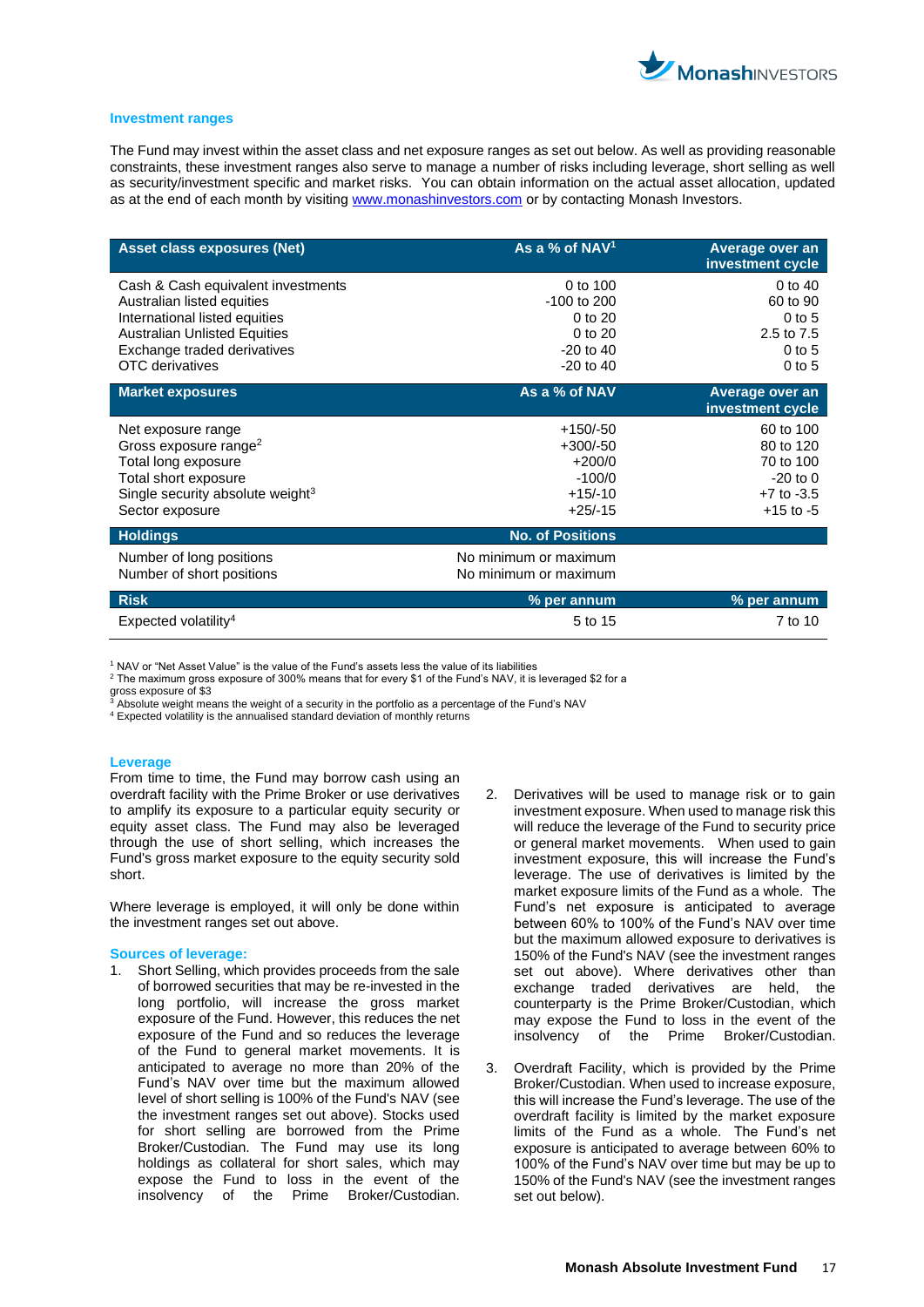#### **Examples of the impact of leverage:**

The table of short selling scenarios above shows three examples of short selling.

The table below shows additional examples that apply equally to derivative and overdraft leverage.

It is assumed that all holdings rise 10% in the case of the rising market scenarios and fall 10% in the case of the falling market scenarios. These examples show the impact of leverage on investment returns and losses, assuming the maximum allowed level of net exposure

| <b>Scenario 4 - Rising Market with Derivative Leverage</b>                  | <b>Exposure</b> | <b>Return Contribution</b> | \$ Return             |
|-----------------------------------------------------------------------------|-----------------|----------------------------|-----------------------|
| <b>Long Stock Positions</b>                                                 | \$100           | 10.0%                      | \$10.00               |
| <b>Long Derivative Positions</b><br><b>Gross Exposure</b>                   | \$50<br>\$150   | 5.0%                       | \$5.00                |
| Net Exposure                                                                | \$150           |                            |                       |
| <b>Total Performance</b>                                                    |                 | 15.0%                      | \$15.00               |
| Scenario 5 - Falling<br><b>Derivative</b><br>Market with<br>Leverage        |                 |                            |                       |
| <b>Long Stock Positions</b>                                                 | \$100           | $-10.0%$                   | $-$10.00$             |
| <b>Long Derivative Positions</b>                                            | \$50<br>\$150   | $-5.0%$                    | $-$5.00$              |
| <b>Gross Exposure</b><br>Net Exposure                                       | \$150           |                            |                       |
| <b>Total Performance</b>                                                    |                 | $-15.0%$                   | $-$15.00$             |
|                                                                             |                 |                            |                       |
| <b>Scenario 6 - Rising Market with Overdraft Leverage</b>                   |                 |                            |                       |
| Long Stock Position                                                         | \$100           | 10.0%                      | \$10.00               |
| Additional Stock purchased with Overdraft proceeds                          | \$50            | 5.0%                       | \$5.00                |
| Gross Exposure<br>Net Exposure                                              | \$150<br>\$150  |                            |                       |
| <b>Total Performance</b>                                                    |                 | 15.0%                      | \$15.00               |
|                                                                             |                 |                            |                       |
| <b>Scenario 7 - Falling Market with Overdraft Leverage</b>                  |                 |                            |                       |
| Long Stock Position                                                         | \$100<br>\$50   | $-10.0%$<br>$-5.0%$        | $-$10.00$<br>$-$5.00$ |
| Additional Stock purchased with Overdraft proceeds<br><b>Gross Exposure</b> | \$150           |                            |                       |
| Net Exposure                                                                | \$150           |                            |                       |
| <b>Total Performance</b>                                                    |                 | $-15.0%$                   | $-$15.00$             |

#### **Derivatives**

The investment strategy involves the use of derivatives from time to time to manage market risk and gain investment exposure if the Investment Manager believes this to be in the best interests of investors in the Fund.

Both exchange traded derivatives and derivatives traded over the counter may be employed to manage risk or gain exposure to investments when appropriate. The Fund can deal with exchange-traded and over-the-counter (OTC) derivatives such as options (including options on futures), futures, warrants, swaps, swaptions and currency derivatives (including forwards) to achieve its performance benchmark.

Where derivative counterparties need to be engaged, Monash Investors and Perpetual have processes and procedures to select, monitor and review derivatives counterparties as part of their risk management framework. The framework provides for managing dollar exposures to individual counterparties in accordance with internal risk guidelines and assessing counterparties based on their creditworthiness. The Responsible Entity and Investment Manager have a framework in place to assess its derivative counterparties and monitor exposures.

In circumstances where derivatives are used, the notional exposure may exceed the NAV of the Fund.

The use of derivatives will expose the Fund to certain risks. Please see "Derivatives risk" in the "Risks of investing in the Fund" section for further information.

#### **Risk management**

The Responsible Entity has a risk management framework in accordance with its AFSL licence conditions.

The Responsible Entity also reviews the risk management framework of Monash Investors. The Monash Investors' framework includes monitoring of investments to manage the Fund's exposures within the asset class and market exposure limits of the Fund, as set out under the table of investment range.

For more details on risks see the section titled "Risks of investing in the Fund".

#### **Labour standards, environmental, social and ethical considerations**

Whilst Monash Investors intends to conduct their affairs in an ethical and sound manner, the Investment Manager does not take into account labour standards, environmental, social or ethical considerations for the purpose of selecting, retaining or realising any investment made by the Fund.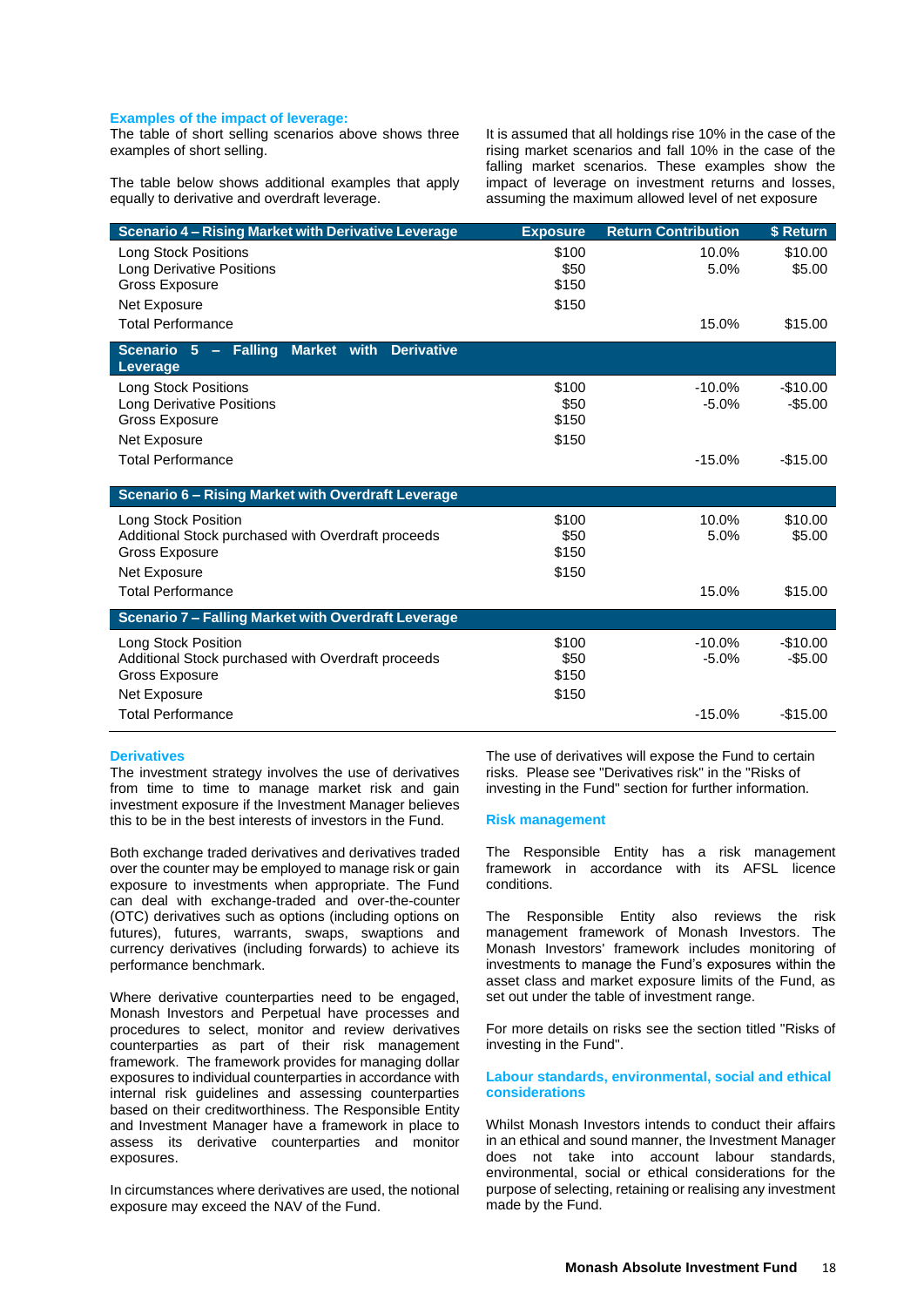

# <span id="page-18-0"></span>**7. Benefits of investing in the Fund**

#### **Investing in the Fund gives investors access to:**

- An exposure to the Australian share market;
- An opportunity to make opportunistic returns from a limited exposure to overseas equities;
- An opportunity to partake in an investment strategy that would ordinarily be difficult for individual investors to employ;
- Enhanced potential for diversification from traditional market exposures; and
- A strategy with an investment team and a proven track record.

#### **Fund Management Expertise:**

- Monash Investors has been successfully using its trading strategies since its establishment (although past performance is not an indicator of future performance);
- Possess a robust risk management framework; and
- Employs investment management professionals with extensive experience in funds and investment portfolio management.
- -

#### **Aside from Monash Investors, the Fund is complemented by well-resourced service providers:**

- Mainstream Fund Services Pty Limited (Administrator);
- Morgan Stanley & Co International plc (Prime Broker/Custodian); and
- Perpetual Corporate Trust Limited (Unlisted Equities Custodian of the Fund).
- Annual reviews of service providers and continuous audit and compliance obligations are also implemented as standard procedures.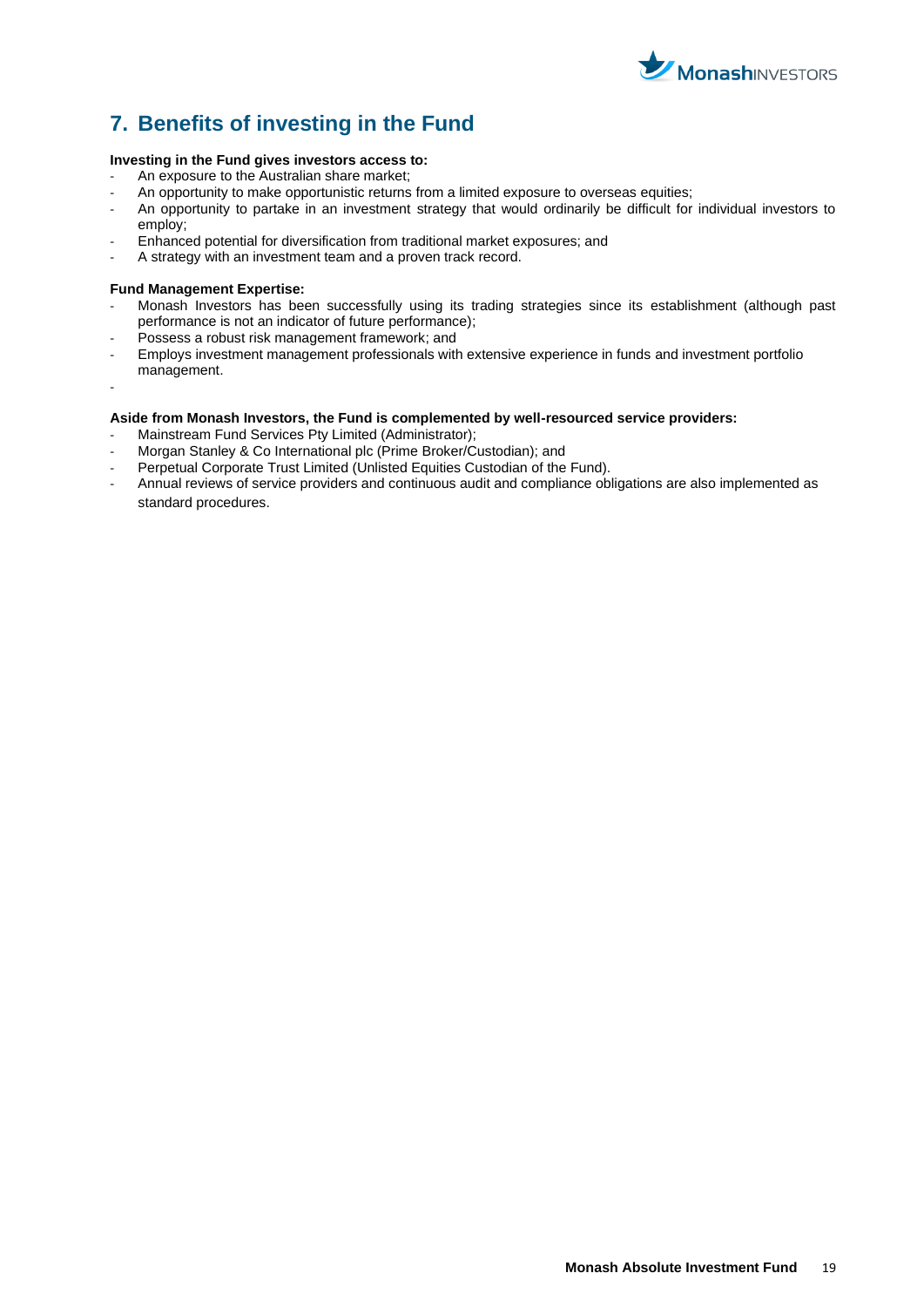# <span id="page-19-0"></span>**8. Risks of investing in the Fund**

All investments carry some level of risk including possible delays in repayment and loss of income and principal invested. In investment terms, risk is the variability of returns over time and the potential loss of capital. Risk means it is not possible to predict the returns that an investment will achieve. Investment returns are not guaranteed and past performance is not an indicator of future performance.

Generally, the higher expected return of an investment, the higher the expected risk. Traditionally, listed shares have generally been considered to be more volatile (will experience greater fluctuations in value) than fixed income, while fixed income has generally been more volatile than cash.

However, higher risk asset sectors such as shares have historically produced higher long term returns than fixed income.

The value of your investment will rise and fall in line with the changing value of the underlying investments. The table does not purport to cover or explain all the risks of investing in the Fund. Each investor has their own particular investment objectives, financial situation and particular needs. You should consult with your financial adviser before investing and from time to time, to ensure your investment is, and remains, appropriate to your needs. The following table outlines the key risks of the Fund.

| <b>Type of risk</b>                | <b>Risk explained</b>                                                                                                                                                                                                                                                                                                                                                                                                                                                                                                                                                                                                                                                                                                                                                                                                                                                                                                                                                                                                                                                                                                                                                                                                |
|------------------------------------|----------------------------------------------------------------------------------------------------------------------------------------------------------------------------------------------------------------------------------------------------------------------------------------------------------------------------------------------------------------------------------------------------------------------------------------------------------------------------------------------------------------------------------------------------------------------------------------------------------------------------------------------------------------------------------------------------------------------------------------------------------------------------------------------------------------------------------------------------------------------------------------------------------------------------------------------------------------------------------------------------------------------------------------------------------------------------------------------------------------------------------------------------------------------------------------------------------------------|
| <b>Market risk</b>                 | Certain events may have a negative effect on the price of all types of investments within a<br>particular market. These events may include changes in economic, social, technological or<br>political conditions, as well as market sentiment, the causes of which may include changes in<br>governments or government policies, political unrest, wars, terrorism, pandemics and natural,<br>nuclear and environmental disasters. The duration and potential impacts of such events can<br>be highly unpredictable, which may give rise to increased and/or prolonged market volatility<br>and changes in the value of investment markets can affect the value of the investments in the<br>Fund.                                                                                                                                                                                                                                                                                                                                                                                                                                                                                                                   |
| <b>Investment</b><br>specific risk | The Fund's investments involve a high degree of financial risk. Markets in which the Fund is<br>anticipated to invest are subject to a high degree of volatility. There can be no assurance that<br>the Fund's investment objectives will be realised or that unit holders in the Fund will receive<br>their capital back when existing the Fund or any return on their investment.<br>Certain investments by the Fund may be regarded as speculative in nature and involve<br>increased levels of investment risk. An inherent part of a strategy is to identify securities which<br>are undervalued (or, in the case of short positions, overvalued). Success in such a strategy<br>necessarily depends upon the market eventually recognising the mispricing, which may not<br>necessarily occur.                                                                                                                                                                                                                                                                                                                                                                                                                 |
| <b>Liquidity risk</b>              | This is the risk that a given asset cannot be traded quickly enough to prevent a loss (or make<br>the required profit) due to the absence of an established market or a shortfall in trading volume.<br>Due to this liquidity risk, the Fund's inability to dispose of its underlying investments may, at<br>times, limit the Fund's ability to meet withdrawal requests or have an adverse impact on the<br>price obtained for the asset.<br>If significant withdrawals of units in the Fund are requested, it may also not be possible to<br>liquidate the Fund's underlying investments at the time such withdrawals are requested or may<br>be able to do so only at prices which Monash Investors and Perpetual believe do not reflect<br>the true value of such investments, resulting in an adverse effect on the return to remaining<br>investors.<br>The Fund is generally invested in liquid, highly traded securities. To further mitigate this risk,<br>Monash Investors regularly assesses the Fund's investments to ensure that it is invested in<br>assets sufficiently liquid to realise 80% in 10 days.                                                                                             |
| <b>Short selling</b><br>risk       | Short selling involves a higher level of risk than buying a security. This is because when a<br>security is bought, the maximum loss is limited to the amount invested. With short selling, there<br>is no limit on the maximum loss because there is no upper limit on a security's price (which is<br>the price at which the Fund will need to repurchase a given security that has been sold). Unless<br>action is taken, losses will continue to increase as the security's price rises. Borrowed securities<br>may also be unexpectedly recalled at a time when they cannot be bought back without<br>substantial losses being incurred.<br>Where short-selling is employed, risks are managed by applying the following principals to<br>preserve capital:<br>setting price targets and soft stop loss levels, such that the position is reviewed if<br>there is a price movement more adverse than 10%;<br>limiting the weight of short exposures to the weight of the long holding they are paired<br>$\bullet$<br>against, or if it is not a pair trade, to half the weight of comparable long securities;<br>diversifying within the portfolio for securities, sectors and investment themes.<br>$\bullet$ |
| Leverage risk                      | Leverage occurs when the investment exposure to investments exceeds the value of the NAV,<br>and can magnify both the gains and losses. A leveraged fund has a higher investment risk                                                                                                                                                                                                                                                                                                                                                                                                                                                                                                                                                                                                                                                                                                                                                                                                                                                                                                                                                                                                                                |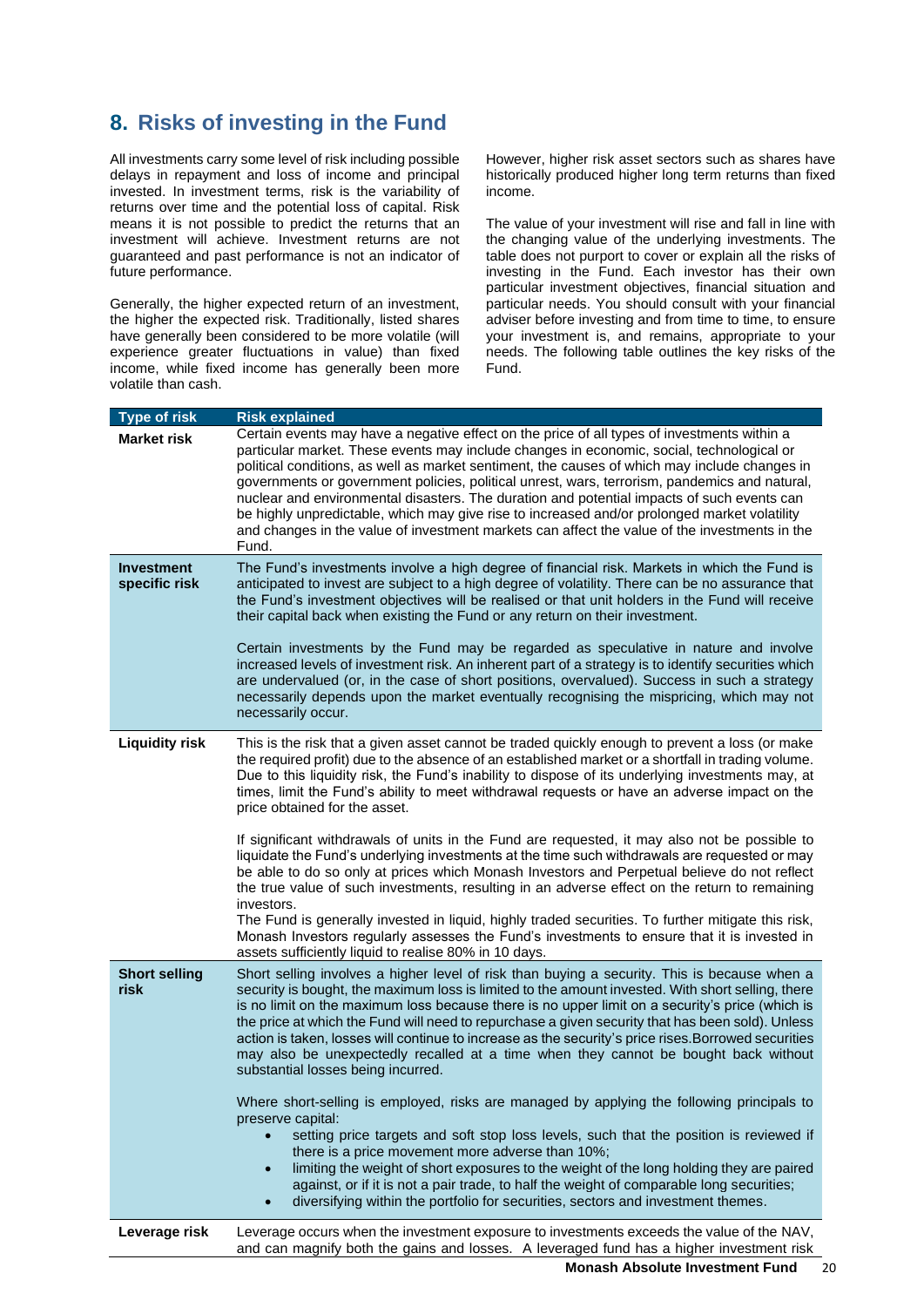

| <b>Type of risk</b>                      | <b>Risk explained</b>                                                                                                                                                                                                                                                                                                                                                                                                                                                                                                                                                                                                                                                                                            |
|------------------------------------------|------------------------------------------------------------------------------------------------------------------------------------------------------------------------------------------------------------------------------------------------------------------------------------------------------------------------------------------------------------------------------------------------------------------------------------------------------------------------------------------------------------------------------------------------------------------------------------------------------------------------------------------------------------------------------------------------------------------|
|                                          | than a comparable unleveraged fund and investors should expect larger variations in returns<br>(both positive and negative). The Fund primarily employs short selling to increase its gross<br>exposure to the market. Please also refer to risks pertaining to short selling above.                                                                                                                                                                                                                                                                                                                                                                                                                             |
|                                          | From time to time, the Fund may also borrow cash or use derivatives to amplify the exposure<br>to a certain asset or asset class. If the Fund does this, it will only do it within the limits outlined<br>in the investment guidelines.                                                                                                                                                                                                                                                                                                                                                                                                                                                                          |
| <b>Counterparty</b><br>risk              | This is the risk that another party to a financial transaction (the counterparty) fails to meet its<br>obligations. Counterparty risk arises primarily from 'over the counter' transactions involving<br>derivatives and lending arrangements entered into by the Fund, and substantial losses can be<br>incurred. Monash Investors will seek to manage such risk by evaluating the creditworthiness<br>of its counterparties and dealing within approved credit limits.                                                                                                                                                                                                                                         |
| <b>Investment</b><br><b>Manager risk</b> | Although Perpetual has the ultimate authority for the management of the Fund, all the decisions<br>relating to the investment of the Fund's assets have been outsourced to Monash Investors.<br>The Fund's trading is dependent on the continuation of the services and skills of Monash<br>Investors' officers and employees. The loss of Monash Investors' services (or that of one or<br>more of its key personnel) could materially and negatively impact the value of the Fund as it<br>may lead to the loss of the use of any proprietary investment methodology developed by<br>Monash Investors. There is also a risk with any managed fund that the investment manager<br>will not perform as expected. |
| <b>Derivatives</b><br>risk               | Risks of derivatives include: basis risk (the value of the derivative failing to move in line with<br>the underlying asset or as expected); liquidity risk (the possibility that the derivative position is<br>difficult or costly to reverse); and counterparty risk (possibility that there are no counterparties<br>to take the opposite of a transaction or that the counterparty does not meet its contractual<br>obligations, resulting in losses from the assets which are held as collateral with that<br>counterparty). These risks could cause the Fund to incur losses, increased costs or fail to<br>realise gains or meet its investment objective.                                                 |
|                                          | Where derivatives are employed, in addition to the skill of the Investment Manager in assessing<br>market-related risks and thorough assessment of the relevant counterparties, the Investment<br>Manager has processes and procedures in managing derivative exposures. Monash Investors<br>uses market leading software to monitor and manage derivatives within the asset class and<br>market exposure limits of the Fund, as set out under the table of investment ranges.                                                                                                                                                                                                                                   |
| <b>Currency risk</b>                     | When the Fund invests in international equities, there may be currency exposure and potential<br>for adverse movements in exchange rates to reduce their Australian dollar value. A rise in the<br>Australian dollar against the relevant currency will lead to a fall in the value of assets held by<br>the Fund in that currency. Conversely, a fall in the Australian dollar against the relevant<br>currency will lead to a rise in the value of the assets held by the Fund in that currency.                                                                                                                                                                                                               |
| <b>Fund risk</b>                         | There is the risk that the Fund could terminate, or the fees and expenses could change.                                                                                                                                                                                                                                                                                                                                                                                                                                                                                                                                                                                                                          |
|                                          | The Fund may invest in international securities, and in companies that have exposure to a<br>range of international economies. Global and country specific macroeconomic factors may<br>impact the Fund's international investments.                                                                                                                                                                                                                                                                                                                                                                                                                                                                             |
| <b>Cyber Risk</b>                        | There is a risk of fraud, data loss, business disruption or damage to the information of the Fund<br>or to investors' personal information as a result of a threat or failure to protect the information<br>or personal data stored within the IT systems and networks of Perpetual or other service<br>providers.                                                                                                                                                                                                                                                                                                                                                                                               |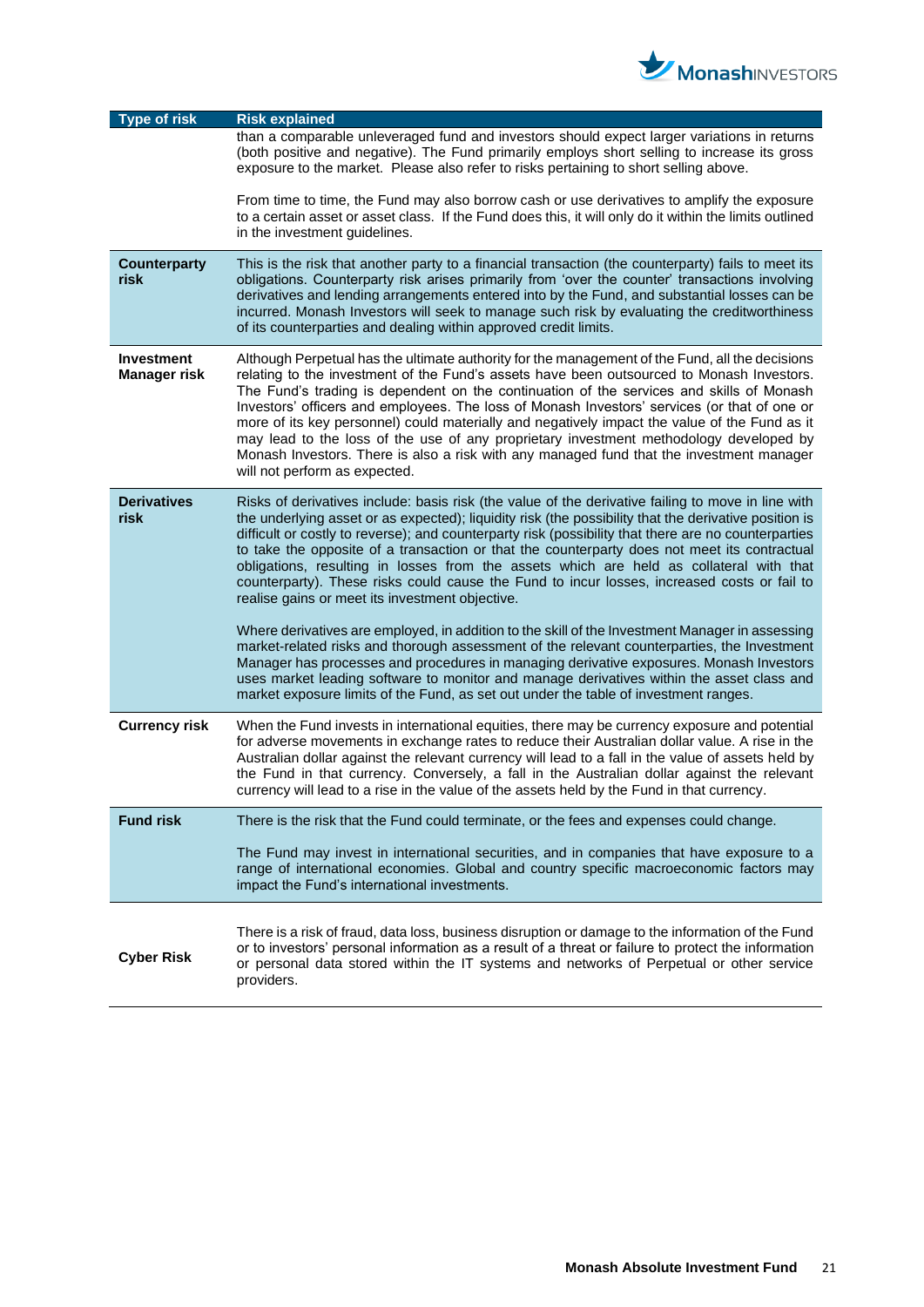# <span id="page-21-0"></span>**9. Fees and other costs**

### **Did you know?**

Small differences in both investment performance and fees and costs can have a substantial impact on your longterm returns.

For example, total annual fees and costs of 2% of your account balance rather than 1% could reduce your final return by up to 20% over a 30 year period (for example, reduce it from \$100,000 to \$80,000).

You should consider whether features such as superior investment performance or the provision of better member services justify higher fees and costs.

You may be able to negotiate to pay lower contribution fees and management costs where applicable. Ask the Fund or your financial adviser.

### **To find out more**

If you would like to find out more, or see the impact of the fees based on your own circumstances, the **Australian Securities and Investments Commission** (**ASIC**) website (www.moneysmart.gov.au) has a managed funds fee calculator to help you check out different fee options.

#### **Fees and other costs**

This section shows fees and other costs that you may be charged. These fees and costs may be deducted from your money, from the returns on your investment or from the assets of the Fund as a whole.

Please see section 12 for tax information.

You should read all the information about fees and costs because it is important to understand their impact on your investment.

| <b>Monash Absolute Investment Fund - Class A Units</b>                                                    |                                       |                                                                                                                                                                                                                                                                                                                                         |
|-----------------------------------------------------------------------------------------------------------|---------------------------------------|-----------------------------------------------------------------------------------------------------------------------------------------------------------------------------------------------------------------------------------------------------------------------------------------------------------------------------------------|
| <b>TYPE OF FEE OR COST</b>                                                                                | <b>AMOUNT</b>                         | <b>HOW AND WHEN PAID</b>                                                                                                                                                                                                                                                                                                                |
| <b>Ongoing annual fees and costs</b>                                                                      |                                       |                                                                                                                                                                                                                                                                                                                                         |
| <b>Management fees and costs</b><br>The fees and costs for managing your<br>investment <sup>1</sup>       | 1.2813% per annum of NAV <sup>2</sup> | Management fees, which are<br>expressed as a percentage of the<br>NAV, are calculated and accrued<br>daily and generally paid to<br>Monash Investors monthly in<br>arrears. They are deducted<br>directly from the Fund's assets<br>and reflected in its Unit price.                                                                    |
|                                                                                                           |                                       | You may be able to negotiate the<br>management fee with us.                                                                                                                                                                                                                                                                             |
| Performance fees<br>Amounts deducted from your<br>investment in relation to<br>performance of the product | 1.4700% per annum of NAV <sup>3</sup> | The performance fee is calculated<br>daily and accrued daily based on<br>the NAV (before performance fee)<br>and is crystallised and paid to<br>Monash Investors on a quarterly<br>basis (if applicable).                                                                                                                               |
| <b>Transaction costs</b><br>The costs incurred by the Fund<br>when buying or selling assets               | Nil                                   | All transactions costs are paid out<br>of the Fund's assets and reflected<br>in its NAV per Unit. This amount<br>represents net transactions costs<br>borne by all investors after any buy<br>spread/sell<br>spread<br>recoveries<br>charged<br>investor-initiated<br>on<br>transactions (see 'Buy/Sell Spread'<br>in the table below). |

#### **Investor activity related fees and costs (fees for services or when your money moves in or out of the**

<sup>1</sup> *These fees may be individually negotiated if you are a wholesale client (as defined in the Corporations Act). Management fees and costs reduce the*  NAV of the Fund and are reflected in the Unit price. Management costs and expenses are comprised of costs for administering and investing in the *assets of the Fund and other expenses and reimbursement in relation to the Fund which are variable. For more information on the management fee and costs, please refer to "Management fees and costs" in the "Additional Explanation of Fees and Costs" section below.*

<sup>2</sup> *Inclusive of Goods and Services Tax (GST) net of any input tax credits and any reduced input tax credits (if available).*

<sup>&</sup>lt;sup>3</sup> Inclusive of Goods and Services Tax (GST) net of any input tax credit and any reduced input tax credits (if available). This is a reasonable estimate of the performance fee for the Fund. The estimate is based on an average of the previous 5 financial years.. Past performance is not an indicator of future *performance, and estimates can change. For more information on how the performance fee is calculated, please refer to "Performance fees" in the "Additional Explanation of Fees and Costs" section below.*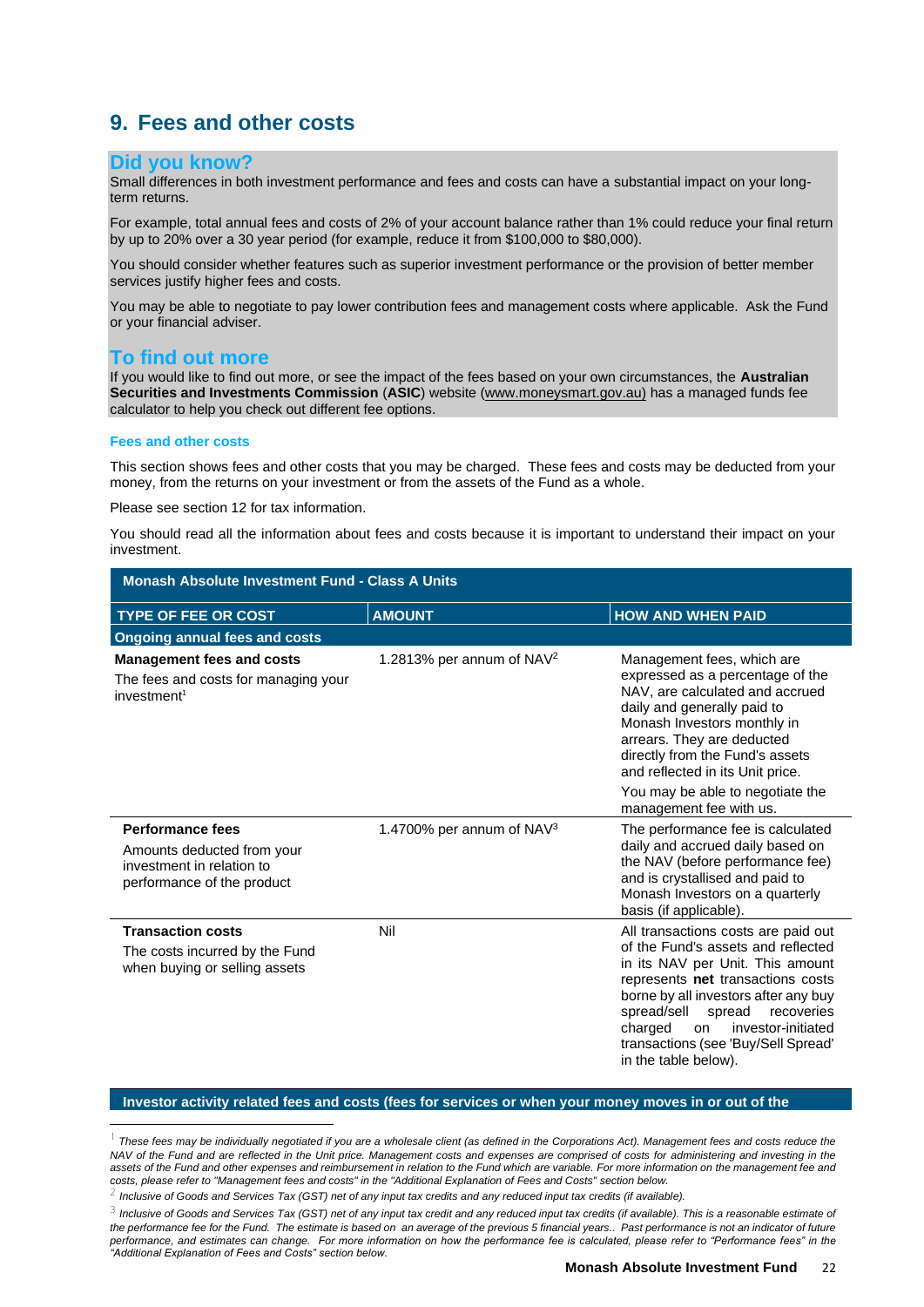

| $Fund)^4$                                                                                                                       |                                                                                                                      |                                                                                                                                                                                                                                                                                                                                                                                             |
|---------------------------------------------------------------------------------------------------------------------------------|----------------------------------------------------------------------------------------------------------------------|---------------------------------------------------------------------------------------------------------------------------------------------------------------------------------------------------------------------------------------------------------------------------------------------------------------------------------------------------------------------------------------------|
| <b>Establishment fee</b>                                                                                                        | Nil                                                                                                                  | Not applicable.                                                                                                                                                                                                                                                                                                                                                                             |
| The fee to open your investment                                                                                                 |                                                                                                                      |                                                                                                                                                                                                                                                                                                                                                                                             |
| <b>Contribution fee</b>                                                                                                         | Nil                                                                                                                  | Not applicable.                                                                                                                                                                                                                                                                                                                                                                             |
| The fee on each amount contributed<br>to your investment                                                                        |                                                                                                                      |                                                                                                                                                                                                                                                                                                                                                                                             |
| Buy spread/sell spread<br>An amount deducted from your<br>investment representing costs<br>incurred in transactions by the Fund | 0.30% upon entry and 0.30% upon<br>exit when buying and selling units<br>Responsible<br>directly with the<br>Entity. | These costs are an additional cost<br>to the investor but are incorporated<br>into the unit price and arise when<br>investing application monies and<br>funding withdrawals from the Fund<br>and are not separately charged to<br>the investor. The buy spread is<br>paid into the Fund as part of an<br>application and the sell spread is<br>left in the Fund as part of a<br>redemption. |
| <b>Withdrawal fee</b>                                                                                                           | Nil                                                                                                                  | Not applicable.                                                                                                                                                                                                                                                                                                                                                                             |
| The fee on each amount you take<br>out of your investment                                                                       |                                                                                                                      |                                                                                                                                                                                                                                                                                                                                                                                             |
| <b>Exit fee</b>                                                                                                                 | Nil                                                                                                                  | Not applicable.                                                                                                                                                                                                                                                                                                                                                                             |
| The fee to close your investment                                                                                                |                                                                                                                      |                                                                                                                                                                                                                                                                                                                                                                                             |
| <b>Switching fee</b>                                                                                                            | Nil                                                                                                                  | Not applicable.                                                                                                                                                                                                                                                                                                                                                                             |
| The fee for changing investment<br>options                                                                                      |                                                                                                                      |                                                                                                                                                                                                                                                                                                                                                                                             |

#### **Example of annual fees and costs for the Fund**

This table gives an example of how the ongoing annual fees and costs in the Fund can affect your investment over a 1-year period. You should use this table to compare this product with otherproducts offered by managed investment schemes.

| <b>Example</b>                                        |                                     | BALANCE OF \$50,000 <sup>5</sup> WITH A CONTRIBUTION OF \$5,000<br><b>DURING THE YEAR</b>                                                                     |
|-------------------------------------------------------|-------------------------------------|---------------------------------------------------------------------------------------------------------------------------------------------------------------|
| Contribution fees                                     | Nil.                                | For every additional \$5,000 you put in, you will be charged nil.                                                                                             |
| <b>PLUS</b><br>Management fees<br>and costs           | 1.2813% p.a. of<br>NAV <sup>6</sup> | And, for every \$50,000 you have in the Fund you will be charged or<br>have deducted from your investment \$640.65 in Management fees<br>and costs each year. |
| <b>PLUS</b><br>Performance fees                       | 1.47% p.a. of<br>NAV <sup>7</sup>   | And, you will be charged or have deducted from your investment<br>\$735.00 in performance fees each year.                                                     |
| <b>PLUS</b><br><b>Transaction costs</b>               | Nil                                 | And, you will be charged or have deducted from your investment \$0<br>in transaction costs.                                                                   |
| <b>EQUALS</b><br>Cost of Class A<br>Units in the Fund |                                     | If you had an investment of \$50,000 at the beginning of the year and<br>you put in an additional \$5,000 during that year, you would be<br>charged fees of:  |
|                                                       |                                     | \$1,375.65                                                                                                                                                    |
|                                                       |                                     | What it costs you will depend on the fees you negotiate.                                                                                                      |

<sup>5</sup> *We have assumed a constant value of \$50,000 for the whole year.*

<sup>6</sup> *The figure used for the management fees and costs in the example above reflects the Responsible Entity's management fees and costs for the previous financial year.* 

<sup>7</sup> *This is an estimate only*, *please refer to "Performance fees" in the "Additional Explanation of Fees and Costs" section below for more detail.*

*All fees and costs in the table above include Goods and Services Tax (GST) net of any input tax credits and any reduced input tax credits (if available).*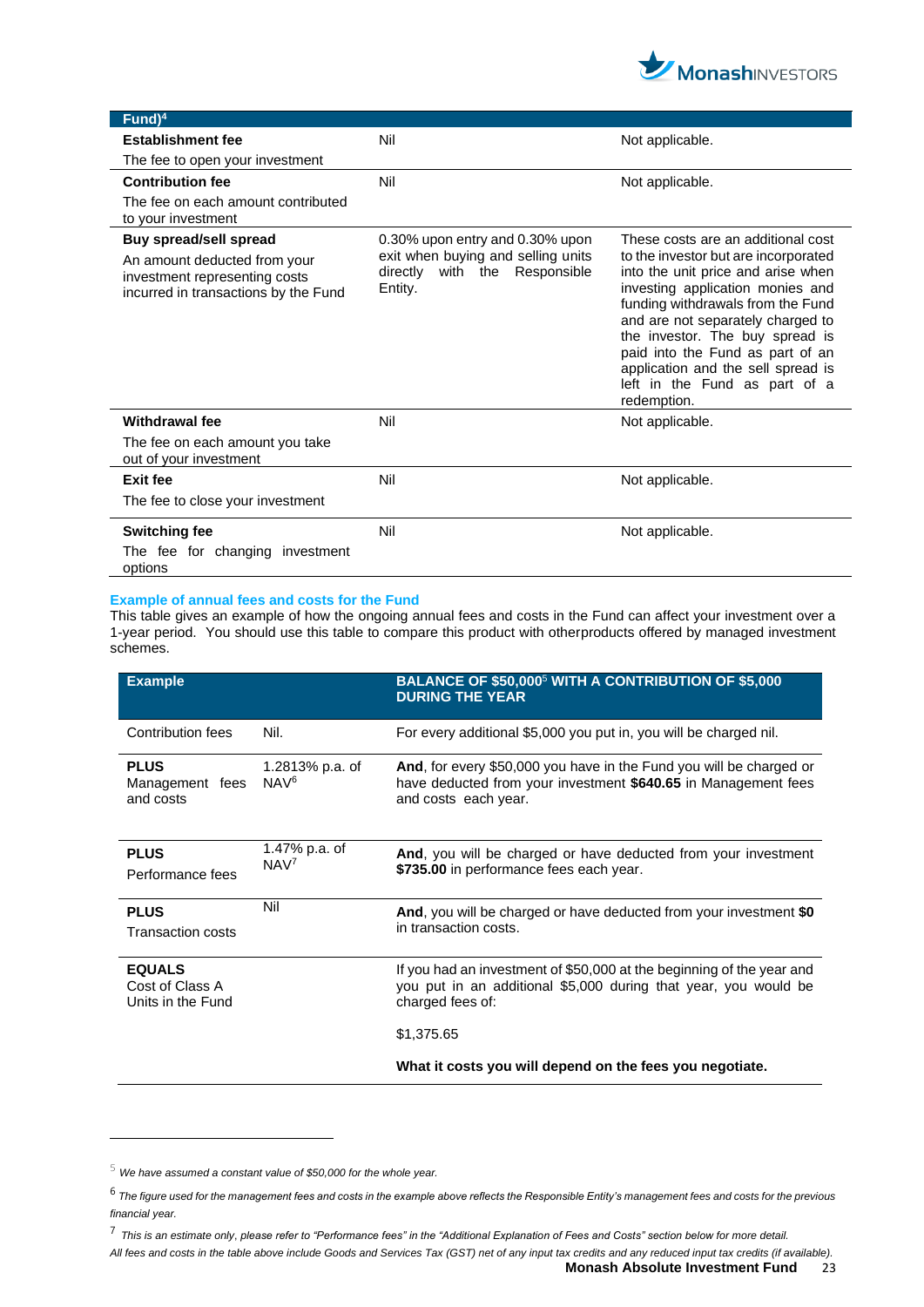# **Additional explanation of fees and costs**

#### **Management fees and costs**

#### **Management fees**

The Fund pays a management fee of 1.2813% per annum (p.a) of the NAV of the Fund (before fees) to Monash Investors. The management fee is calculated daily and is payable from the Fund monthly in arrears. You will not be charged directly for the management fee as this will be paid out of the Fund and reflected in the value of the Class A unit price. . As at the date of this PDS, the management fee covers certain operating expenses such as Responsible Entity fees, investment management fees, custodian fees, and administration and audit fees.

#### **Differential fees**

We may from time to time enter into special arrangements regarding differential fees in relation to investments made by investors who are 'wholesale clients' (as defined by the Corporations Act). Such negotiations would be subject to compliance with legal requirements and any applicable ASIC relief. Please contact us or your adviser for details of any fee rebates or waivers that may be negotiated.

#### **Management costs**

Management costs for the Fund may include:

- any operating expenses; and
- other indirect costs.

#### *Operating expenses*

We are entitled to charge to the Fund or be reimbursed from the Fund for any expenses incurred in the proper performance of our duties and obligations relating to the management and administration of the Fund. Operating expenses are those expenses that are incurred in the day-to-day operations of the Fund. They include Custodian fees, Responsible Entity fees, accounting and audit fees, tax adviser fees and legal fees relevant to the Fund.

At the date of this PDS, we intend to continue with our current practice of paying these operating expenses out of the management fee as described above. However, in the future we may decide to deduct operating expenses in addition to the management fee, in which case we will give investors 30 days' written notice. *Abnormal operating expenses*

Abnormal operating expenses are not generally incurred during the day-to-day operation of a Fund and are not necessarily incurred in any given year. They are due to abnormal events like the cost of running an Investor meeting, or legal costs incurred by changes in the Constitution. The Constitution allows the Responsible Entity to charge these abnormal operating expenses in addition to management fees for the relevant year. Any abnormal operating expenses that are incurred during the year may be charged to investors without notice.

#### *Other indirect costs*

Indirect costs include fees and expenses arising from any investment which qualifies as an interposed vehicle) e.g. any underlying fund that the Fund may invest in) and certain OTC derivative costs. At the date of this PDS, the Fund does not expect to incur indirect costs.

#### **Performance fee**

The Investment Manager is entitled in certain circumstances to charge a performance fee. The performance fee is calculated at a unit class level and is paid out of the assets relating to that class of units where the Investment Manager meets certain performance objectives.

A performance fee is payable to Monash Investors quarterly when the NAV per unit, before performance fees, is above the High Water Mark subject to a Hurdle. The Hurdle is the RBA Cash Rate + 5%

The performance fee is equal to 20.5% p.a. of the amount by which the NAV per Class A Unit exceeds the High Water Mark and the Fund achieves the Hurdle.

This means that Monash Investors is only entitled to charge a performance fee if the investment performance before fees of the Class A Units has exceeded the return of the RBA Cash Rate + 5%. Generally, the greater the investment performance of the Class A Units, the greater the performance fee and therefore the greater the overall management costs for the Fund. The actual performance fee payable (if any) will depend on the performance of the Fund over the relevant period.

Where the daily calculated performance fee is negative, it is applied to reduce any accrued performance fee from the previous day, or, where there is no accrued performance fee from the previous day, carried forward as a 'Performance Deficit'. Any Performance Deficit will need to be offset by future positive performance fees and before any performance fee becomes payable. This means that the Fund must make up any underperformance (in dollar terms) from previous periods before a performance fee can be accrued and reflected in the Class A Unit price. This is often referred to as a High Water-Mark.

The performance fee is calculated each Business Day based on the daily performance and the value of the Fund on that day and, where positive, accrued and reflected in the Fund's Class A Unit price, which will affect the return on investment in the Class A Units of the Fund. The performance fee crystallises and is paid on a quarterly basis. The performance fee is paid out of the assets of the Fund relating to the Class A Units. If the performance fee accrued is positive, you will not be charged directly. If at the end of the period the performance fee is negative, this will be carried forward to the next period to offset any future positive performance fees paid.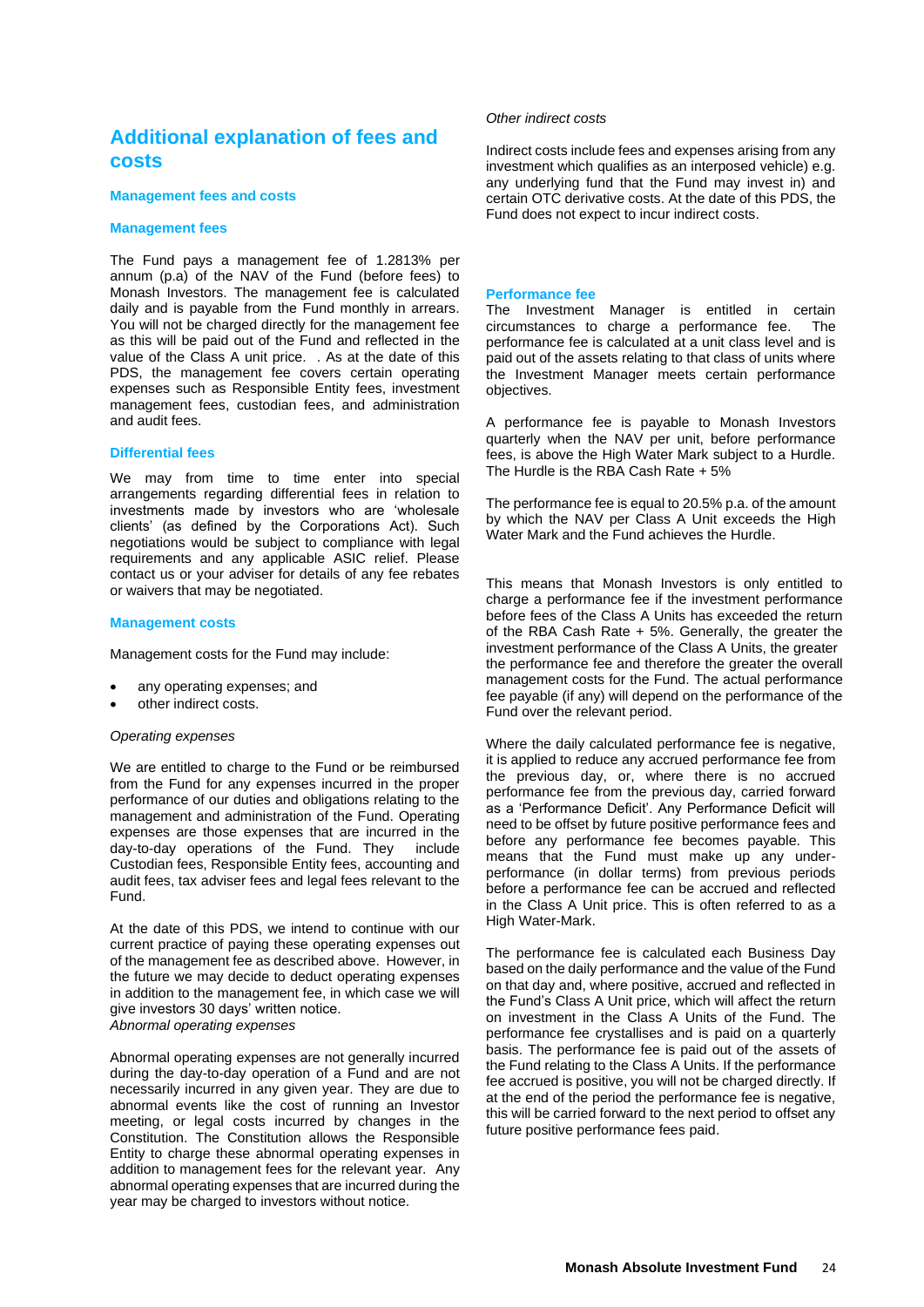

#### **Transaction costs**

In managing the investments of the Fund, transaction costs include the costs associated with buying and selling assets such as brokerage, buy-sell spreads in respect of the underlying investments of the Fund, settlement costs and stamp duty.

When the Fund incurs transaction costs from changing its investment portfolio, the transaction costs are paid out of the Fund's assets and reflected in the Fund's Class A Unit price.

Estimated transaction costs that are incurred because investors buy or sell Units are also paid from the Fund's assets, but they are intended to be recovered from those transacting investors by the Buy Spread/Sell Spread allowances that are included in the calculation of the Fund's Application Price or Withdrawal Price, where relevant, as described under 'Buy/Sell Spread' below.

Net transaction costs after any Buy Spread/Sell Spread recoveries charged on investor-initiated transactions, as shown in the 'Fees and costs summary' table in this section 10, are a cost to all investors in the Fund.

Transaction costs may vary from year to year without notice to investors.

The gross transaction costs for the Fund are estimated to be 0.30% p.a. of the NAV of the Fund, which is based on the transaction costs incurred during the financial year ended 30 June 2021.

#### **Investor activity related fees and costs**

#### **Buy/Sell Spread**

A buy spread is charged by the Fund when entering the Fund (buying units) and a sell spread is charged when exiting the Fund (selling units) to cover the transaction costs that the Fund will incur when buying or selling assets of the Fund. These costs are an additional cost to the investor but are incorporated into the Class A Unit price, which means the buy/sell spread is not a cost that is separately charged to the investor.

The buy spread is paid into the Fund as part of an application and the sell spread is left in the Fund as part of a redemption and not paid to Perpetual or the Investment Manager. Currently, the Fund charges 0.30% for the buy spread and 0.30% for the sell spread. These amounts may change if, for example, transaction costs change. The dollar value of these costs based on an application or withdrawal of \$50,000 is \$150 for each individual transaction.

The spread of the Fund may be reviewed by Perpetual and altered or waived from time to time, without advance notice to investors, and www.monashinvestors.com will be updated as soon as practicable to reflect any change. Perpetual may also determine a reasonable estimate of the actual amount necessary to avoid an adverse impact on other unitholders due to the acquisition or disposal of assets carried out because of a particular application or withdrawal request and apply this as the buy/sell spread for that particular application or withdrawal.

A copy of our unit pricing discretionary policy, including details of any discretions that we may exercise in various circumstances (including in respect of transaction costs), is available without charge upon request.

GST is not applicable to any buy/sell spread when an investor buys or sells units.

#### **Further information about fees and costs**

#### **Commissions and soft dollar payments**

Perpetual and Monash Investors do not pay any fees or commissions to your financial adviser. However, your adviser may charge you certain fees for the services they provide to you.

#### **GST and taxation**

Please refer to section 12 of this PDS for information regarding GST and other taxation information. Additionally, the Constitution allows Perpetual to charge the abnormal expenses of the Fund to the Fund. Unless otherwise stated, all fees and other costs disclosed in this PDS are inclusive of the net effect of GST. Abnormal expenses include costs of unitholder meetings, changes to the Constitution, pursuing/defending legal proceedings, changing the Responsible Entity or termination of the Fund, and may occur without notice to investors.

#### **Fee increases and other costs**

The Constitution of the Fund permits higher fees to be charged as well as other fees which are not currently levied. The maximum management fee that may be charged by Perpetual under the Constitution is 4.00% p.a.. The current applicable fees are as set out in the 'Fees and other costs' table.

All estimates of fees in this section 9 are based on information available as at the date of this PDS. You should refer to the Fund's website at www.monashinvestors.com from time to time for any updates which are not materially adverse to investors.

#### **Can we charge fees not currently levied?**

The Fund's Constitution provides that we can charge the following fees:

| Fee                   | <b>Description</b>                                                    | <b>Maximum</b><br><b>Allowable</b> |
|-----------------------|-----------------------------------------------------------------------|------------------------------------|
| Application<br>fee    | The<br>fee<br>each<br>on.<br>amount contributed to<br>your investment | 5%                                 |
| Withdrawal<br>fee     | The fee on<br>each<br>amount you take out of<br>your investment       | 5%                                 |
| Administration<br>fee | Fees on administration<br>services provided to the<br>Fund            | 4%                                 |

At the date of this PDS, we do not charge these fees. If we introduce them, we will give direct investors 30 days' written notice.

To find out more or to receive a copy of the Fund's Constitution, please contact Perpetual.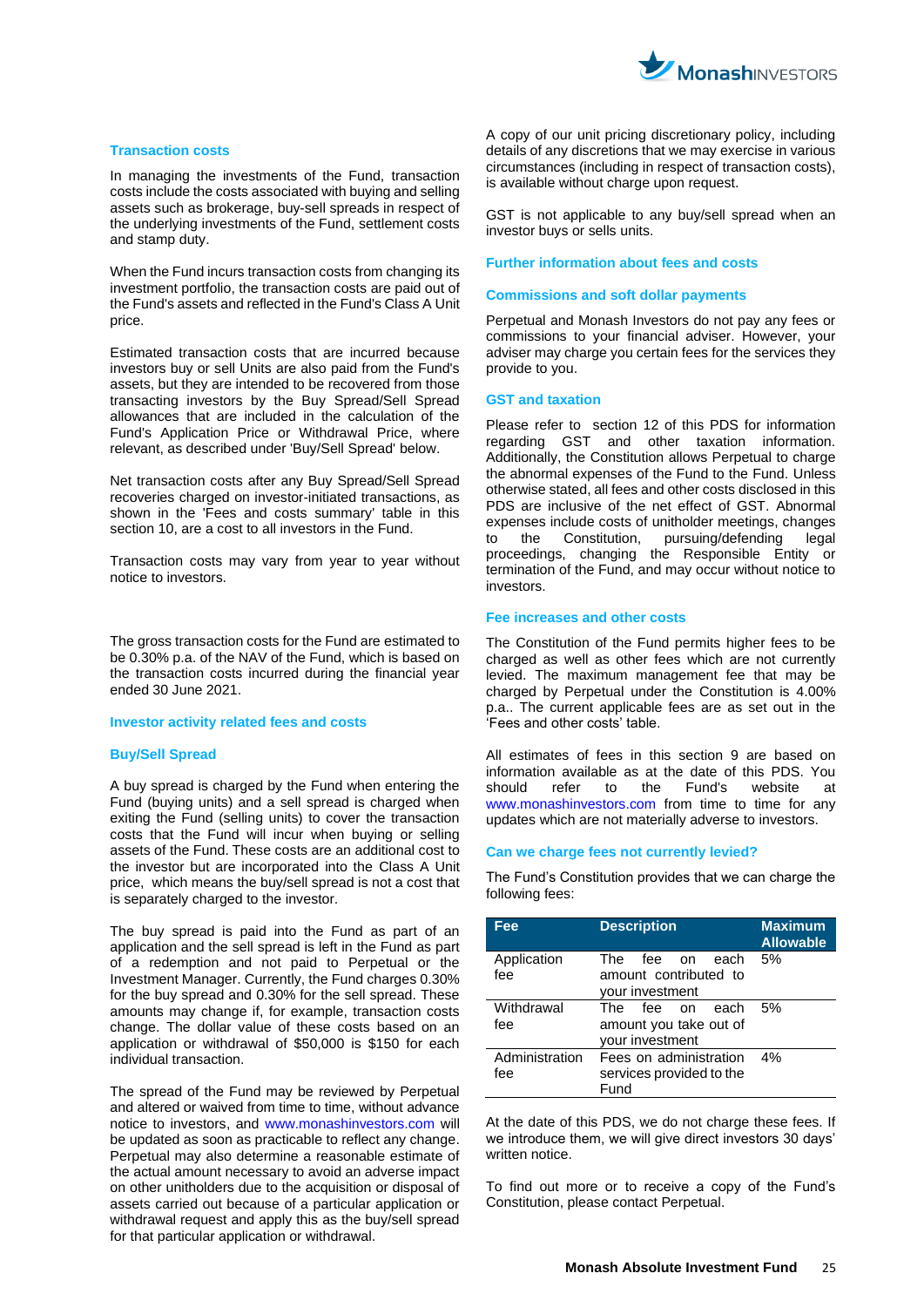#### **Fees for Indirect Investors**

For Indirect Investors accessing the Fund through an IDPS such as a wrap platform, additional fees and costs may be charged by your IDPS operator for investing in the Fund via their service. These fees and costs will be set out in the offer document provided by the relevant IDPS operator.

#### **Alternative remuneration**

Perpetual may enter into arrangements to pay administration fees to IDPS operators in connection with the listing of this Fund on their investment menus. This fee is paid by Monash Investors and not by the Fund. It is not charged out of the assets of the Fund and is not a separate additional charge to investors.

#### **Rebates for interfunding arrangements**

The Fund may invest in other funds that Monash Investors manages (**Related Fund**). Our current policy is:

- no contribution fee is payable to the Related Fund;
- management fees are either not collected by the Related Fund or, if they are, they are rebated in full to the Fund; and
- certain expense recoveries (if any) are fully rebated to the Fund, but the Related Fund may incur those expenses up to the Related Fund's own limit (if any) in its Constitution.

Should this change, we will give investors 30 days' notice in writing.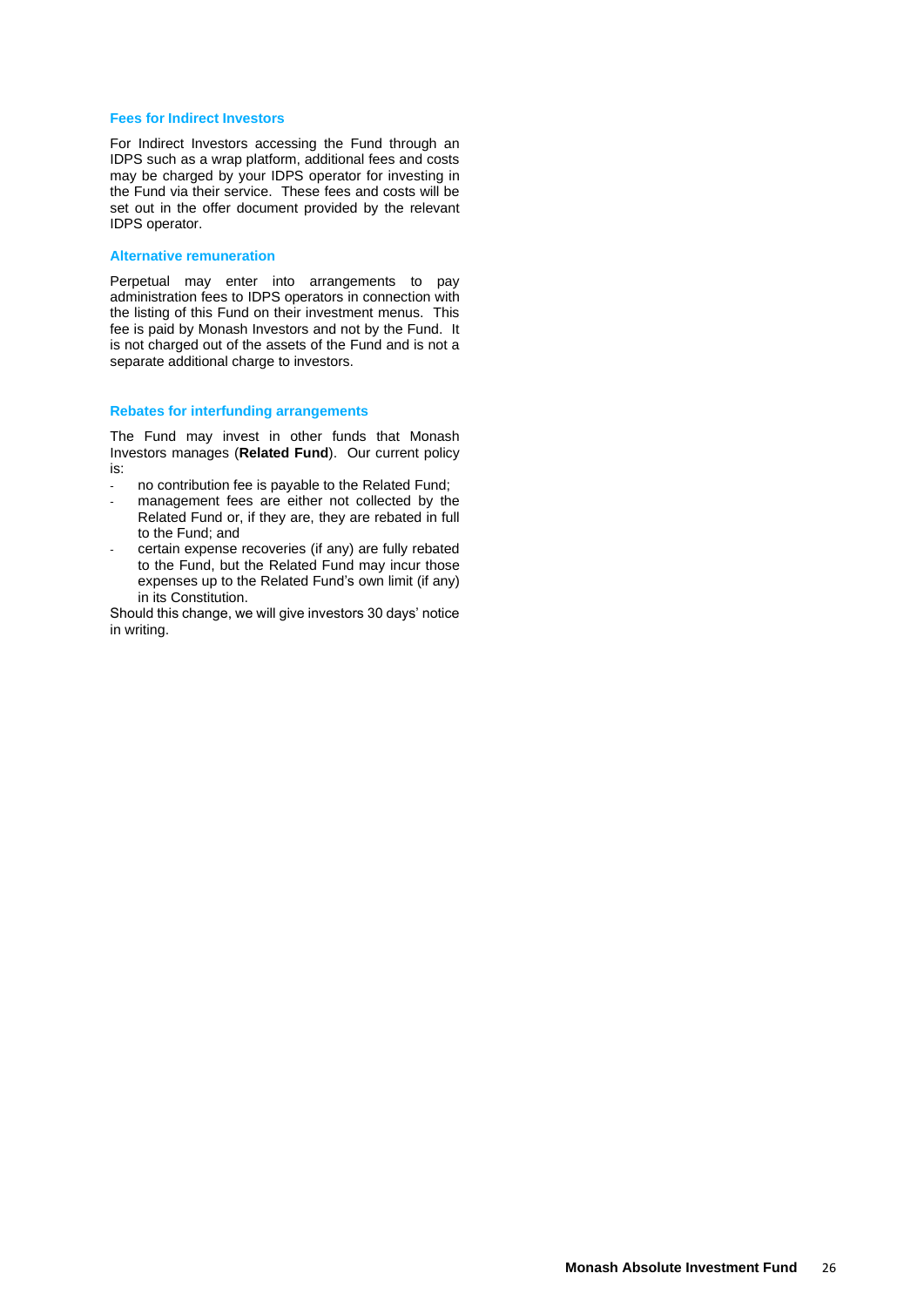

# <span id="page-26-0"></span>**10. How the Fund operates**

### **Multiple Classes**

The Fund has different classes of units. This PDS relates to Class A Units only. Under the Fund's Constitution, each different unit class may have different fees, expenses, distributions, and as a result, performance. Investors in units other than Class A units will not be able to invest through this PDS. They will be required to invest through a separate offer document relevant to that unit class. Holders of different classes of units will be treated fairly.

### **Unit Pricing / Valuation Process**

When you invest in the Fund you are allocated a number of Class A Units in the Fund. Each of these Class A Units represents an equal undivided part of the Fund's Class A NAV. As a result, each Class A Unit has a dollar value or unit price. Generally, Class A Unit prices are calculated each Business Day and are calculated by dividing the Fund's Class A NAV plus transaction costs by the total number of units held by investors on that day. All unit prices are calculated to four (4) decimal places. The number of units issued is calculated and rounded to the nearest whole number.

The NAV of the Fund includes the assets (including income accumulated since the previous distribution), less any liabilities (including borrowings accrued fees and expenses). The Class A NAV of the Fund is the NAV, excluding fees attributable to Class B Units only.

The entry unit price is usually higher than the exit unit price as a result of the buy/sell spread. For more information, please refer to the section on 'Transactional and operational costs and buy/sell spread' above.

Entry and exit prices will usually be available in relation to the previous Business Day at www.monashinvestors.com.

Perpetual has adopted a unit pricing discretionary policy that sets out policies and procedures when exercising discretions under the Fund's Constitution. In calculating the NAV of the Fund, Perpetual, the Administrator or their affiliates may rely upon, and will not be responsible for the accuracy of, financial data furnished to it by third parties including automatic processing services, brokers, market makers or intermediaries, Monash Investors and any administrator or valuations agent of other collective investments into which the Fund invests. Perpetual and the Administrator may also use and rely on industry standard financial models in pricing any of the Fund's securities or other assets. If, and to the extent that, Monash Investors is responsible for or otherwise involved in the pricing of any of the Fund's assets (for example in the case of unlisted or suspended securities), Perpetual or the Administrator may accept, use and rely on such prices in determining the NAV of the Fund, and shall not be liable to the Fund, any investor or any other person in doing so.

### **Distributions**

The Responsible Entity intends to target a cash distribution of at least 1.50% of NAV each quarter. Perpetual may also pay a special distribution at other times where we consider it appropriate; for example, where there is a large withdrawal we may distribute income and capital before processing the withdrawal so that remaining investors are treated fairly. Prior notice of special distributions will not ordinarily be provided.

Distributions are automatically reinvested unless you instruct the Administrator otherwise in the application form. If you do not nominate a bank account for payment of distributions, we will treat this as a request to reinvest your distributions. You may change your distribution option by notifying the Administrator in writing at least twenty (20) Business Days prior to the relevant distribution date. No fees or transaction costs will be payable in respect of distributions that are automatically reinvested.

Distributions are generally assessable income and can be made up of both income and realised capital gains. and will vary depending on the factors that influence the performance of the Fund (such as interest rates and market conditions) and may not be paid at all. Please refer to the section 12 in this PDS for further information.

When the total Fund distribution for a period has been determined, the distribution amount per Unit is calculated by dividing the total distribution by the number of Units on issue at the distribution date. Undistributed gains accrue in the unit price of the Fund during the relevant distribution period.

This means that if an investment is made just before the end of a distribution period, you may receive some of the investment back immediately as distribution income.

Immediately following a distribution the Fund's unit price will usually fall because the income and realised gains accumulated during the distribution period have been distributed. Distributions may include a part return of capital. Details will be provided in the investor's annual tax statement, which we will send you after the end of each financial year detailing the amounts attributed to you to assist in the preparation of your tax return.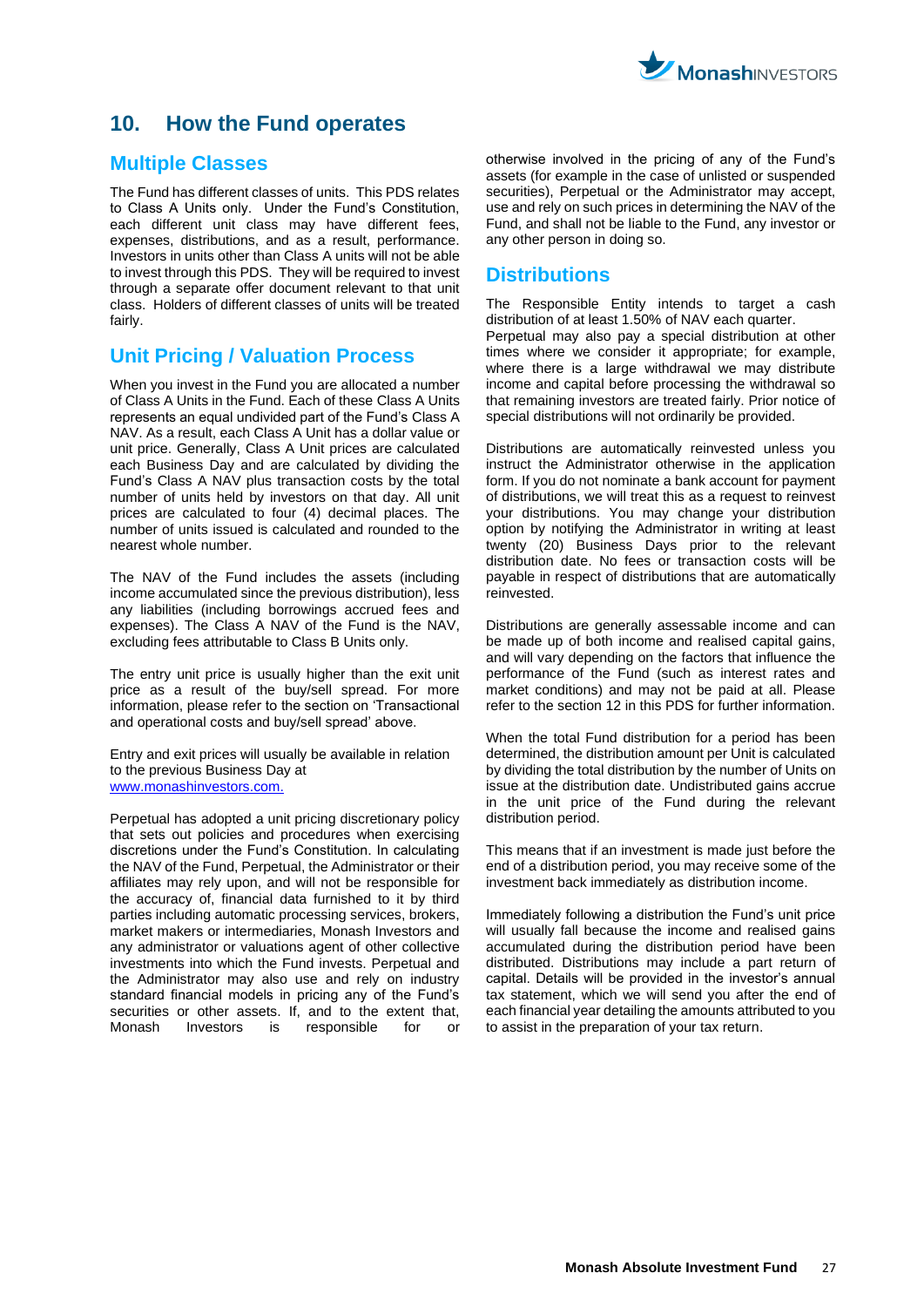# <span id="page-27-0"></span>**11. Investing in the Fund**

### **Applications**

#### **Minimum initial investment**

The minimum initial investment is \$20,000. Perpetual may in its absolute discretion raise or lower the minimum initial investment amount.

#### **Minimum additional investment**

The minimum amount for additional investments is \$5,000, subject to Perpetual's absolute discretion to accept a lower amount.

#### **Application acceptances**

Applications are accepted (in whole or in part) at the absolute discretion of Perpetual. Rejected, invalid or incomplete applications will be returned to applicants as soon as possible. Interest is not payable on rejected application monies.

Please note that application monies cannot be accepted from overseas Bank Accounts.

#### **Application process and cut-off times**

Applications can be made by sending the completed Application Form attached to this PDS, providing us with the required documents for the relevant investor type and remitting the application monies.

An application is taken to be received if we consider you have:

- Correctly completed the Application Form;
- Provided us with the relevant identification documents; and
- Remitted the application monies (in cleared funds) as stated in your Application Form. The time it takes for application money to clear varies depending on how you transfer the money and your bank. At times, this may take up to four Business Days.

Please send completed Application Form with relevant AML documentation to:

The Trust Company (RE Services) Limited C/- Mainstream Fund Services Pty Limited Monash Absolute Investment Fund Unit Registry GPO Box 4968 Sydney NSW 2001

A copy of the original executed and completed Application Form may be faxed to the Administrator on +61 2 9251 3525. However, no initial applications will be processed until the Administrator has received a properly completed original.

The cut-off time for receipt of an application is 12 noon on a Business Day. If the application is accepted, it will be processed with the unit price effective for that Business Day. Applications received after this cut-off time will be treated as being received on the following Business Day.

Application monies must be made in Australian Dollars by either funds transfer or direct credit into the following application account:

| BSB                      | 082 401                                                                                                              |
|--------------------------|----------------------------------------------------------------------------------------------------------------------|
| Account<br><b>Number</b> | 919 662 704                                                                                                          |
| Account<br><b>Name</b>   | The Trust Company (RE Services)<br>Limited as RE for Monash Absolute<br><b>Investment Fund - Application Account</b> |
| <b>Bank</b>              | NAR                                                                                                                  |

Units will not be issued unless and until the relevant application monies have been received as cleared funds.

No interest is earned on application money which is held in a trust account prior to being processed.

Subsequent additional investments may be effected by completing the application form and sending this to us as above.

#### **Investing through an IDPS**

Investors seeking access to the Fund via an Investor Directed Portfolio Service, or IDPS-like schemes including master trusts and wrap accounts (**IDPS**) do not themselves become investors in the Fund, and accordingly have no rights as a unitholder (**Indirect Investors**). If you are an Indirect Investor, generally, the relevant scheme operator acquires the rights of a unitholder. The rights and liabilities of Indirect Investors are set out in the IDPS Guide or other offer document for the relevant IDPS, which you should read carefully prior to directing the relevant operator to invest in the Fund.

Indirect Investors complete application forms for the IDPS, not the Fund, and receive reports from their operator. Inquiries should be directed to that operator or your financial adviser.

Perpetual authorises the use of this PDS as disclosure to Indirect Investors, who may rely on the information contained in this PDS when instructing IDPS operators to invest in the Fund on their behalf. Perpetual accepts no responsibility where the IDPS operator does not provide Indirect Investors with a current version of this PDS or any supplementary or replacement PDS.

Minimum investment and withdrawal requirements in this PDS may not always be relevant to Indirect Investors because the IDPS operator may invest on behalf of a number of Indirect Investors. Indirect Investors will also incur the fees and expenses applicable to the IDPS, as well as the Fund's fees and expenses. The tax information in this PDS does not specifically cater for Indirect Investors.

#### **Cooling-off period**

Investors can change their mind within a 14-day period of their initial investment. The 14-day period commences on the earlier of either the date you receive confirmation of your investment or the end of the 5th Business Day after the day on which Perpetual issues the units to you. The realised market value of the units will be refunded, less any taxes and reasonable administrative costs.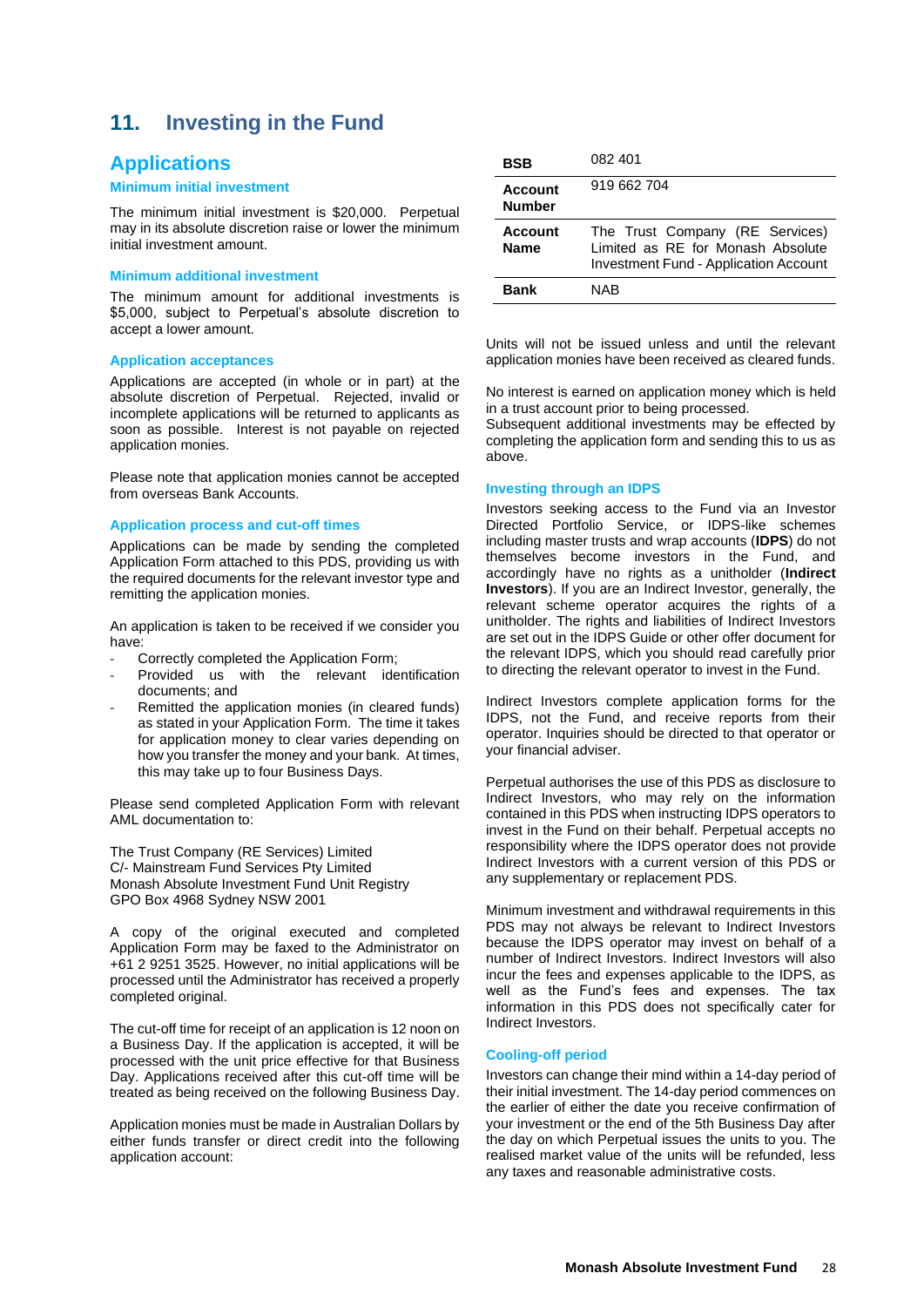

To exercise the cooling-off right we must receive your written instructions before the expiry of the 14-day cooling-off period. The proceeds refunded may be less or greater than the amount invested, since units in the Fund are subject to market movement from the time they are acquired.

The cooling-off right is terminated if you exercise certain investor rights such as the right to withdraw part of your investment. Cooling-off rights will also not apply to 'wholesale' clients as defined under the Corporations Act or in certain limited situations, such as if the issue is made under a distribution reinvestment plan, where the Fund is illiquid or where an issue represents additional contributions required under an existing agreement.

Also, cooling-off rights do not apply in respect of any investment acquired through an IDPS. However, Indirect Investors should contact their operator and read the operator's offer document for more information on any cooling off rights that may apply in relation to the relevant IDPS

### **Withdrawals**

#### **Minimum withdrawal**

The minimum withdrawal is \$5,000 (or such lesser amount as Perpetual may determine in its absolute discretion). A requested partial withdrawal which would cause the investor's investment to fall below the minimum holding of \$20,000 (or such lesser amount as Perpetual may determine) will not be permitted.

#### **Withdrawal processes and cut-off times**

Investors may redeem all or part of their investments in the Fund by notifying Mainstream in writing. A withdrawal request must be signed by the unitholder or the authorised signatories. The signed original of the request for withdrawal should be sent to the Administrator.

#### **Original instructions should be mailed to:**

The Trust Company (RE Services) Limited C/- Mainstream Fund Services Pty Limited Monash Absolute Investment Fund Unit Registry GPO Box 4968 Sydney NSW 2001

Withdrawal requests are processed daily. A properly executed withdrawal request received by 12 noon on a Business Day by the Administrator will receive the unit price effective that Business Day. If the request is received after 12 noon, it will be treated as a request for withdrawal received on the next Business Day. Perpetual may in its discretion allow withdrawal at other times if it is considered to be in the best interests of remaining unitholders.

Withdrawals will generally be paid within 10 business days after the Administrator receives a properly completed original withdrawal request. Proceeds from withdrawals will be electronically credited to your bank account. Note that normal bank charges apply.

Please note that these times are a guide only.

#### **Restrictions on withdrawals**

Perpetual may, under the Constitution, suspend or delay withdrawals if it believes that it is in the best interest of unitholders as a whole for example when:

- the Fund is illiquid (as defined by the Corporations  $A$ ct);
- where large withdrawal requests are received on a Business Day;
- Perpetual has taken all reasonable steps to realise sufficient Fund assets to satisfy a withdrawal request and is unable to do so;
- Perpetual is unable to calculate the withdrawal price or to fairly determine the NAV due to one or more circumstances outside its control; or
- Perpetual otherwise determines that it is in the best interests of unitholders to extend the period.

If the Fund is illiquid, withdrawals from the Fund will only be possible if we make a withdrawal offer in accordance with the Corporations Act. You will only be able to withdraw on the terms of any such current withdrawal offer which we are not require to make unless we have so determined.

Investors will be notified of any material change to the withdrawal rights in writing. In addition, Monash Investors will post a notice on their website should a material change occur.

Please refer to "Liquidity Risk" in the section "Risks of investing in the Fund" for more information on risks that may affect your ability to withdraw from the Fund.

For further details on the circumstance where Perpetual may delay or suspend withdrawals, please contact Perpetual or refer to the Fund's Constitution, a copy of which is available free of charge by contacting Perpetual.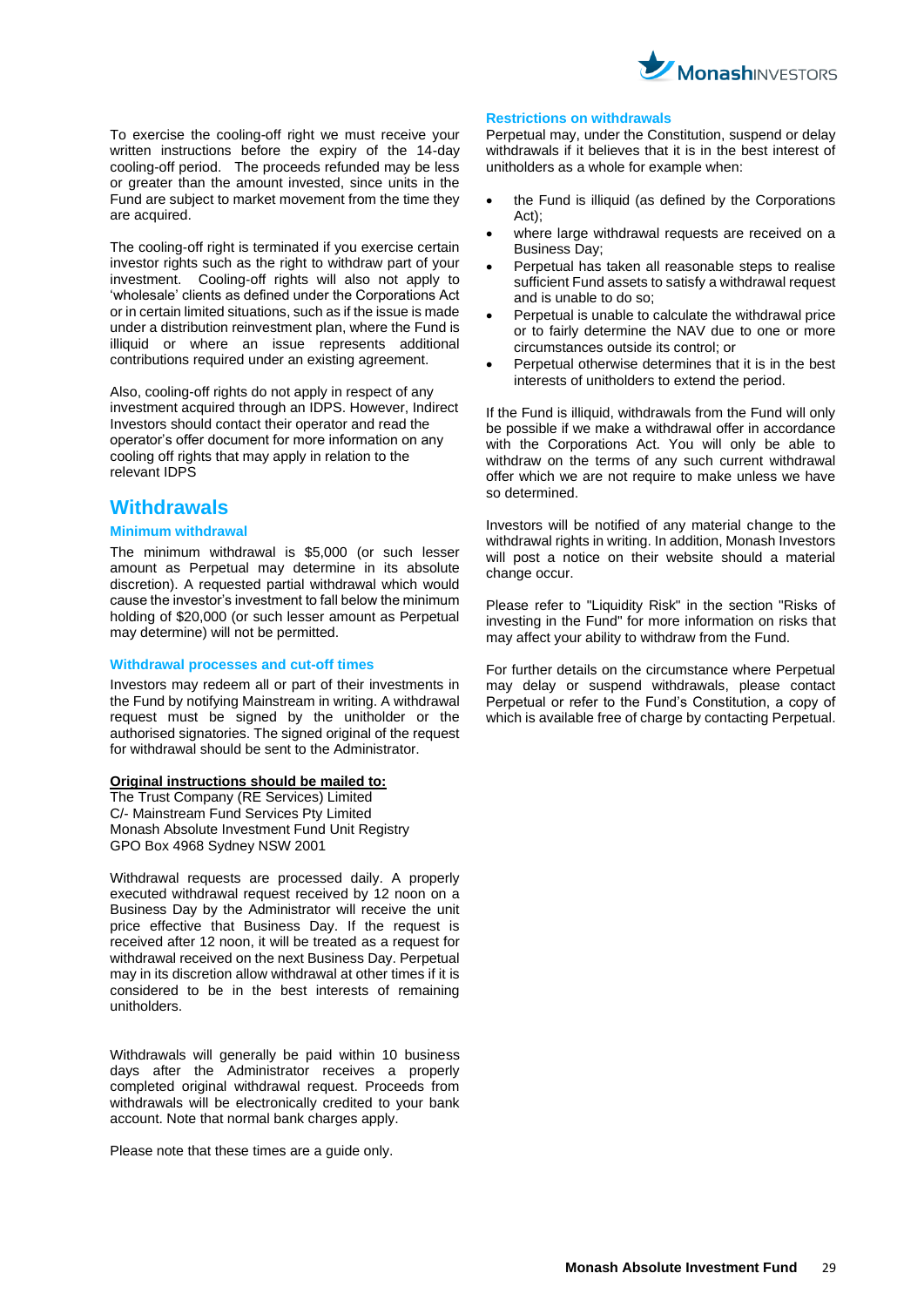# <span id="page-29-0"></span>**12. Taxation**

There are tax implications when investing in the Fund. Perpetual cannot give tax advice and we recommend that you consult your professional tax adviser as the tax implications for the Fund can impact investors differently. Below is a general outline of some key tax considerations for Australian resident individual Investors who hold their Units in the Fund on capital account and these considerations are provided on the basis that the Fund is an Attribution Managed Investment Trust (**AMIT**). This information is based on our current interpretation of the relevant taxation laws as at the date of this PDS and these laws may be subject to change. As such, investors should not place reliance on this as a basis for making their decision as to whether to invest.

Income earned by the Fund, whether distributed or reinvested, can form part of the assessable income for investors in the year the Fund earns the income or a different year.

After the end of the Fund's tax year we will send to you the details of assessable income (including capital gains), tax offsets, cost base adjustments in relation to your units and any other relevant tax information to include in your tax return.

The Fund will seek to pass on any benefits of franking credits in respect of franked dividends it receives. Investors will be required to include their share of dividend income and franking credits in their assessable income.

#### **Tax position of the Fund**

The Fund has elected into the AMIT regime.

Where the Fund is an AMIT, it should generally not be liable to pay income tax where the Responsible Entity properly attributes all of the Fund's taxable income and tax offsets on a fair and reasonable basis in accordance with the Fund's constituent documents. It is the intention of the Responsible Entity to ensure that this is the case.

Investors that are attributed a share of the Fund's taxable income will be required to include in their assessable income a proportionate share of the taxable income of the Fund.

If the Fund were to incur a tax loss for a year then the Fund could not attribute that loss to Investors. However, subject to the Fund meeting certain conditions, the Fund may be able to recoup such a loss against taxable income of the Fund in subsequent income years.

#### **Capital gains**

•

Your assessable income for each year may include net capital gains (i.e. capital gains after offsetting capital losses and after applying the CGT discount). These capital gains may include:

- Capital gains attributed by the Fund (this will include capital gains derived by the Fund and may include capital gains streamed to you in the event of a redemption); and
- Capital gains on withdrawing Units from the Fund or selling Units in the Fund.

Resident individuals, trusts (conditions apply) and complying superannuation entities may be eligible to discount capital gains relating to the disposal of Units where they have held the Units for at least twelve (12) months.

If you have a net capital gain, this should be included in your assessable income. A net capital loss may be carried forward to offset against future capital gains but may not be offset against ordinary income.

#### **Goods and services tax (GST)**

The application for, and withdrawal or disposal of, Units in the Fund and the receipt of distributions will not be subject to GST. However, GST is payable on our fees and certain reimbursement of expenses. The Fund may be entitled to claim reduced input tax credits (RITCs) for GST paid in respect to some of these expenses. The benefit to Investors of any RITCs will be reflected in the Unit price.

An Investor may not be entitled to full input tax credits for GST paid on the acquisition of goods and services (for example, financial advisory services) relating to the issue of the Units and acquisition and/or subsequent sale of Units. Investors should obtain their own advice as to whether an input tax credit or reduced input tax credit is available for any GST amounts, as this will depend on the Investor's personal circumstances.

All amounts in this PDS are in Australia dollars. All fees are inclusive of GST and take into account reduced input tax credits (**RITC**), if applicable.

#### **Eligible Managed Investment Trusts (MITs)**

#### *Capital Account Election*

Current tax legislation allows the Responsible Entity to make an irrevocable election to apply the CGT provisions as the primary regime for taxation of gains and losses from the realisation certain assets, where the Fund is an eligible MIT. The Fund intends to make this election if it is eligible to do so.

#### *AMIT regime*

The Fund has elected to be an AMIT. Accordingly, Investors will be subject to tax on the taxable income of the Fund that is attributed to them under the AMIT rules each year.

The Fund may also reinvest part or all of your distribution and/or accumulate part or all of the Fund's income, in which case the taxable income of the Fund that is attributed to you (and which must be included in your income tax return) may be more than the total distribution you receive.

Investors will be required to include in their assessable income the taxable income of the Fund (including net capital gains generated by the Fund), that is attributed to them under the AMIT rules. Investors will receive a tax statement after the end of each financial year (referred to as an AMIT Member Annual Statement) that will provide them with details of the amounts that have been attributed to them by the Fund to assist them in the preparation of their tax return.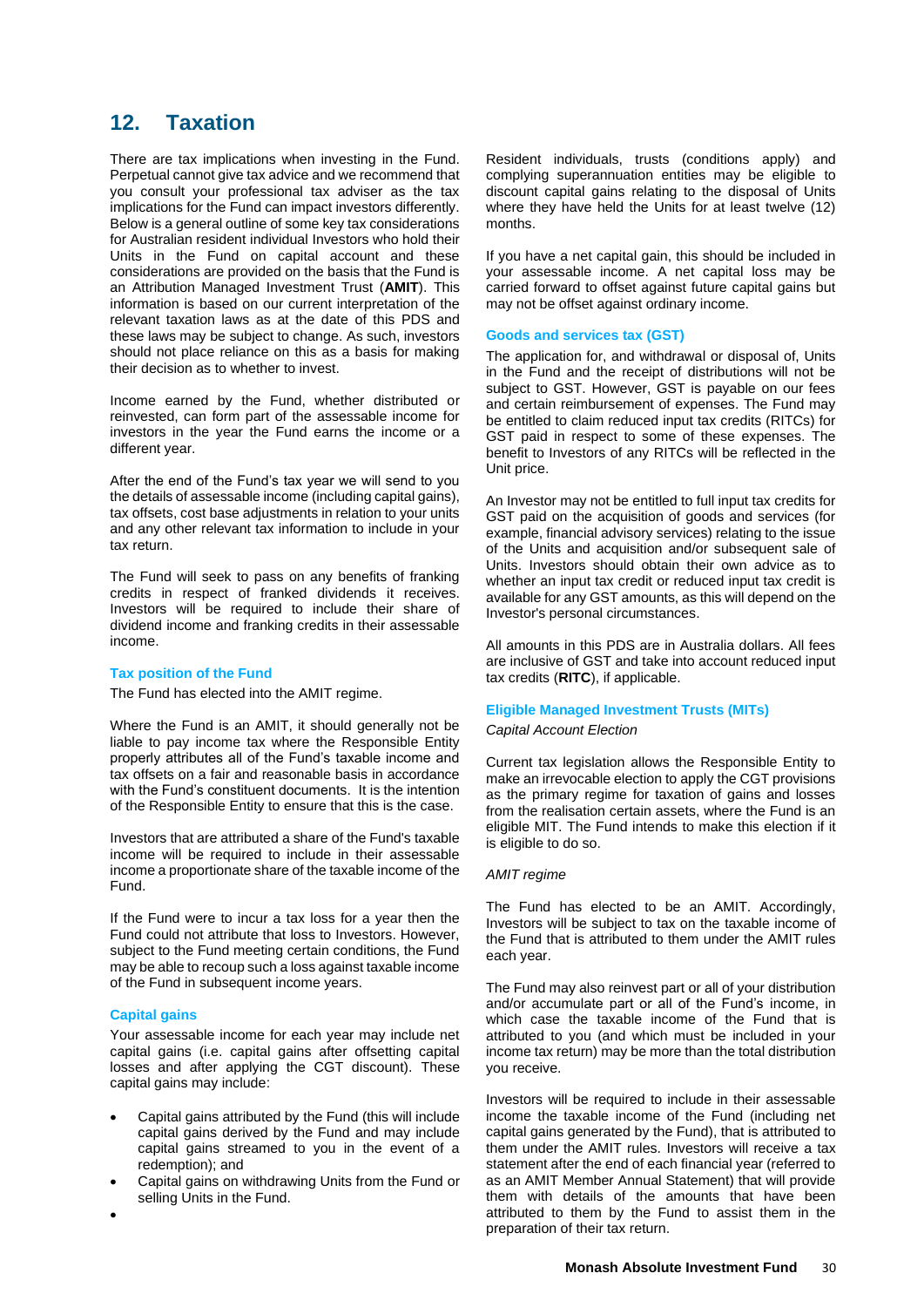

The AMIT Member Annual Statement (AMMA Statement) will also contain a reasonable estimate of any cost base adjustments required to the Investor's Units. Investors should be required to adjust their cost base in the Units that they hold in the Fund where they:

- a) become entitled to cash distributions or are attributed tax offset amounts and the sum of these amounts exceeds the attribution of assessable income (including grossed-up net capital gains) and nonassessable non exempt amounts to the relevant Investor - the Investor should be required to reduce their cost base in the Units to the extent of the excess or recognise a capital gain to the extent that the excess exceeds the Investor's cost base in the Units; or
- b) are attributed assessable income (including grossed-up net capital gains) and non-assessable non exempt amounts and the sum of these amounts exceeds the sum of the cash distributions to which the Investor becomes entitled and the amount of tax offsets which the Investor is attributed - the Investor should be required to increase their cost base in the Units to the extent of the excess.

#### **Tax file number (TFN) and Australian business number (ABN)**

It is not compulsory for investors to provide their TFN or ABN, and it is not an offence if they decline to provide them. However, unless exempted, if they are not provided, tax will be deducted from income distributions at the highest personal marginal rate plus the Medicare levy. The ABN, TFN or an appropriate exemption can be provided on the application form when making an initial investment.

#### **US Tax Withholding and Reporting under the Foreign Account Tax Compliance Act (FATCA)**

The United States of America (US) and Australia have entered into an intergovernmental agreement to implement the US Foreign Account Tax Compliance Act (FATCA) which is designed to detect US taxpayers who use accounts with offshore financial institutions to conceal income and assets from the Internal Revenue.

Broadly, the rules may require the Fund to report details of all US persons and suspected US persons in the Fund to the ATO, which may then be passed on to the US tax authorities (the US Internal Revenue Service, also known as the IRS), to prevent a 30% FATCA withholding tax on certain income and proceeds of the Fund.

In order to comply with the requirements, the Responsible Entity may therefore request that investors and prospective investors provide certain information and undertake certain due diligence procedures to verify the investor's FATCA status and provide certain information to the ATO in relation to their financial information as required by the ATO (if any) in respect of any investment in the Fund.

You should consult with your tax advisers on how our due diligence and reporting obligations under FATCA may affect you.

#### **Common Reporting Standards**

The Australian government has implemented the OECD Common Reporting Standards Automatic Exchange of Financial Account Information (CRS) from 1 July 2017. CRS, like the FATCA regime, requires banks and other financial institutions to collect and report certain information about account holders to the ATO.

CRS requires certain financial institutions to report information regarding certain accounts to their local tax authority and follow related due diligence procedures. The Fund is expected to be a 'Financial Institution' under the CRS and intends to comply with its CRS obligations by obtaining and reporting information on relevant accounts (which may include your personal information and your Units in the Fund) to the ATO. If you do not provide this information, we will not be able to process your application.

For the Fund to comply with their obligations, we will request that you provide certain information, documentation and certifications to us. We will determine whether the Fund is required to report your details to the ATO based on our assessment of the relevant information received. The ATO may provide this information to other jurisdictions that have signed the "CRS Competent Authority Agreement", the multilateral framework agreement that provides the mechanism to facilitate the automatic exchange of information in accordance with the CRS. The Australian Government has enacted legislation amending, among other things, the Taxation Administration Act 1953 of Australia to give effect to the CRS.

By applying to become an Investor in the Fund, you agree to provide us with the information which we reasonably require to comply with the FATCA and CRS regimes, including to notify us promptly of any change in circumstances of your tax residency information during the period in which you are an Investor in the Fund.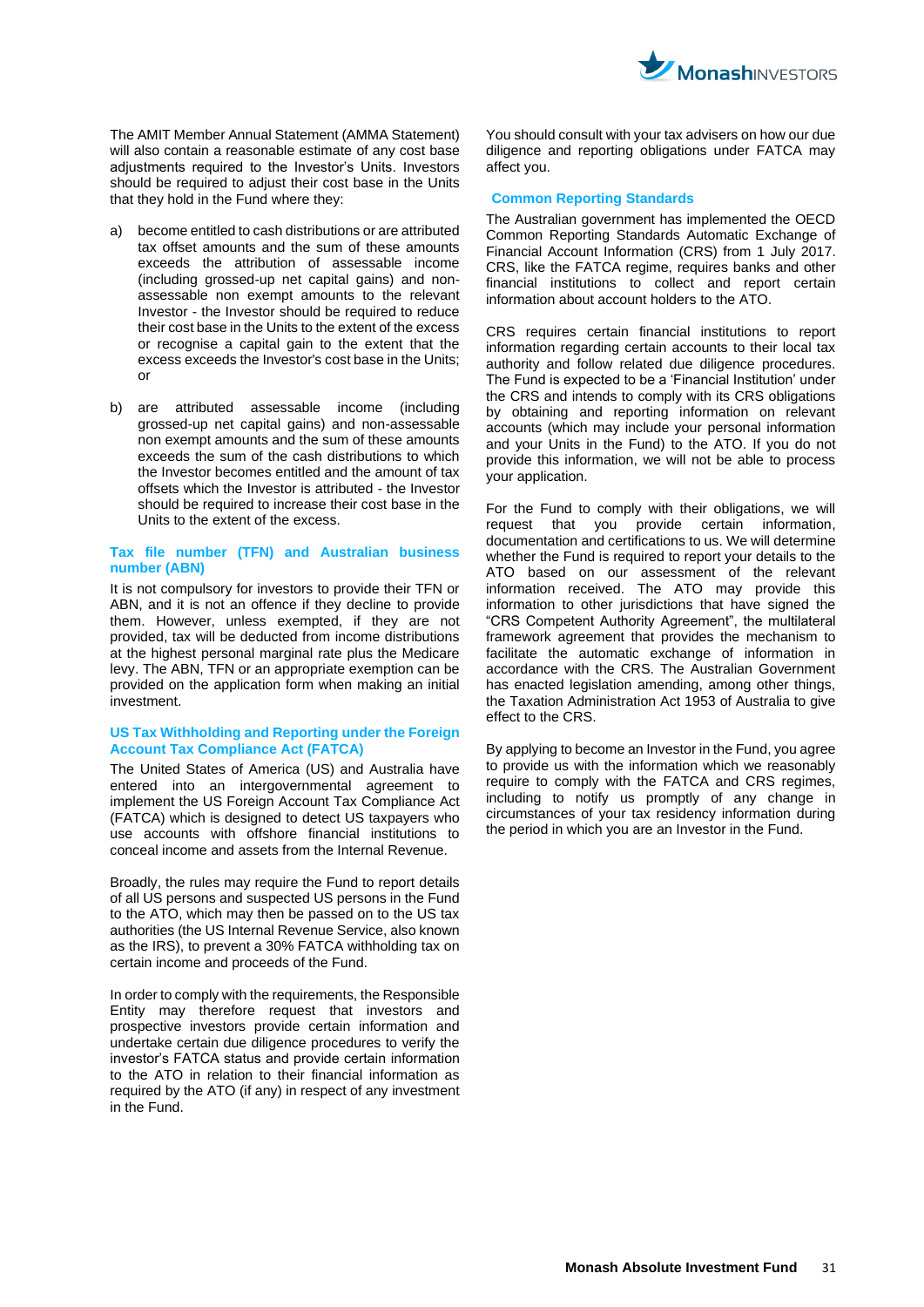# <span id="page-31-0"></span>**13. Additional information**

### **Periodic reporting**

Perpetual provides periodic reports on certain key information relating to the Fund, as set out below.

#### **Monthly updates**

The following information will be provided to investors on a monthly basis:

- Current total NAV of the Fund and the withdrawal value of a unit;
- Net return on the Fund's assets after fees, costs and taxes;
- Changes to key service providers since the last report, including any change in their related party status;
- Any material change to the Fund's risk profile or investment strategy; and
- Any changes in individuals playing a key role in investment decisions for the Fund.

#### **Annual reporting**

As soon as practicable after the end of the relevant period on an annual basis, we will provide the:

- Actual allocation to each asset type;
- Liquidity profile of the Fund's assets;
- the maturity profile of any liabilities;
- Fund's leverage ratio (including leverage embedded in the assets of the Fund, other than listed equities and bonds);
- Derivative counterparties engaged;
- Monthly or annual investment returns since inception;
- Changes to key service providers since the last report, including any change in their related party status;
- Account balance and transaction information as at the end of the reporting period;
- Distribution information; and
- Annual tax statement.

Additionally, audited financial statements of the Fund are issued annually for each year ending 30 June. They will be prepared in accordance with Accounting Standards applicable to general financial statements in Australia to the extent that the Fund is required to comply with those standards by the Corporations Act or under the Constitution. The audited financial statements are made available investors online at [www.monashinvestors.com.](http://www.monashinvestors.com/)

#### **Ongoing availability**

The latest periodic report addressing the relevant matters as disclosed above is available on the Fund's website [\(www.monashinvestors.com\)](http://www.monashinvestors.com/). Investors may also obtain a hard copy by contacting Monash Investors.

#### **Transaction reporting**

Additionally, we will confirm all applications, withdrawals and distributions on your account where applicable.

#### **Indirect investors**

The IDPS operator will provide Indirect Investors with reports on the progress of the Fund.

# **Continuous disclosure**

The Fund may become a 'disclosing entity' under the Corporations Act 2001.

When that occurs, the Fund will be subject to regular reporting and disclosure obligations. Copies of documents lodged with ASIC may be obtained from or inspected at, an ASIC office and are available on our website.

In addition, investors will have the right to obtain a copy of the following documents:

- the annual financial report most recently lodged with ASIC;
- any half yearly financial report lodged with ASIC after the lodgement of the annual financial report and before the date of this PDS; and
- any continuous disclosure notices given by the Fund after lodgement of the annual financial report and before the date of this PDS. If required, we intend to post continuous disclosure notices on a website. The website address is [www.monashinvestors.com.](http://www.monashinvestors.com/)

# **Transfer of units**

Please contact the Administrator if you would like to transfer units. Transferring units may have tax implications (including the payment of stamp duty in New South Wales) and you should consult your taxation adviser before you arrange any transfer of units. Perpetual may in its discretion refuse to register any transfer of units and is not required to give any reasons. Where Perpetual refuses to register a transfer, it may redeem those units in accordance with the Fund's constitution.

### **Register of unit holders**

The register of unit holders is maintained by the **Administrator** 

### **Complaints resolution**

Perpetual has established procedures for dealing with complaints. If an investor has a complaint, they can contact Perpetual or Monash Investors during business hours, using the contact details provided in the PDS.

We will acknowledge the complaint within 24 hours (or one business day) of receiving it, or as soon as practicable. We will endeavour to resolve your complaint fairly and as quickly as we can. We will respond to your complaint within the maximum response timeframe of 30 days. If we are not able to respond to your complaint within the maximum response timeframe of 30 days, we will write to you to let you know of the reasons for the delay.

If an Investor is not satisfied with the final outcome of the complaint, any aspect of the complaints handling process or any delay in responding by the maximum response timeframe, the complaint can be referred to the Australian Financial Complaints Authority (AFCA). AFCA operates the external complaints resolution scheme of which the Responsible Entity is a member, and provides a fair and independent financial services complaint resolution service that is free to consumers.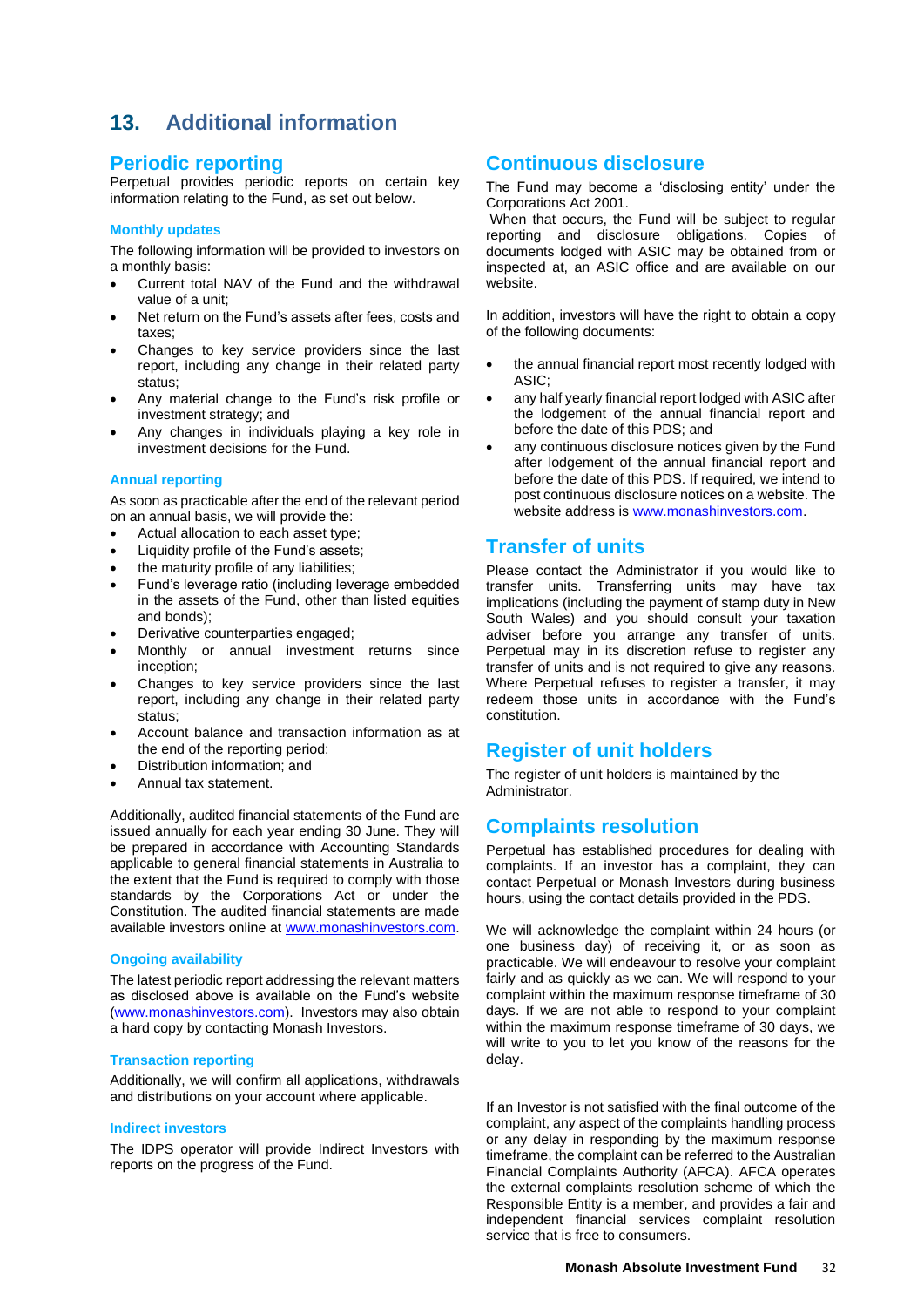

You can contact AFCA by the following means: Website[: www.afca.org.au](http://www.afca.org.au/) Email: [info@afca.org.au](mailto:info@afca.org.au) Telephone: 1800 931 678 In writing to: Australian Financial Complains Authority, GPO Box 3, Melbourne VIC 3001

Time limits may apply to complain to AFCA, so you should act promptly or otherwise consult the AFCA website to find out if or when the time limit relevant to your circumstances expire.

# **Related Party Transactions and Conflicts of Interest**

Perpetual does not engage in any related party transactions with any person. All dealings with other parties are at commercial, arms' length terms.

The Responsible Entity and the Investment Manager may be subject to conflicts of interest when performing their duties in relation to the Fund.

The Perpetual Group, including the Responsible Entity, have in place governance frameworks, group policies and divisional procedures to ensure conflicts are identified and managed appropriately. These conflict policies are aimed at ensuring that conflicts involving individuals or related entities in the Perpetual Group are identified, reported, assessed and managed in a timely and appropriate manner in order to uphold the best interests of clients, members and shareholders. As part of the management of conflicts, Perpetual maintains a register of generic corporate conflicts, including related party conflicts, acting in multiple capacities on the same transaction and service provider to multiple entities, and how these conflicts are to be managed. When such a conflict is identified, the register provides for certain controls to be utilised in order to manage this conflict. Examples of controls include engaging parties on 'arm's length' or third party terms, use of information barriers and compliance plans.

# **Compliance Committee and Compliance Plan**

The Fund has a Compliance Plan which has been lodged with ASIC. It sets out measures that Perpetual is to apply in operating the Fund to ensure compliance with the constitution and the Corporations Act. A Compliance Committee has been appointed to monitor compliance by Perpetual with the constitution and Compliance Plan. A copy of the Compliance Plan is available free of charge on request by contacting Perpetual.

### **Adviser Enquiries**

If you have an adviser, they may ask Perpetual to provide them with information about your investment. Perpetual's policy is to supply this information, unless you have issued instructions in writing not to do so. If you change your adviser, please provide your new adviser's details in writing so that your details are updated accordingly.

# **Consents**

Each of Monash Investors, the Prime Broker/Custodian and the Administrator:

- has made no statement included in this PDS or on which a statement made in this PDS is based, other than the details about it, and the other sentences in this PDS that refer to it;
- has consented to those statements being included in this PDS in the form and context in which they appear and has not withdrawn this consent before the date of this PDS;
- specifically disclaims responsibility for, and liability to any person in the event of, any omission from, or any false or misleading statement included in, any other part of this PDS; and
- has not authorised or caused the issue of any part of this PDS.

# **Anti-Money Laundering (AML) / Counter Terrorism Financing (CTF)**

The Anti-Money Laundering and Counter-Terrorism Financing Act 2006 (AML Act) and other applicable antimoney laundering and counter terrorism laws, regulations, rules and policies which apply to Perpetual (AML Requirements), regulate financial services and transactions in a way that is designed to detect and prevent money laundering and terrorism financing. The AML Act is enforced by the Australian Transaction Reports and Analysis Centre (AUSTRAC). In order to comply with the AML Requirements, Perpetual is required to, amongst other things:

- verify your identity and the source of your application monies before providing services to you, and to reidentify you if they consider it necessary to do so; and
- where you supply documentation relating to the verification of your identity, keep a record of this documentation for 7 years.

Perpetual and the Administrator as its agent (collectively, the Entities) reserve the right to request such information as is necessary to verify your identity and the source of the payment. In the event of delay or failure by you to produce this information, the Entities, may refuse to accept an application and the application monies relating to such application or may suspend the payment of withdrawal proceeds if necessary to comply with AML Requirements applicable to them. Neither the Entities nor their delegates shall be liable to you for any loss suffered by you because as a result of the rejection or delay of any subscription or payment of withdrawal proceeds.

The Entities have implemented a number of measures and controls to ensure they comply with their obligations under the AML Requirements, including carefully identifying and monitoring investors. As a result of the implementation of these measures and controls: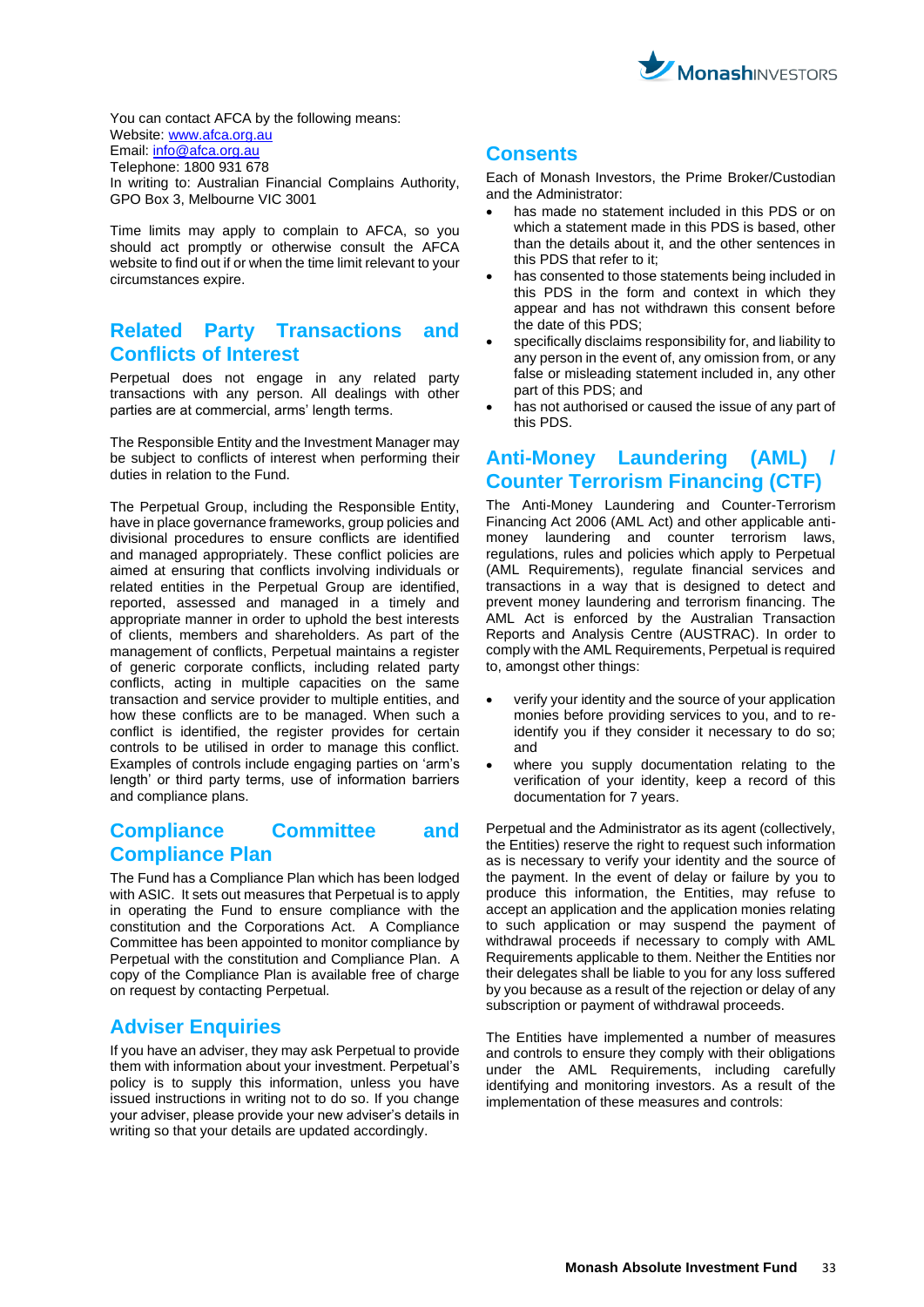- transactions may be delayed, blocked, frozen or refused where an Entity has reasonable grounds to believe that the transaction breaches the law or sanctions of Australia or any other country, including the AML Requirements;
- where transactions are delayed, blocked, frozen or refused the Entities are not liable for any loss you suffer (including consequential loss) caused by reason of any action taken or not taken by them as contemplated above, or as a result of their compliance with the AML Requirements as they apply to the Fund; and
- Perpetual or Mainstream may from time to time require additional information from you to assist it in this process.

The Entities have certain reporting obligations under the AML Requirements and are prevented from informing you that any such reporting has taken place. Where required by law, an entity may disclose the information gathered to regulatory or law enforcement agencies, including AUSTRAC. The Entities are not liable for any loss you may suffer as a result of our compliance with the AML Requirements.

# **Privacy Statement**

#### **Direct Investors**

We collect personal information from you in the application and any other relevant forms to be able to process your application, administer your investment and comply with any relevant laws. If you do not provide us with your relevant personal information, we will not be able to do so. In some circumstances we may disclose your personal information to Perpetual's related entities or service providers that perform a range of services on our behalf and which may be located overseas.

Privacy laws apply to our handling of personal information and we will collect, use and disclose your personal information in accordance with our privacy policy, which includes details about the following matters:

- the kinds of personal information we collect and hold
- how we collect and hold personal information
- the purposes for which we collect, hold, use and disclose personal information
- how you may access personal information that we hold about you and seek correction of such information (note that exceptions apply in some circumstances)
- how you may complain about a breach of the Australian Privacy Principles (APP), or a registered APP code (if any) that binds us, and how we will deal with such a complaint
- whether we are likely to disclose personal information to overseas recipients and, if so, the countries in which such recipients are likely to be located if it is practicable for us to specify those countries.

Our privacy policy is publicly available at our website at [www.perpetual.com.au](http://www.perpetual.com.au/) or you can obtain a copy free of charge by contacting us. A copy of Monash Investors' privacy policy is publically available at [www.monashinvestors.com.](http://www.monashinvestors.com/)

#### **Indirect Investors**

If you are investing indirectly through an IDPS, we do not collect or hold your personal information in connection with your investment in the Fund. Please contact your operator for more information about their privacy policy.

#### **Your Authority**

By signing the Application Form, you authorise the collection, maintenance, use and disclosure of your personal information in the manner set out in this privacy statement.

By completing the Application Form attached to this PDS on behalf of another person, you undertake to provide a copy of this privacy statement to the principal, company officer or partner that you represent.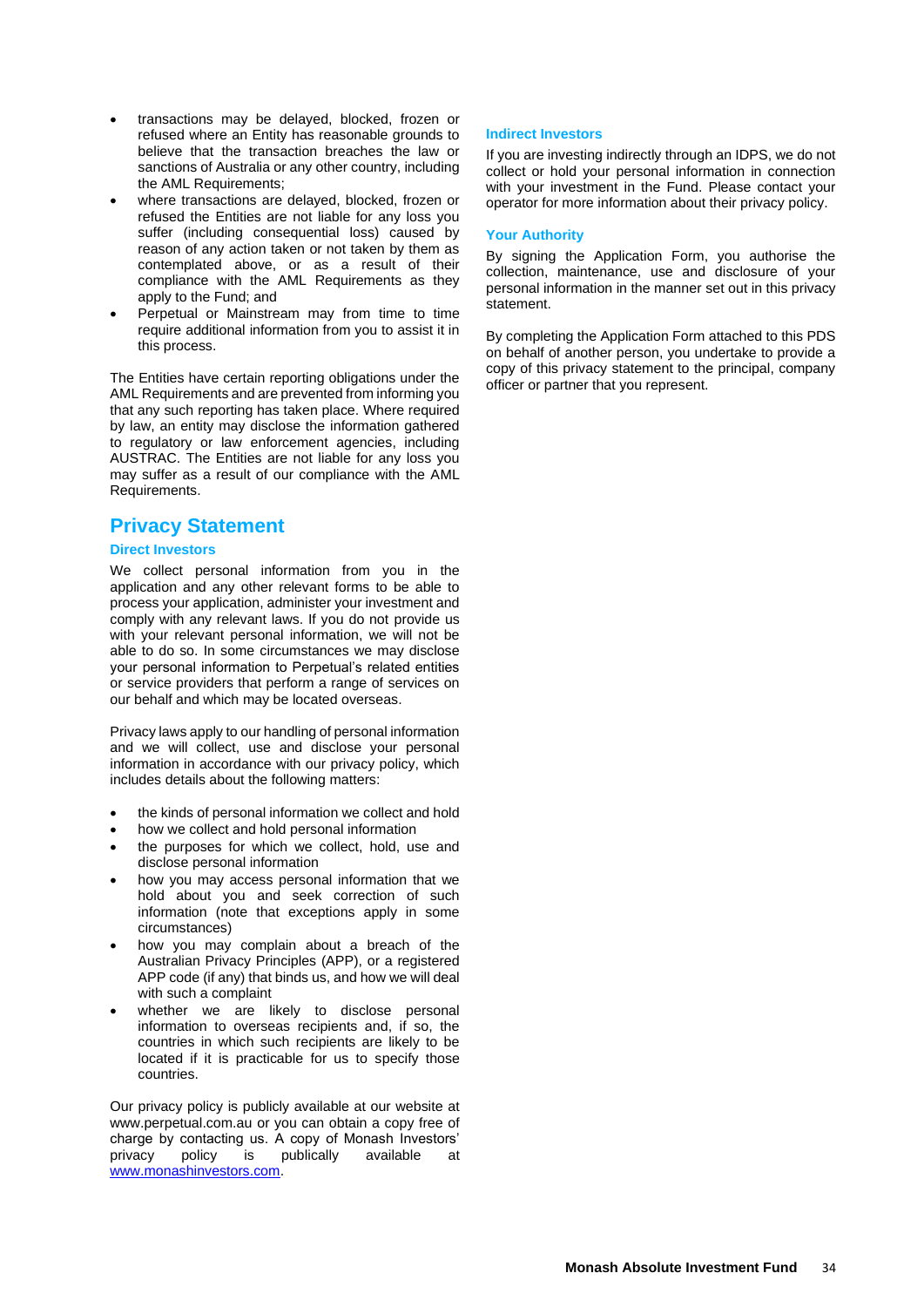

# <span id="page-34-0"></span>**14. Terms used in this PDS**

| Term                                                    | <b>Means</b>                                                                                                                                                                                                                                                                                                                                      |
|---------------------------------------------------------|---------------------------------------------------------------------------------------------------------------------------------------------------------------------------------------------------------------------------------------------------------------------------------------------------------------------------------------------------|
| <b>Administrator or</b><br><b>Mainstream</b>            | Mainstream Fund Services Pty Limited ABN 81 118 902 891.                                                                                                                                                                                                                                                                                          |
| <b>ASIC</b>                                             | The Australian Securities and Investments Commission.                                                                                                                                                                                                                                                                                             |
| <b>Bank Account</b>                                     | An account with an Australian Authorised Deposit-taking Institution.                                                                                                                                                                                                                                                                              |
| <b>Benchmark Unaware</b>                                | An investment strategy that is applied without regard to the composition of a market benchmark<br>index, such as the S&P ASX300.                                                                                                                                                                                                                  |
| <b>Business Day</b>                                     | A day (other than a Saturday or a Sunday) on which banks are open for general banking<br>business in Sydney.                                                                                                                                                                                                                                      |
| <b>Class A NAV</b>                                      | The net asset value is the value of the assets of the Fund less the value of the liabilities of the<br>Fund, excluding any liabilities attributable to Class B Units only.                                                                                                                                                                        |
| <b>Class A Unit</b>                                     | A beneficial interest in the Fund issued as a Class A Unit and offered under this PDS.                                                                                                                                                                                                                                                            |
| <b>Constitution</b>                                     | The constitution establishing the Fund dated 11 May 2012, as amended from time to time.                                                                                                                                                                                                                                                           |
| Dollars or \$                                           | Australian dollars, unless otherwise specified.                                                                                                                                                                                                                                                                                                   |
| Fund                                                    | Monash Absolute Investment Fund ARSN 606 855 501.                                                                                                                                                                                                                                                                                                 |
| <b>High Water-Mark</b>                                  | The NAV of the Fund when a performance fee was last paid less any distributions of income or<br>capital since such time or if a performance fee has never been paid, zero.                                                                                                                                                                        |
| <b>Hurdle</b>                                           | The Hurdle is the return of the RBA Cash Rate $+5\%$ .                                                                                                                                                                                                                                                                                            |
| <b>IDPS</b>                                             | Investor Directed Portfolio Service. References to IDPS includes IDPS-like facilities like master<br>funds and wrap services.                                                                                                                                                                                                                     |
| <b>Indirect Investors</b>                               | Investors who access the Fund's strategy via investment in an IDPS.                                                                                                                                                                                                                                                                               |
| <b>Investment Manager or</b><br><b>Monash Investors</b> | Monash Investors Pty Ltd ABN 67 153 180 333 AFSL 417201.                                                                                                                                                                                                                                                                                          |
| <b>Long Bias</b>                                        | An investment strategy that maintains a net positive exposure to the market, such that long<br>positions on average are expected to exceed short positions.                                                                                                                                                                                       |
| <b>Market Cycle</b>                                     | The time period over which the security market reflects the strong and weak phases of an<br>economy. This typically occurs over 7 years.                                                                                                                                                                                                          |
| NAV                                                     | The net asset value is the value of the assets less the value of the liabilities of the Fund.                                                                                                                                                                                                                                                     |
| <b>PDS</b>                                              | Product Disclosure Statement.                                                                                                                                                                                                                                                                                                                     |
| <b>Prime</b><br><b>Broker/Custodian</b>                 | Morgan Stanley & Co. International pie (a public limited company duly organized under the laws<br>of England and Wales and a foreign financial services provider relying on ASIC Class Order<br>03/1099: UK Regulated Financial Services Providers) registered as a foreign company in<br>Australia with ARBN 613 032 705 - Liability is limited. |
| <b>RBA Cash Rate</b>                                    | The cash rate set by The Reserve Bank of Australia.                                                                                                                                                                                                                                                                                               |
| <b>Unlisted Equities</b>                                | Securities which are issued by entities that the Investment Manager expects to become listed in<br>the foreseeable future (typically between 9 months and 2 years).                                                                                                                                                                               |
| <b>Unlisted Equities</b><br><b>Custodian</b>            | Perpetual Corporate Trust Limited ABN 99 000 341 533.                                                                                                                                                                                                                                                                                             |
| You, your                                               | Investors (and, when the context requires, potential investors) in the Fund.                                                                                                                                                                                                                                                                      |
| We, our, us, Perpetual,<br><b>Responsible Entity</b>    | The Trust Company (RE Services) Limited ABN 003 278 831 AFSL 235150.                                                                                                                                                                                                                                                                              |